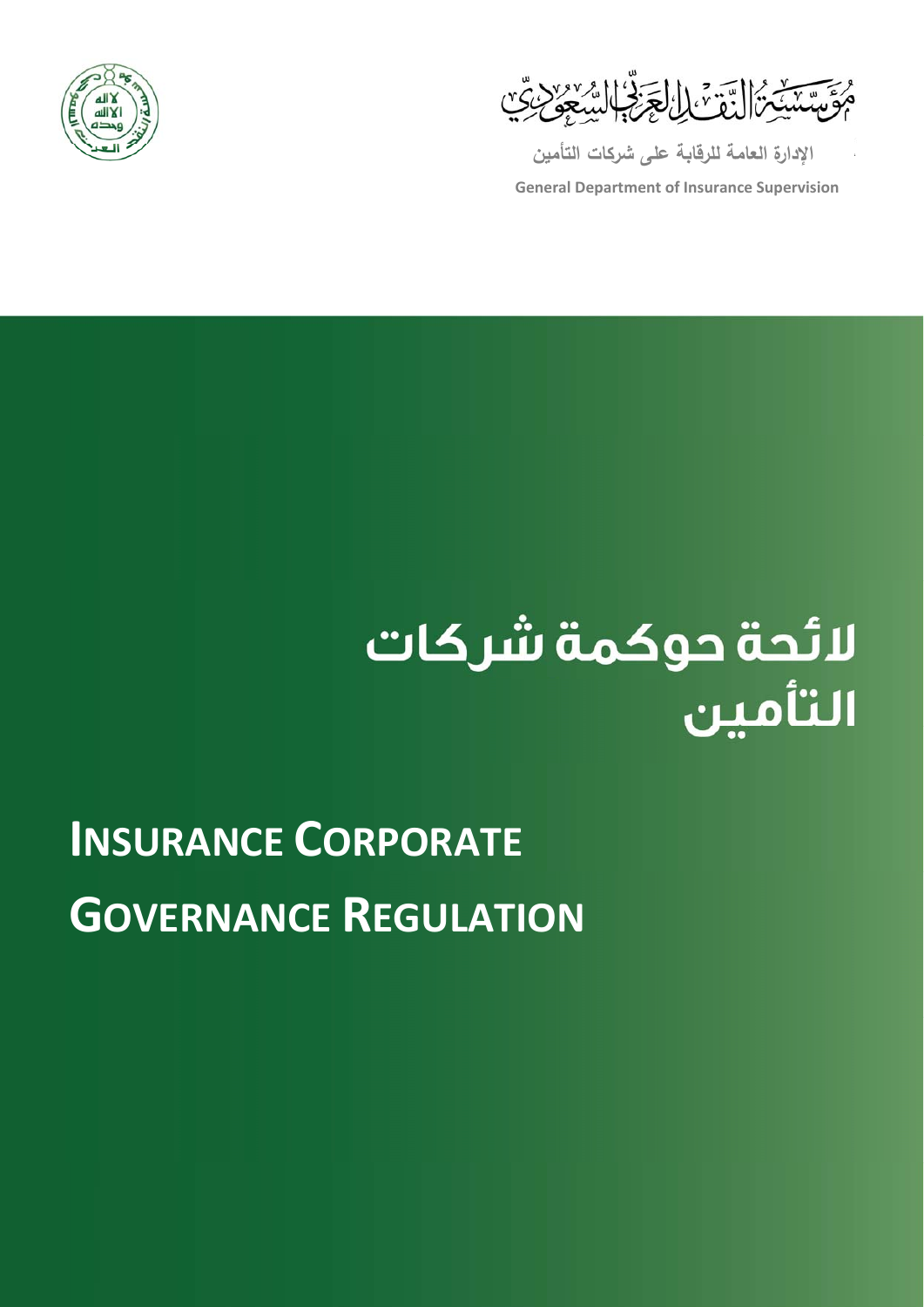

# <u>ؠۜٙ؉ؿؙ</u>؇ٳڵؾٙۊ؉ٳٳڸ<del>ڿ</del>ؚٙڒڋۣٵڸڛۣ۠ڿۣێ؏  $\mathfrak{C}$

# **Table of Contents المحتويات قائمة**

| Part 1: Introduction                     | 3  | الجزء الأول: مقدمة              |
|------------------------------------------|----|---------------------------------|
| Part 2: General Provisions               | 9  | الجزء الثاني: أحكام عامة        |
| Part 3: Specific Provisions              | 21 | الجزء الثالث: أحكام خاصة        |
| Section 1: Shareholders                  | 21 | القسم الأول: المساهمون          |
| Section 2: Board of Directors            | 22 | القسم الثاني: مجلس الإدارة      |
| Chairman of the Board                    | 22 | رئيس مجلس الإدارة               |
| Members of the Board                     | 24 | أعضاء مجلس الإدارة              |
| Secretary of the Board                   | 31 | أمين سر مجلس الإدارة            |
| Section 3: Board's Committees            | 33 | القسم الثالث: لجان مجلس الإدارة |
| <b>Executive Committee</b>               | 34 | اللجنة التنفيذية                |
| Nomination and Remuneration<br>Committee | 35 | لجنة الترشيحات والمكافآت        |
| <b>Audit Committee</b>                   | 37 | لجنة المراجعة                   |
| <b>Risk Management</b><br>Committee      | 37 | لجنة إدارة المخاطر              |
| <b>Investment Committee</b>              | 39 | لجنة الاستثمار                  |
| Section 4: Control Functions             | 40 | القسم الرابع: وظائف الرقابة     |
| <b>Risk Management Function</b>          | 40 | إدارة المخاطر                   |
| <b>Internal Audit Function</b>           | 41 | المراجعة الداخلية               |
| <b>Compliance Function</b>               | 42 | مراقبة الالتزام                 |
| Section 5: Appointed Actuary             | 42 | القسم الخامس: الاكتواري المعين  |
| Section 6: Senior Management             | 43 | القسم السادس: الإدارة العليا    |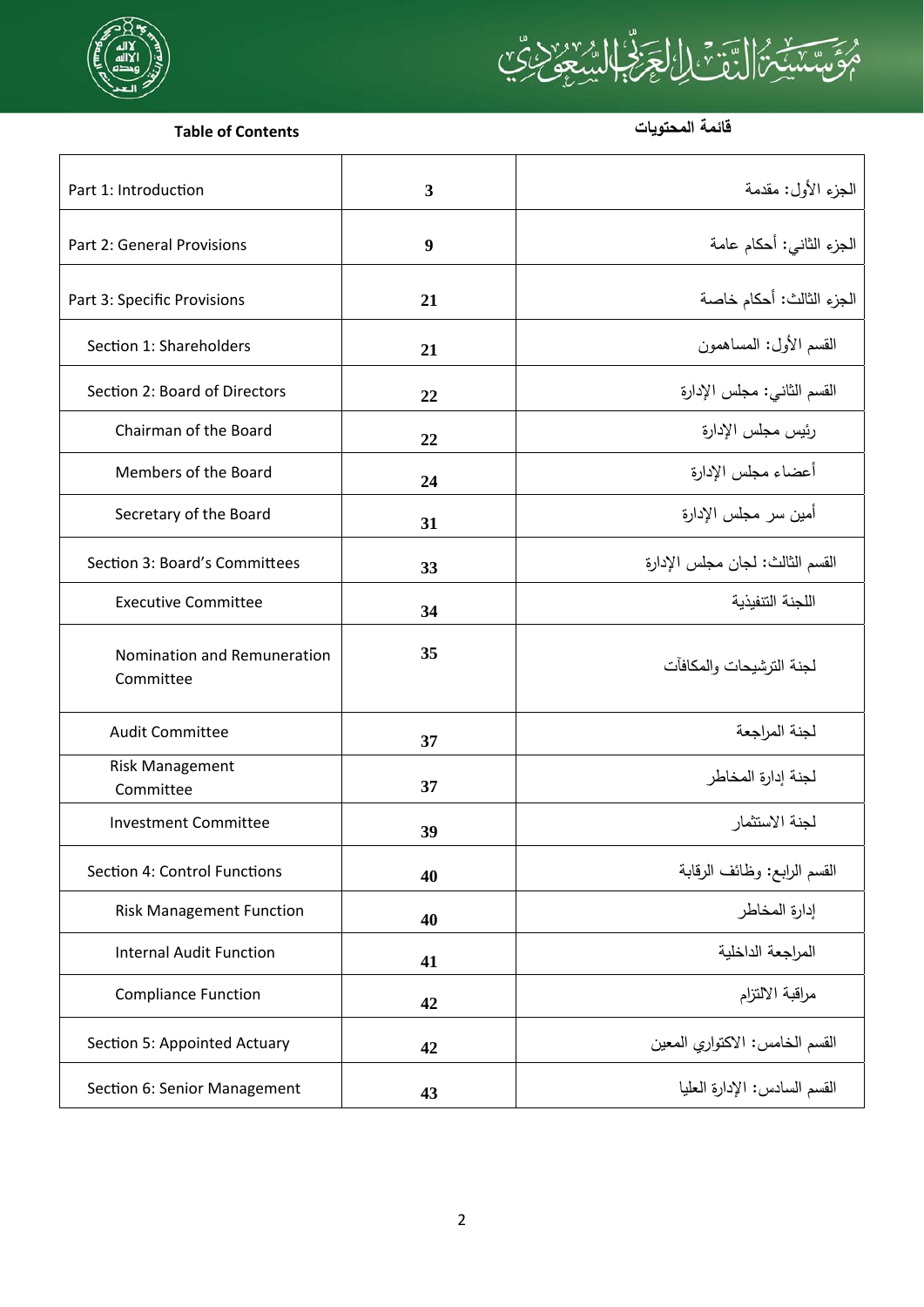



**Saudi Arabian Monetary Agency ("SAMA") Insurance Corporate Governance Regulation ("This Regulation")** 

**مؤسسة النقد العربي السعودي (المؤسسة)** 

**لائحة حوكمة شركات التأمين (هذه اللائحة)** 

# **الجزء الأول: مقدمة IntroducƟon 1: Part**

- 1. This Regulation enumerates SAMA's corporate governance requirements that must be met by insurance and/or reinsurance companies.
- 2. The objective of This Regulation is to set high standards of corporate governance within the insurance industry in accordance with the recognized best international practices.
- 3. SAMA may, at any time, require any of the insurance service providers to comply with some or all of the requirements of this Regulation.
- 4. This Regulation shall be read in conjunction with the following:
	- a) The Law on Supervision of Cooperative Insurance Companies promulgated by Royal Decree M/32 dated 2/6/1424 H and its Implementing Regulations
	- b) The Companies Law الشركات نظام) ب
	- c) The Corporate Governance Regulations in the Kingdom of Saudi Arabia and the Listing Rules, issued by the Board of the Capital Market Authority (CMA)

- تحدد هذه اللائحة متطلبات المؤسسة الخاصة بالحوكمة .١ في شركات التأمين و/أو إعادة التأمين.
- تهدف هذه اللائحة إلى إيجاد معايير عالية لحوكمة .٢ الشركات في سوق التأمين وفق أفضل الممارسات الدولية المتعارف عليها.
- يحق للمؤسسة، في أي وقت، إلزام أي من شركات المهن .٣ الحرة بتطبيق بعض أو جميع متطلبات هذه اللائحة.
	- .٤ يجب أن تقترن قراءة هذه اللائحة بما يلي:
- أ) نظام مراقبة شركات التأمين التعاوني الصادر بالمرسوم الملكي رقم م٣٢/ تاريخ ١٤٢٤/٦/٢هـ ولائحته التنفيذية
	-
- ج) لائحة حوكمة الشركات في المملكة العربية السعودية وقواعد التسجيل والإدراج الصادرة عن مجلس هيئة السوق المالية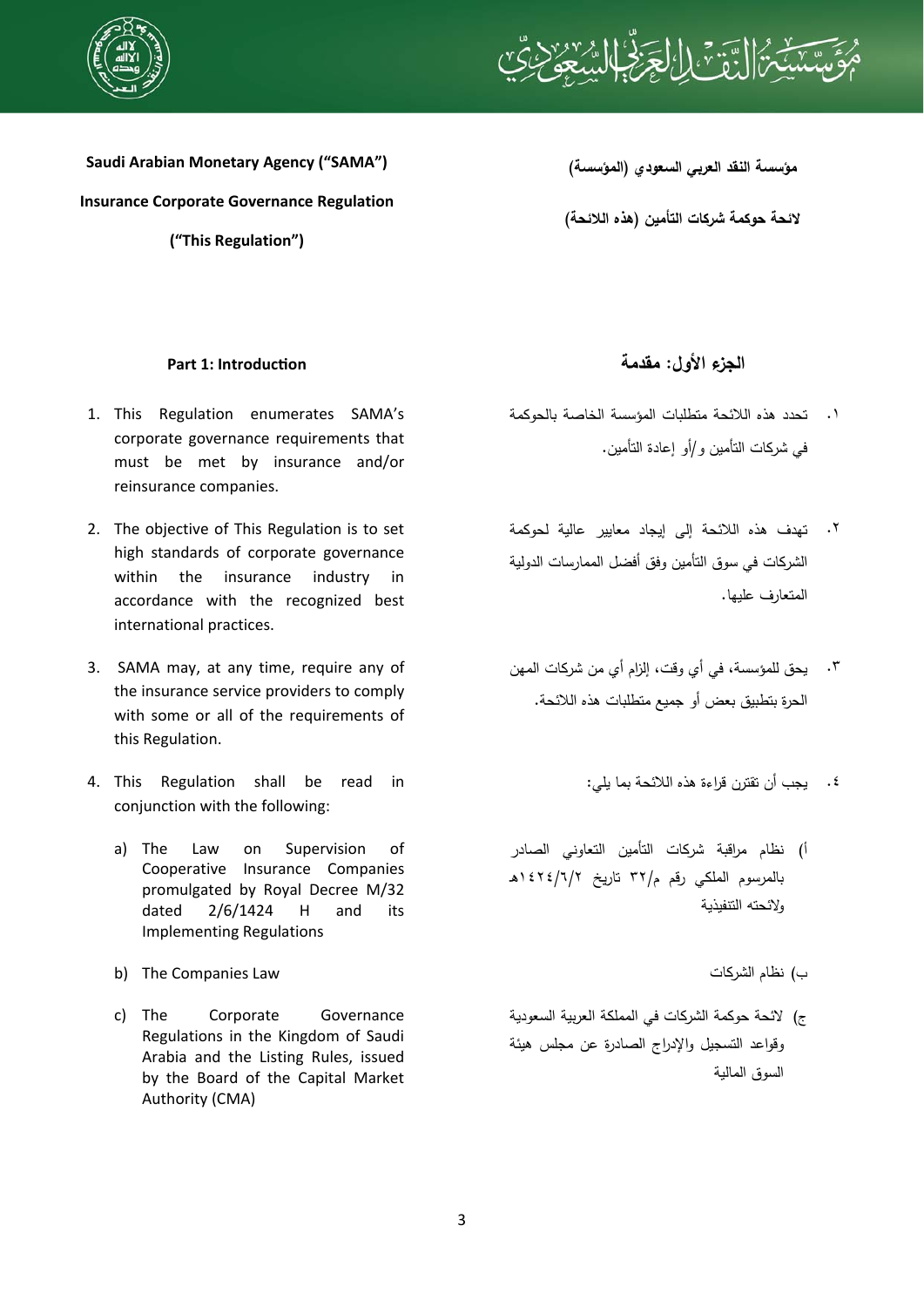



- d) The Insurance Market Code of Conduct Regulation, the Risk Management Regulation, the Antifraud Regulation, the Anti-money Laundering and Combating Terrorism Financing Rules, the Regulation of Reinsurance Activities, the Insurance Intermediaries Regulation, the Online Insurance Activities Regulation, the Investment Regulation the Outsourcing Regulation, the Insurance Audit Committee Regulation, the Actuarial Work Regulation for Insurance and Reinsurance Companies, the Requirements for Appointments to Senior Positions in Financial Institutions Supervised by the Saudi Arabian Monetary Agency, and any other regulations and relevant directives and circulars and resolutions issued by SAMA
- 5. This regulation has been issued in both Arabic and English. In the event of discrepancy in the interpretation of the two texts, the Arabic text prevails.

# **تعريفات Definitions**

6. Without prejudice to the provisions of article (1) of the Implementing Regulations of the Law on Supervision of Cooperative Insurance Companies issued by decision of H.E. the Minister of Finance No. 1/596 dated 01/03/1425H, the following terms and expressions wherever mentioned in this Regulation shall have the meanings shown assigned thereto unless the context requires otherwise:

**SAMA:** the Saudi Arabian Monetary Agency (SAMA).

- د) اللائحة التنظيمية لسلوكيات سوق التأمين، ولائحة إدارة المخاطر، ولائحة مكافحة الاحتيال، وقواعد مكافحة غسل الأموال وتمويل الإرهاب، واللائحة التنظيمية لأعمال إعادة التأمين، واللائحة التنظيمية لوسطاء ووكلاء التامين، ولائحة عمليات التأمين الإلكترونية، ولائحة الاستثمار، ولائحة الإسناد، ولائحة لجان المراجعة في شركات التأمين و/أو إعادة التأمين، واللائحة التنظيمية للأعمال الاكتوارية لشركات التأمين واعادة التأمين، ومتطلبات التعيين في المناصب القيادية في المؤسسات المالية الخاضعة لاشراف مؤسسة النقد العربي السعودي، واللوائح الأخرى والتعليمات والقرارات والتعاميم ذات العلاقة الصادرة عن المؤسسة.
- صدرت هذه اللائحة باللغتين العربية والإنجليزية، وعند اختلاف النص بينهما فيعتمد النص باللغة العربية. .٥

مع عدم الإخلال بما نصت عليه المادة الأولى من .٦ اللائحة التنفيذية لنظام مراقبة شركات التأمين التعاوني الصادرة بقرار معالي وزير المالية رقم ٥٩٦/١ وتاريخ ١٤٢٥/٣/١هـ، يُقصد بالألفاظ والعبارات الآتية أينما وردت في هذه اللائحة المعاني المبينة أمام كل منها ما لم يقتض السياق خلاف ذلك:

**المؤسسة:** مؤسسة النقد العربي السعودي (المؤسسة).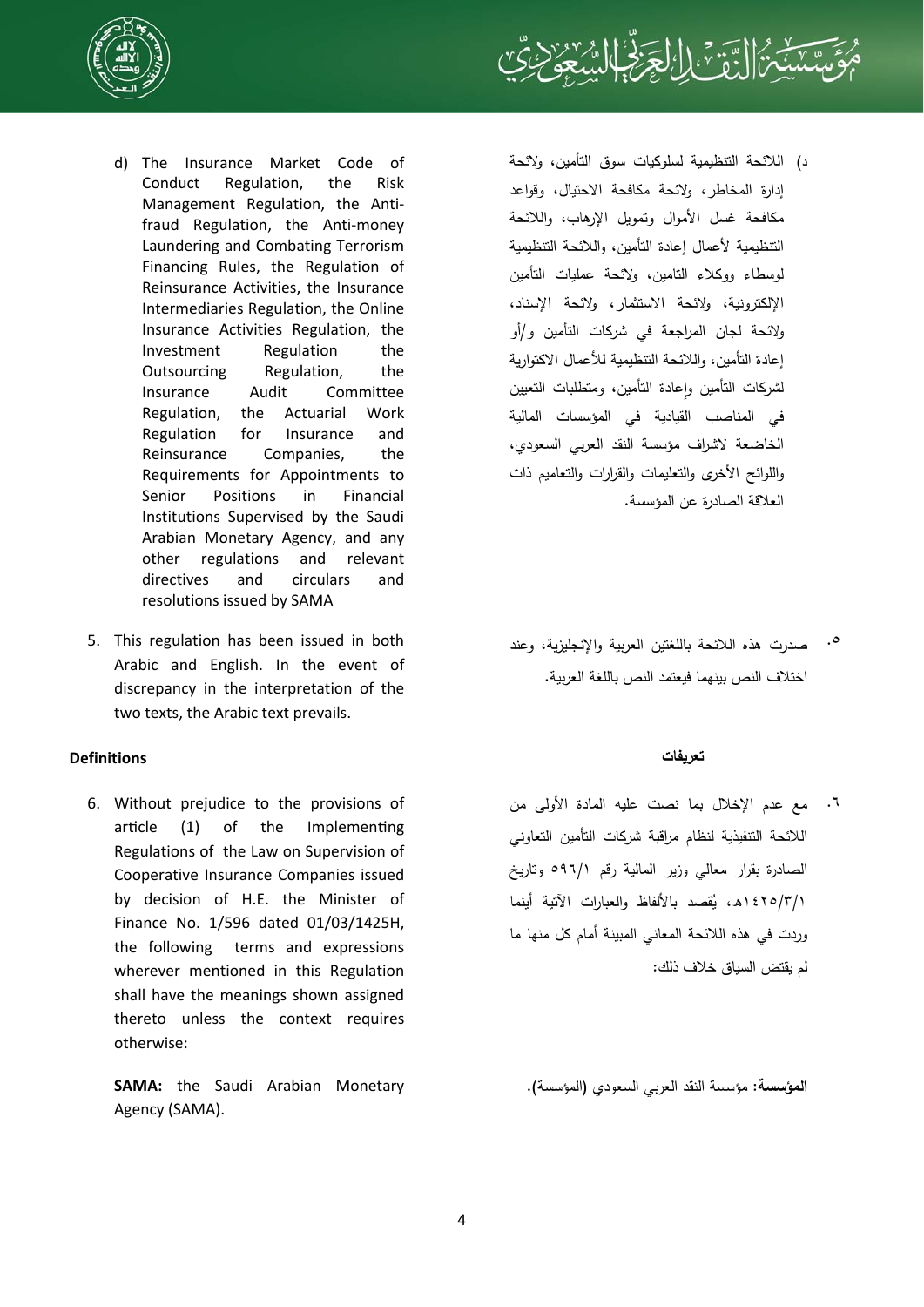

**Board of Directors (the Board):** the Company's Board of Directors as accepted by the laws in the Kingdom of Saudi Arabia.

**Chairman of the Board (Chairman):** a Non-executive Board Member elected by the Board to preside over its meetings and organize its activities.

**Chief Executive Officer (CEO):** the officer with highest rank in the senior executive management of the Company, who is in charge of its daily management, regardless of the title of his or her position.

**Company (Companies):** the insurance and/or reinsurance company licensed by SAMA under the Law of Supervision of Cooperative Insurance companies and its Implementing Regulations (or the insurance service provider required by SAMA to comply with some or all of the requirements of this Regulation based on Article (3) of this Regulation).

**Related Company**: a company (or one of several companies that SAMA may consider to be acting in concert) holding a shareholding of 5% or more of the equity of the Company, or a company in which the Company (either alone or with other companies that SAMA may consider to be acting in concert) holds a shareholding of 5% or more.

**Related Persons:** close family members of parents, spouse, descendants; any person with a business relationship that might influence the decision making process; and any establishment in which any member of the Board of Directors has more than 5% interest.



**مجلس الإدارة (المجلس):** مجلس إدارة الشركة المتعارف عليه بموجب الأنظمة المعمول بها في المملكة العربية السعودية.

**رئيس مجلس الإدارة (رئيس المجلس):** أحد أعضاء المجلس غير التنفيذيين الذي ينتخبه المجلس لترأس اجتماعاته وتنظيم أعماله.

**الرئيس التنفيذي:** المسئول الأعلى في الإدارة التنفيذية العليا في الشركة، المسئول عن الإدارة اليومية لها، بغض النظر عن المسمى الوظيفي.

**الشركة (الشركات):** شركة التأمين و/أو إعادة التأمين المرخصة من المؤسسة بموجب نظام مراقبة شركات التأمين التعاوني ولائحته التنفيذية (أو شركة المهن الحرة التي تلزمها المؤسسة بتطبيق بعض أو جميع متطلبات هذه اللائحة بموجب المادة (٣) من هذه اللائحة).

**شركة ذات علاقة**: أي شركة (أو شركة من مجموعة شركات قد تعدها المؤسسة وحدة واحدة) تمتلك خمسة بالمئة أو أكثر من رأس مال شركة التأمين و/أو إعادة التأمين، أو الشركة التي تمتلك شركة التأمين و/أو إعادة التأمين (بمفردها أو بالاشتراك مع مجموعة شركات قد تعدها المؤسسة وحدة واحدة) خمسة بالمئة أو أكثر من رأس مالها.

**ذوو الصلة:** أفراد العائلة من الأب والأم والزوج والزوجة والأبناء، أو من تربطهم علاقة تجارية من شأنها التأثير على اتخاذ القرار، وأي من المؤسسات التي يملك فيها أي عضو من أعضاء مجلس الإدارة أكثر من .%٥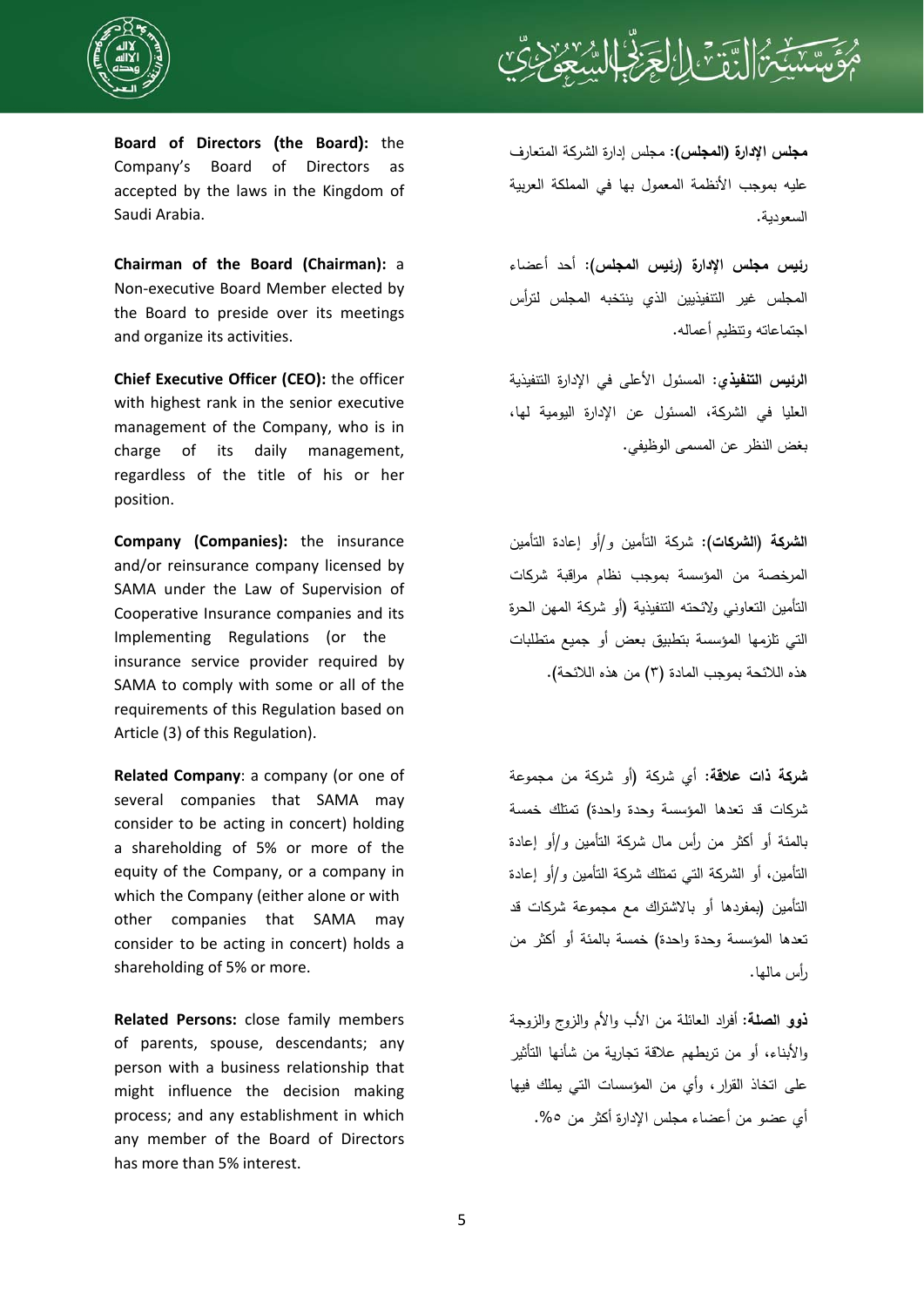

**Significant Shareholders:** natural or legal persons that, directly or indirectly, alone or in association, controls 5% or more of the Company's shareholding.

**Executive Board Member**: a member of the Board of Directors who is also a member of the executive management of the company and participates in the daily affairs of the company and earns a monthly salary in return thereof.

**Non-executive Board Member:** a member of the Board who provides opinions and technical advice and is not involved in any way in the management of the company and does not receive a monthly or an annual salary.

**Independent Board Member:** a member of the Board who enjoys complete independence. This means that the member is fully independent from management and the company. Independence is the ability to judge things after taking into account all relevant information without undue influence from management or from other external entities.

 Independence cannot be attained by a Board member in the following situations, including but not limited to:

- a) Being a Significant Shareholder in the Company, or in a Related Company, working for or representing a Significant Shareholder
- b) Being a member of the Board in a Related Company or one of its subsidiaries, or having been one during the past two years

**كبار المساهمين:** الأشخاص الطبيعيون أو الاعتباريون الذين يسيطرون، بشكل مباشر أو غير مباشر، بمفردهم أو بالاشتراك مع آخرين، على خمسة بالمئة أو أكثر من رأس مال الشركة.

**عضو مجلس الإدارة التنفيذي**: عضو مجلس الإدارة الذي يكون عضواً في الإدارة التتفيذية للشركة ويشارك <sup>ن</sup>ي الإدارة اليومية لـها ويتقاضـ<sub>ى</sub> راتبا شـهريا مقابل ذلك.

**عضو مجلس الإدارة غير التنفيذي:** عضو مجلس الإدارة الذي يقدم الرأي والمشورة الفنية ولا يشارك بأي شكل من الأشكال في إدارة الشركة ومتابعة أعمالها ليومية و لايستلم راتبا شـهريا أو سنويا.

**عضو مجلس الإدارة المستقل:** عضو مجلس الإدارة الذي يتمتع باستقلالية كاملة. وهذا يعني، استقلالية العضو بالكامل عن الإدارة وعن الشركة. وتعني الاستقلالية توافر القدرة للحكم على الأمور بعد الأخذ في الاعتبار جميع المعلومات ذات العلاقة دون أي تاثير من الإدارة أو من جهات خارجية.

ولا تتحقق الاستقلالية لعضو مجلس الإدارة في الحالات الآتية على سبيل المثال لا الحصر:

- أ) أن يكون من كبار المساهمين في الشركة أو في ً لأحد كبار شركة ذات علاقة بها، أو يكون ممثلا المساهمين أو يعمل لصالحه
- ب) أن يكون عضوا في مجلس إدارة شركة ذات علاقة أو أي شركة تابعة لها يكون قد شغل مثل هذا المنصب خلال السنتين الأخيرتين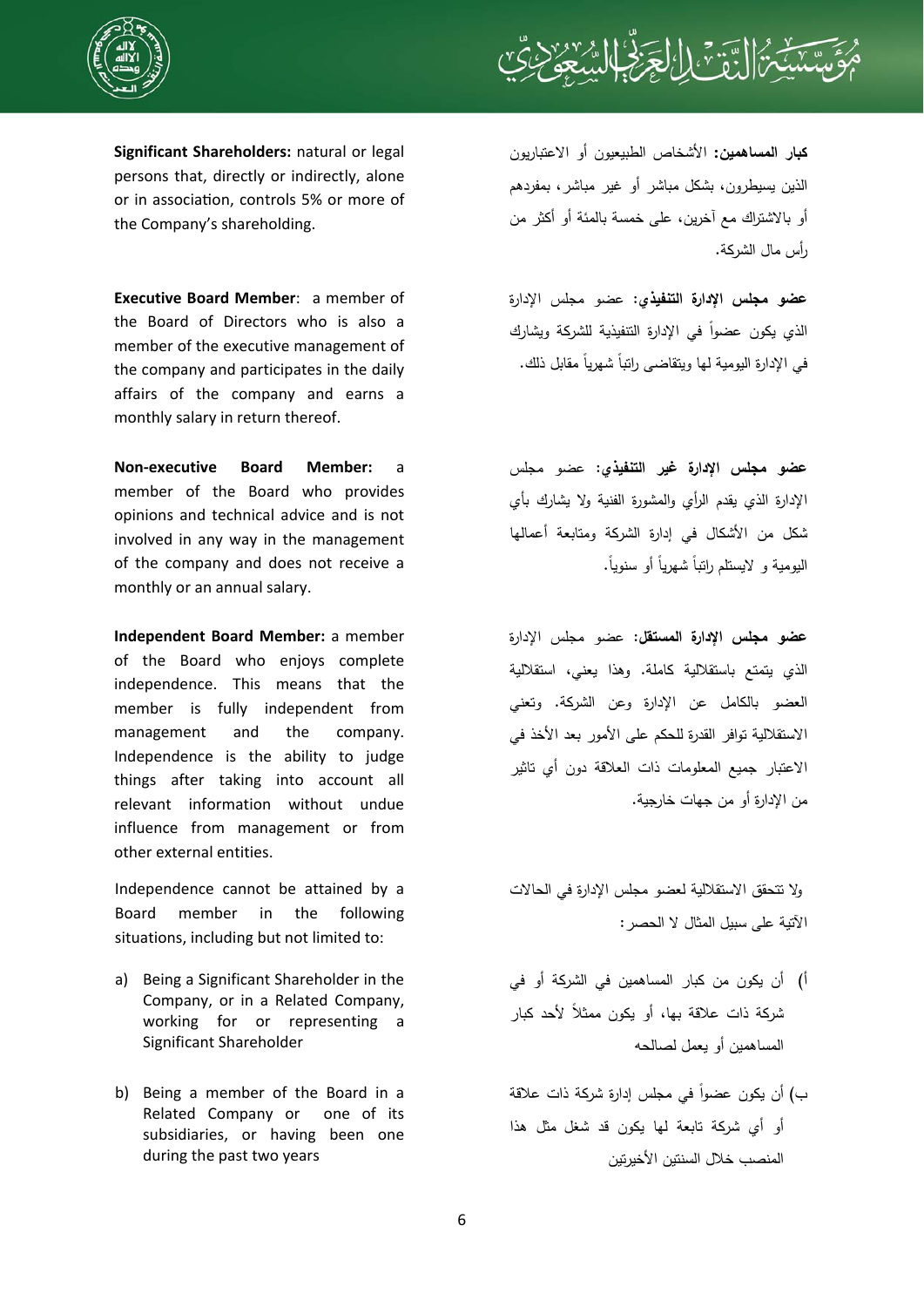



- c) Being a member of the Board of the Company for more than nine years
- d) Holding a Senior Management position in the Company, or in a Related Company, or having held one during the past two years
- e) Being an employee with the Company, with a Related Company, or with a company that provides services to the Company (e.g., external auditors, consulting firms, etc.) or having worked with any one of the above during the past two (2) years
- f) Being a Related Person of a member of the Board or Senior Management of the Company or of a Related Company
- g) Having a contractual or business relationship with the Company (either directly or through an entity in which he or she is a Significant Shareholder, a Board member, or a manager) which resulted in paying to, or receiving from, the Company the equivalent of two hundred and fifty thousand (250,000) Saudi riyal or more (other than his or her remuneration as a director of the Board and amounts related to insurance contracts) during the past two (2) years
- h) Being under any financial obligation towards the Company or any members of its Board or Senior Management that might limit the exercise of independence in judgment and decision making
- ج) أن يكون عضوا في مجلس إدارة الشركة لأكثر من تسع سنوات
- د) أن يشغل منصباً في الإدارة العليا للشركة أو في إدارة شركة ذات علاقة أو لدى أحد كبار المساهمين أو يكون قد شغل منصبا فيها خلال السنتين الأخيرتين
- ه) أن يكون موظفا لدى الشركة أو لدى شركة ذات علاقة أو لدى شركة تقدّم خدمات للشركة (مثل مراقب الحسابات، المكاتب الاستشارية، الخ) أو يكون قد سبق له العمل لدى أحد هذه الأطراف خلال السنتين الأخيرتين
- و) أن يكون من ذوي الصلة بأحد أعضاء مجلس الإدارة أو أعضاء الإدارة العليا في الشركة أو في شركة ذات علاقة
- ز) أن يكون لديه علاقة تعاقدية أو تجارية مع الشركة (سواءً بشكل مباشر أو من خلال جهة يكون من كبار المساهمين فيها أو عضوا في مجلس إدارتها أو مديراً فيها) ترتب عليها دفع أو تلقى مبلغ مالي من الشركة يساوي ما قيمته (٢٥٠) ألف ریال سعودي (بخلاف المبالغ المتعلقة بعقود التأمين والمكافآت التي يستحقها العضو لقاء عضويته في مجلس الإدارة) خلال السنتين الأخيرتين
- ح) أن يكون لديه النزام مالي تجاه الشركة أو أيّ من أعضاء مجلس إدارتها أو إدارتها العليا بشكل يمكن أن يؤثر على قدرته على الحكم واتخاذ القرارات باستقلالية تامة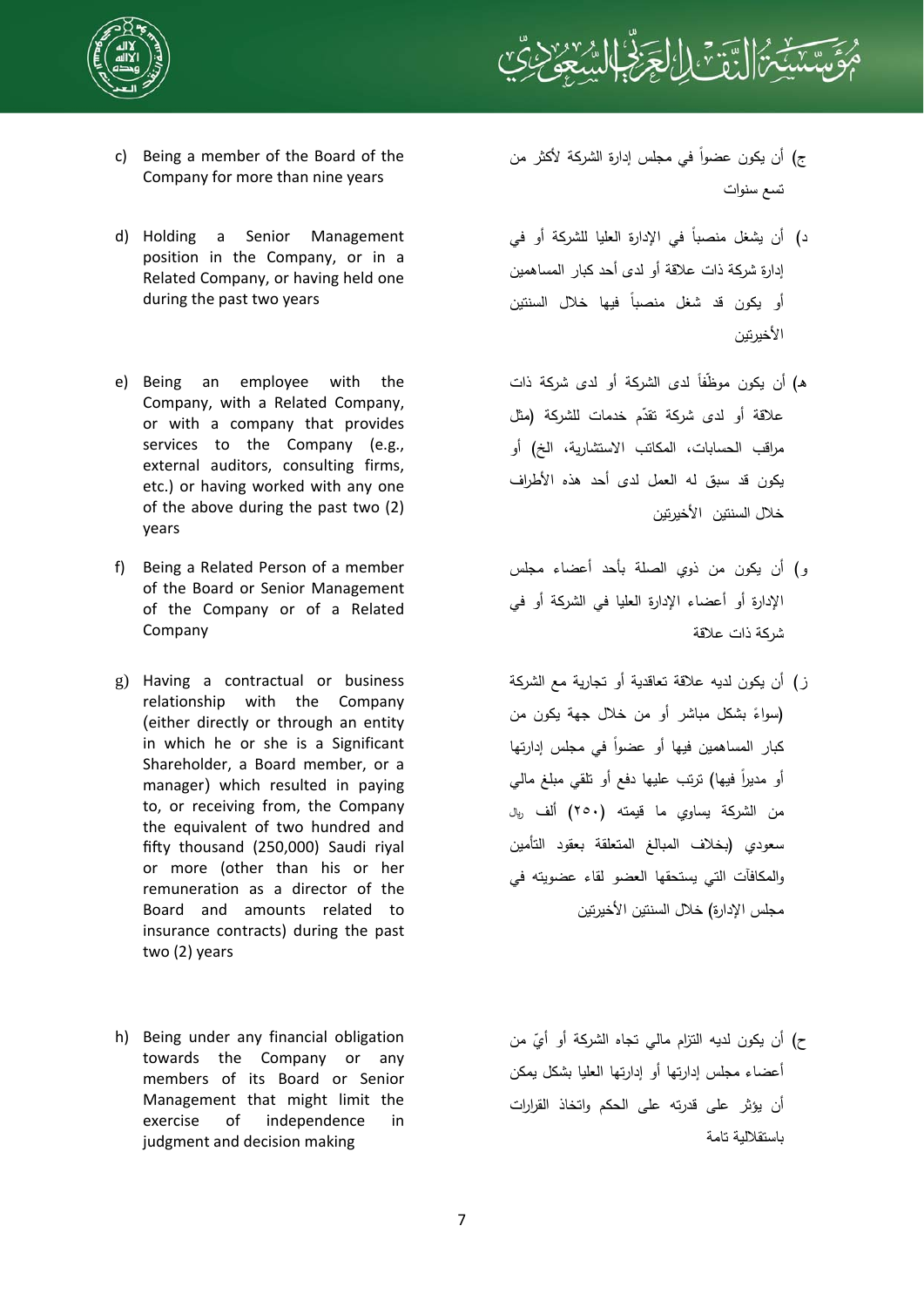



**Senior Management (Management):** the Managing Director, Chief Executive Officer, General Manager, their deputies, Chief Financial Officer, Managers of key departments, officers of risk management, internal audit, and compliance functions, and similar positions in the Financial Institution, in addition to incumbents of any other positions determined by SAMA.

**Senior Positions:** Members of the board and senior management**.** 

**Stakeholders:** the persons or parties who have an interest in the company, including shareholders, policyholders, claimants, employees, reinsurers, regulatory and supervisory bodies.

 The rest of the words and statements used in this Regulation shall have the same meaning as per Article (1) of the Implementing Regulations of the Law on Supervision of Cooperative Insurance Companies unless the context requires otherwise.

# **إجراءات الالتزام Measures Compliance**

7. Companies must establish appropriate internal controls and procedures to ensure and monitor compliance with this Regulation and any related laws and regulations. In case the company contracts with other parties, it must ensure the compliance of all contracted parties with the provisions of this Regulation and any related laws and regulations.

**الإدارة العليا (إدارة الشركة):** تشمل العضو المنتدب والرئيس التنفيذي والمدير العام ونوابهم، والمدير المالي، ومديري الإدارات الرئيسة، والمسؤلين عن وظائف إدارة المخاطر والمراجعة الداخلية والإلتزام في الشركة، ومن في حكمهم، وشاغلي أي مناصب أخرى تحددها المؤسسة.

**المناصب القيادية:** تشمل عضوية مجلس الإدارة والإدارة العليا.

**أصحاب المصالح:** الأشخاص أو الأطراف الذين لهم مصلحة في ما تقوم به الشركة، بمن فيهم المساهمون والمؤمّن لمهم وأصحاب المطالبات وموظفو الشركة ومعيدو التأمين والجهات الرقابية والإشرافية.

وتحمل بقية الكلمات والعبارات المستخدمة في هذه اللائحة المعاني الواردة في المادة الأولى من اللائحة التنفيذية لنظام مراقبة شركات التأمين التعاوني ما لم يقتض سياق النص خلاف ذلك.

يجب على الشركات وضع الضوابط والإجراءات الداخلية .٧الملائمة لضمان متابعة الالتزام بهذه اللائحة والأنظمة واللوائح ذات العلاقة. وفي حال تعاقدها مع أطراف أخرى، فيتعيّن عليها التأكد من التزام كافة الأطراف وعدم مخالفتهم أحكام هذه اللائحة والأنظمة واللوائح ذات العلاقة.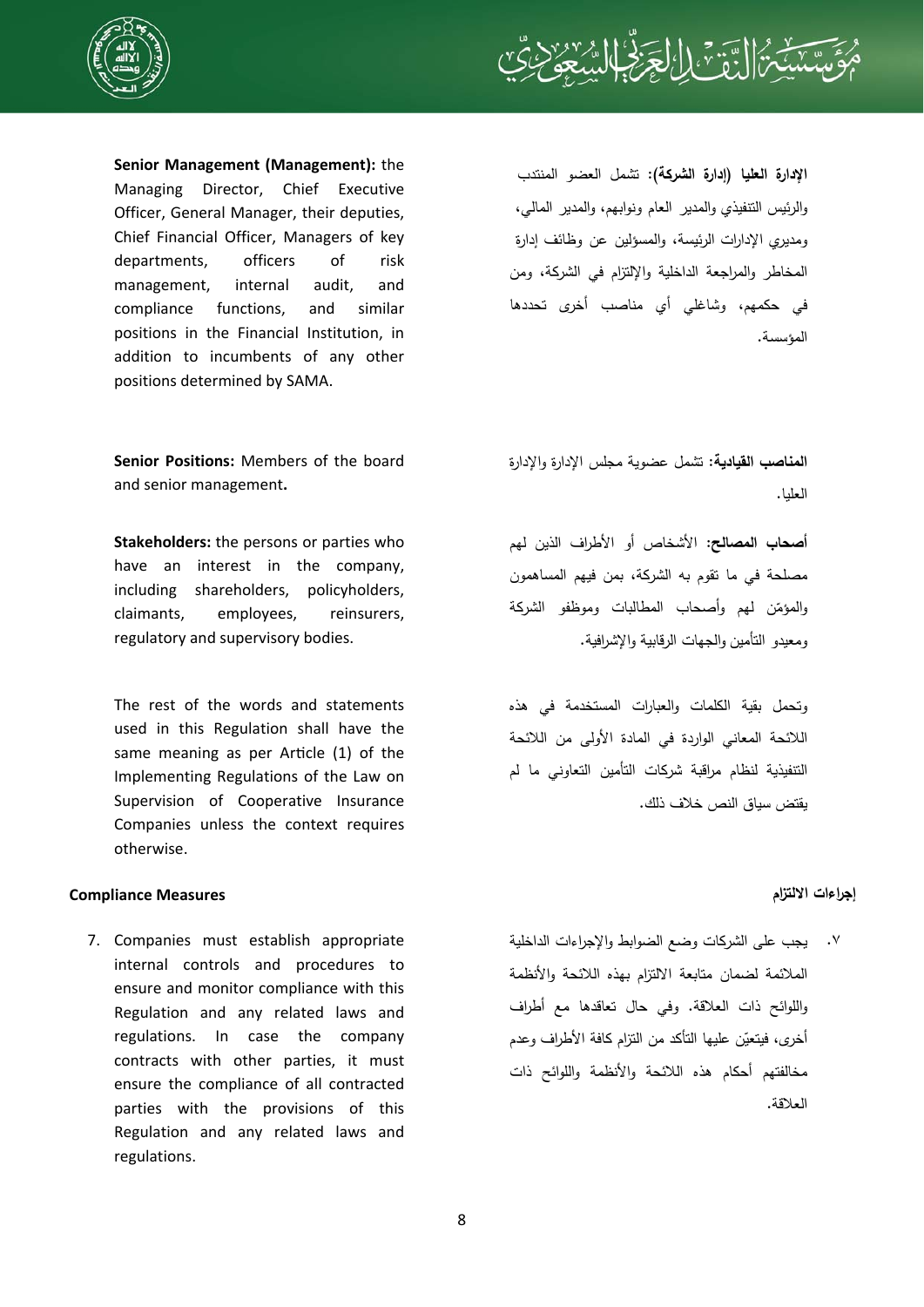

8. Companies must maintain adequate records to demonstrate compliance with this Regulation and with any related laws and regulations, including but not limited to the Company's code of corporate governance, remuneration policy, code of ethics, disclosure policies and procedures, terms of reference for the Board and its committees, organizational charts, charters of control functions, detailed job descriptions of managers, minutes of the meeting of the Board of Directors and its committees, minutes of the general assembly meetings, and internal and external Board communications.

# **عدم الالتزام Compliance-Non**

9. Non-compliance with the requirements set forth in this Regulation will be deemed a breach of the Law on Supervision of Cooperative Insurance Companies and its Implementing Regulations and the licensing conditions and may expose violating Companies to enforcement actions.

10 The Company's Board must put in place and develop a code of corporate governance in accordance with this Regulation, and make it available to the Company's shareholders within three hundred and sixty (360) calendar days from the issuance date of this Regulation for licensed companies, and from the date of issuing the license for other companies. The Board must present the code to the General Assembly for



يجب أن تحتفظ الشركات بسجلات كافية لإثبات التزامها بهذه اللائحة والأنظمة واللوائح ذات العلاقة، بما في ذلك على سبيل المثال لا الحصر لائحة الحوكمة الخاصة بالشركة، وسياسة المكافآت والتعويضات، ولائحة قواعد السلوك المهني الخاصة بالشركة، وسياسات وإجراءات الإفصاح، والشروط المرجعية لمجلس الإدارة واللجان التابعة له، والهياكل التنظيمية، وميثاق كل من وظائف الرقابة، والوصف الوظيفي المفصّل للمديرين، ومحاضر اجتماعات مجلس الإدارة واللجان التابعة له، ومحاضر اجتماعات الجمعية العامة، والمخاطبات الداخلية والخارجية لمجلس الإدارة. .٨

بُعد عدم الالتزام بمتطلبات هذه اللائحة مخالفة لنظام مراقبة شركات التأمين التعاوني ولائحته التنفيذية وشروط الترخيص ويُعرض الشركات للعقوبات النظامية. .٩

# **الجزء الثاني: أحكام عامة Provisions General 2: Part**

على مجلس إدارة الشركة وضع وتطوير لائحة داخلية للحوكمة تكون متوافقة مع متطلبات هذه اللائحة بحيث ككون متاحة لمساهمي الشركة خلال (٣٦٠) بوما تقويميا من تاريخ إصدار هذه اللائحة بالنسبة للشركات المرخصة، ومن تاريخ الترخيص بالنسبة للشركات ً الأخرى. ويتم عرضها على الجمعية العامة تمهيدا لاعتمادها في أول اجتماع لها، ويتم تزويد المؤسسة بنسخة من لائحة الحوكمة الخاصة بالشركة خلال (٢١) .١٠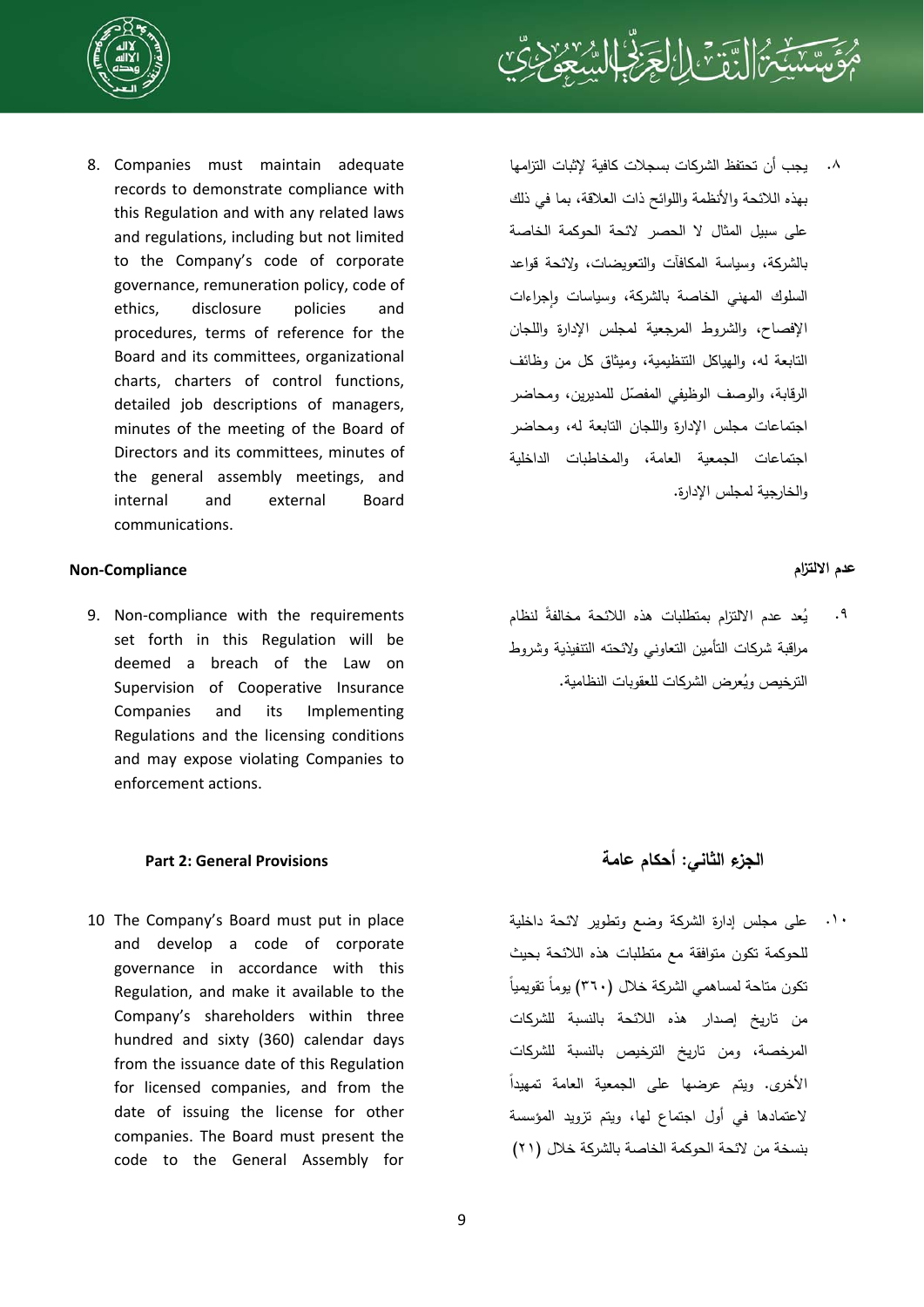



approval in the first meeting thereafter, and submit a copy thereof to SAMA within twenty one (21) working days from the date of its approval by the General Assembly. In addition, the Board must review the Company's code of corporate governance at least on an annual basis and recommend any necessary amendments to the General Assembly. All amendments must be submitted to SAMA within twenty one (21) working days from the date of the amendment.

- 11. The Company must put in place a remuneration and compensation policy in accordance with this Regulation, duly approved by its Board of Directors, and submit a copy of the policy to SAMA within one hundred and eighty (180) calendar days from the date of issuance of this Regulation for licensed companies, and from the date of issuance of license for other companies. In addition, the Board must review the Company's remuneration policy and consider any necessary amendments on an annual basis, as a minimum. All subsequent amendments thereon must be submitted to SAMA within twenty one (21) working days from the date of the amendment.
- 12. The Company must put in place a code of ethics after duly approved by its Board of Directors, to ensure that the Company's activities are conducted in a fair and ethical manner. The code of ethics shall at least address the following:
	- a) Conflict of interest
	- b) Integrity and honesty
	- c) Compliance with applicable laws and regulations

يوم عمل من تاريخ اعتمادها. وينبغي لمجلس الإدارة مراجعة لائحة الحوكمة الخاصة بالشركة بشكل سنوي على الأقل والتوصية للجمعية بأي مقترحات لتعديلها، على أن يتم إشعار المؤسسة بأي تعديلات تتم على لائحة الحوكمة الخاصة بالشركة خلال (٢١) يوم عمل من تاريخ اعتماد التعديل.

- على الشركة وضع وتطوير سياسة للمكافآت .١١ والتعويضات لكي تكون متوافقة مع متطلبات هذه اللائحة بعد اعتمادها من قبل مجلس إدارتها، وتزويد المؤسسة نسخة منها خلال (١٨٠) يوما تقويميا من تاريخ إصدار هذه اللائحة بالنسبة للشركات المرخصة ومن تاريخ الترخيص بالنسبة للشركات الأخرى. وينبغي لمجلس الإدارة مراجعة سياسة المكافآت والتعويضات الخاصة بالشركة والنظر في الحاجة إلى تعديلها بشكل سنوي على الأقل، على أن يتم إشعار المؤسسة بأي تعديلات تتم على هذه السياسة خلال (٢١) يوم عمل من تاريخ اعتماد التعديل.
- على الشركة وضع وتطوير لائحة خاصة بقواعد السلوك .١٢المهني بعد اعتمادها من قبل مجلس إدارتها لضمان القيام بأنشطة الشركة بطريقة عادلة وأخلاقية. ويجب أن تغطي لائحة قواعد السلوك المهني الخاصة بالشركة بحد أدنى الجوانب الآتية:
	- أ) تعارض المصالح
		- ب) النزاهة والأمانة
	- ج) الالتزام بالأنظمة واللوائح ذات العلاقة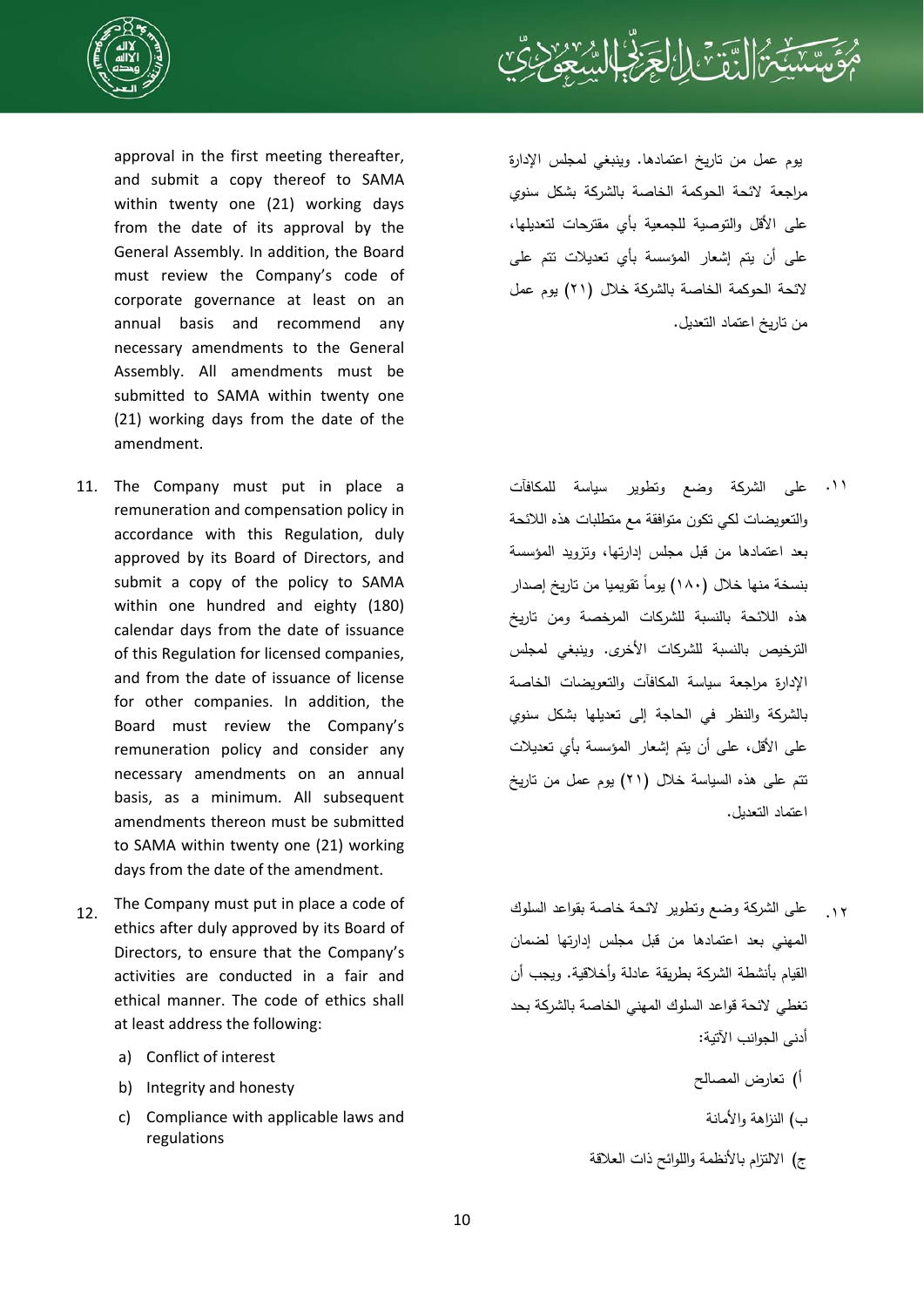

# ١

- d) Confidentiality of information
- e) Fair dealing
- f) Protection of Company's assets
- g) Guidelines for ethical behavior
- h) Mechanism for reporting illegal or unethical behavior (i.e., whistle blowing)
- 13. The Company shall provide SAMA with a copy of the organizational structure approved by the Board, and any updates on it thereafter, within twenty one (21) working days from the date it is approved by the Board.

# **المساءلة Accountability**

- 14. The governance structure of the Company should reflect the accountability of the Senior Management to the Board and the accountability of the Board to the shareholders and other Stakeholders, through relevant internal systems and policies.
- 15. The Board of Directors is ultimately accountable and responsible for the performance, conduct, and regulatory compliance of the Company. Delegating authority to Board committees or Senior Management shall not absolve the Board of its responsibilities. Furthermore, the Board is responsible for the performance of third parties engaged to perform jobs or manage functions.
- د) سرية المعلومات
- ه) التعامل العادل
- و) حماية أصول الشركة
- ز) المبادئ الاسترشادية للسلوكيات الأخلاقية
- ح) آلية الإبلاغ عن السلوكيات غير النظامية أو غير الأخلاقية
- على الشركة تزويد المؤسسة بنسخة من الهيكل التنظيمي .١٣ بعد اعتماده من مجلس إدارة الشركة وأي تعديلات تتم ً خلال (٢١) يوم عمل من تاريخ اعتماد عليه لاحقا الهيكل أو التعديل.

- يجب أن يعكس هيكل حوكمة الشركة مساءلة الإدارة .١٤ العليا من قبل مجلس الإدارة ومساءلة المجلس من قبل المساهمين وغيرهم من أصحاب المصالح من خلال الأنظمة والسياسات الداخلية ذات العلاقة.
- تقع المسئولية النهائية عن الأداء والسلوكيات والالتزام .١٥النظامي للشركة على مجلس الإدارة. ولا يؤدي تفويض الصلاحيات إلى لجان المجلس أو الإدارة العليا إلى إعفاء المجلس من أي من مسئولياته. كما أنّ المجلس مسئول عن أداء الأطراف الأخرى التي يتم التعاقد معها لتأدية مهام أو إدارة وظائف معينة.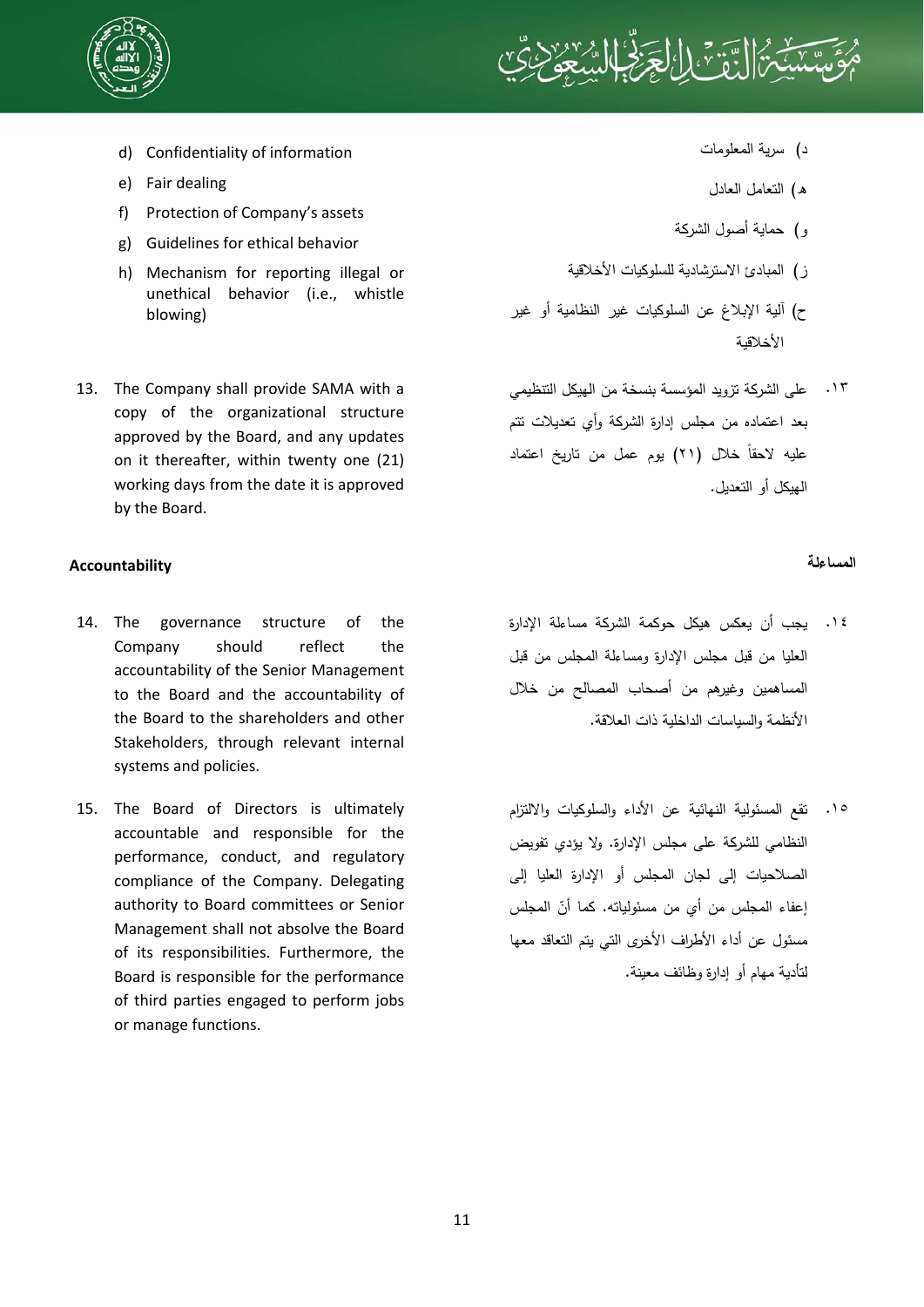

# ثَ التَّقَ<sup>تِ</sup> الِالْحَرَ لَهُا

## **Disclosure and Transparency والشفافية الإفصاح**

- 16. The Board shall lay down written formal policies and procedures for disclosure, specifying, at minimum, the types of information to be disclosed, means and frequency of disclosing information, and the process to ensure the quality, adequacy, and timeliness of disclosure, in accordance with the requirements of applicable laws and regulations.
- 17. The Board is responsible for ensuring an appropriate level of transparency and timely and adequate disclosure of material events relating to the Company's financial situation and performance, risk exposures and risk management, and corporate governance.
- 18. The Company shall ensure that the disclosed information is comprehensive, meaningful, relevant, timely, consistent, reliable, and accessible by public without undue expense or delay.
- 19. The Board shall provide the general assembly with a report containing comprehensive and objective assessment of the Company's situation and performance, at least on an annual basis, including but not limited to the following:
	- a) Analytical review of the Company's financial performance during the last period
	- b) Key decisions made and their impact on the Company's performance and position
	- c) Assessment of the Company's strategy and financial position

# ١٦. يجب على مجلس الإدارة وضع سياسات وإجراءات سِمية مكتوبة للإفصاح تُحدد على الأقل نوعية المعلومات التي يتم الإفصاح عنها وآلية وتوقيت الإفصاح عن نلك المعلومات، وإجراءات ضمان جودة وكفاية وسرعة الإفصاح، بما يتوافق مع متطلبات الأنظمة واللوائح ذات العلاقة.

- مجلس الإدارة مسئول عن ضمان وجود مستوى ملائم من الشفافية والإفصاح الكافي في الوقت المناسب عن الأحداث التي قد تؤثر ٍ سلباً على الوضع المالي للشركة، وأدائها المالي، والمخاطر التي تواجه الشركة وطريقة إدارتها، والحوكمة. .١٧
- ١٨. يجب على الشركة التأكد من أن المعلومات التي يتمّ الإفصاح عنها شاملة ومفهومة وذات علاقة ومتسقة <sub>ل</sub>موثوقة ومتاحة للجمهور في التوقيت المناسب ودون أيّ تكلفة باهظة.
- يجب على مجلس الإدارة تزويد المساهمين خلال اجتماع .١٩ لجمعية العامة بتقرير بتضمن نقييما شاملا وموضوعيا حول وضع الشركة وأدائها بشكل سنوي على الأقل، على أن يشمل ذلك بحد ٍ أدنى ما يلي:
- أ) استعراض تحليلي لأداء الشركة المالي خلال الفترة الماضية
- ب) أهم القرارات المتخذة وأثرها على أداء ووضع الشركة
- ج) تقييم استراتيجية الشركة ووضعها من الناحية المالية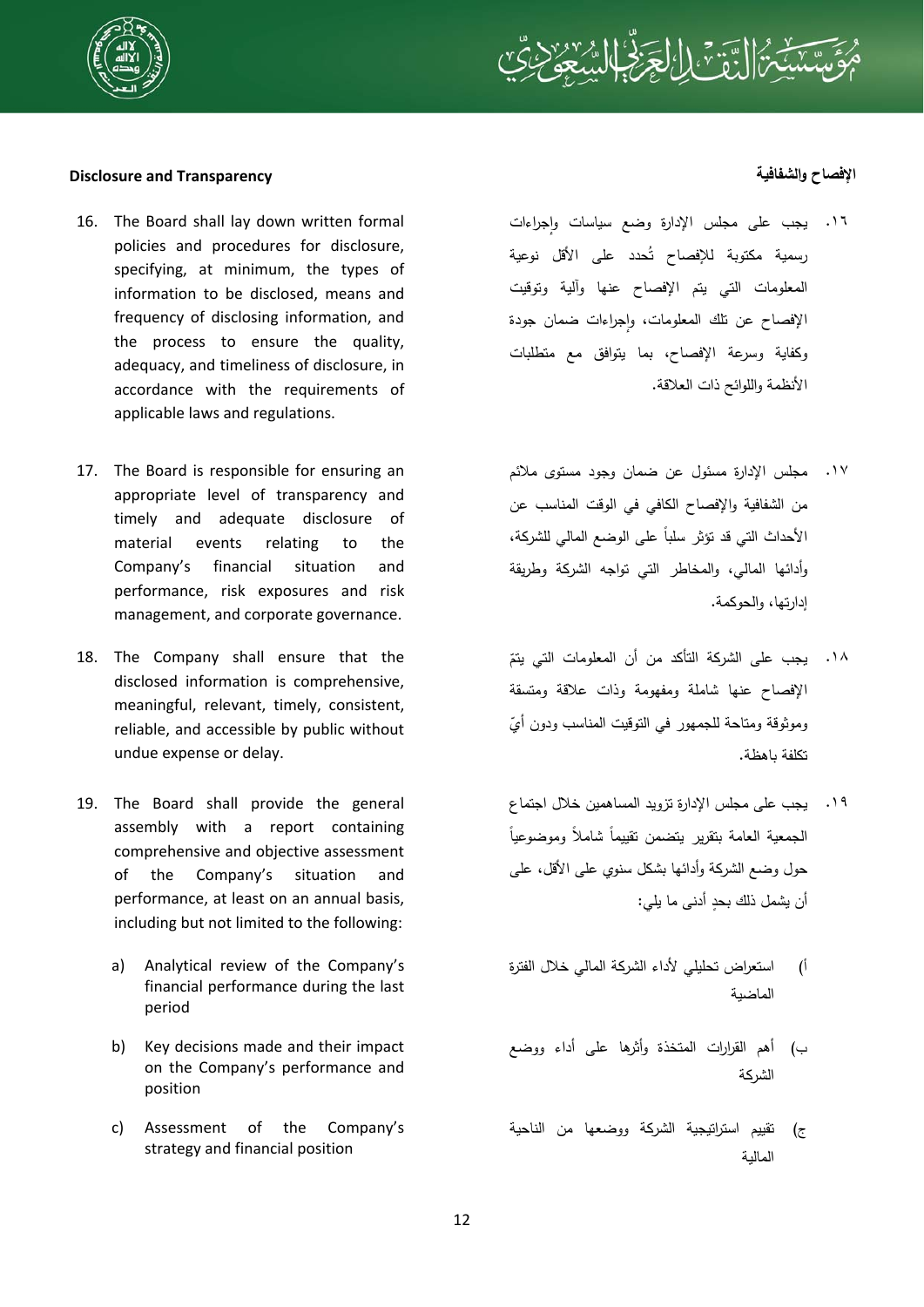

- d) Names of any joint stock company(ies) in which a member of the Company's Board is a board member
- e) Any punishment, preventive restriction or penalty imposed on the company by any iudiciary. supervisory or regulatory body
- f) Any punishment, preventive restriction or penalty imposed on any board member by any judiciary, supervisory or regulatory body if it is related to the company
- a) Assessment of potential risks and how such risks are being managed
- b) Projections of future performance المستقبلي الأداء توقعات) ح
- 20. In addition to any other applicable disclosure requirements by SAMA or other regulatory bodies, the Company's annual report shall include the following information (regardless of order):
	- i) For the Board: functions, composition, names of the chairman and vice-chairman, dates of current term start and end, number of Nonexecutive Independent Board Members, number of meetings held during the period, date and attendance of each meeting, and details of remuneration for each of the Board members
	- j) For each Board member: name, classification (Executive, Non-Executive, or Independent), other companies in which he or she acts as a Board member, represented entity (if applicable), other positions held within the Company (if applicable)

د) أسماء الشركات المساهمة التي يكون عضو مجلس إدارة الشركة عضوا ً في مجالس إدارتها

ر التحقي<sup>م</sup> الج

- ه) أي عقوبة أو أي قيد احتياطي أو جزاء مفروض على الشركة من أي جهة قضائية أو إشرافية أو تنظيمية
- و) أي عقوبة أو أي قيد احتياطي أو جزاء مفروض على أي من أعضاء مجلس الإدارة من أي جهة قضائية أو إشرافية أو تنظيمية يكون له علاقة بالشركة
- ز) تقييم للمخاطر المحيطة بالشركة وطريقة التعامل معها
	-
- ٢٠. إضافةُ إلى أي متطلبات أخرى للإفصاح صادرة عن المؤسسة أو الجهات الرقابية الأخرى، يجب أن يتضمن التقرير السنوي لمجلس الإدارة في الشركة المعلومات الآتية (بغض النظر عن الترتيب):
- أ) بالنسبة لمجلس الإدارة: وظائف المجلس، تشكيل المجلس، اسم رئيس المجلس ونائبه، تواريخ بداية وانتهاء الدورة الحالية، عدد أعضاء المجلس المستقلين، عدد الاجتماعات المنعقدة خلال الفترة وتواريخها، أسماء الحضور لكل اجتماع، وتفاصيل مكافآت وتعويضات أعضاء المجلس
- ب) بالنسبة لكل عضو في مجلس الإدارة: اسم العضو، وتصنيفه (تنفيذي، غير تنفيذي، أو مستقل)، أسماء الشركات الأخرى التي يشغل فيها العضو منصب عضو مجلس إدارة، الجهة التي يمثلها العضو (إن وجدت)، أي مناصب أخرى يشغلها العضو في الشركة (إن وجدت)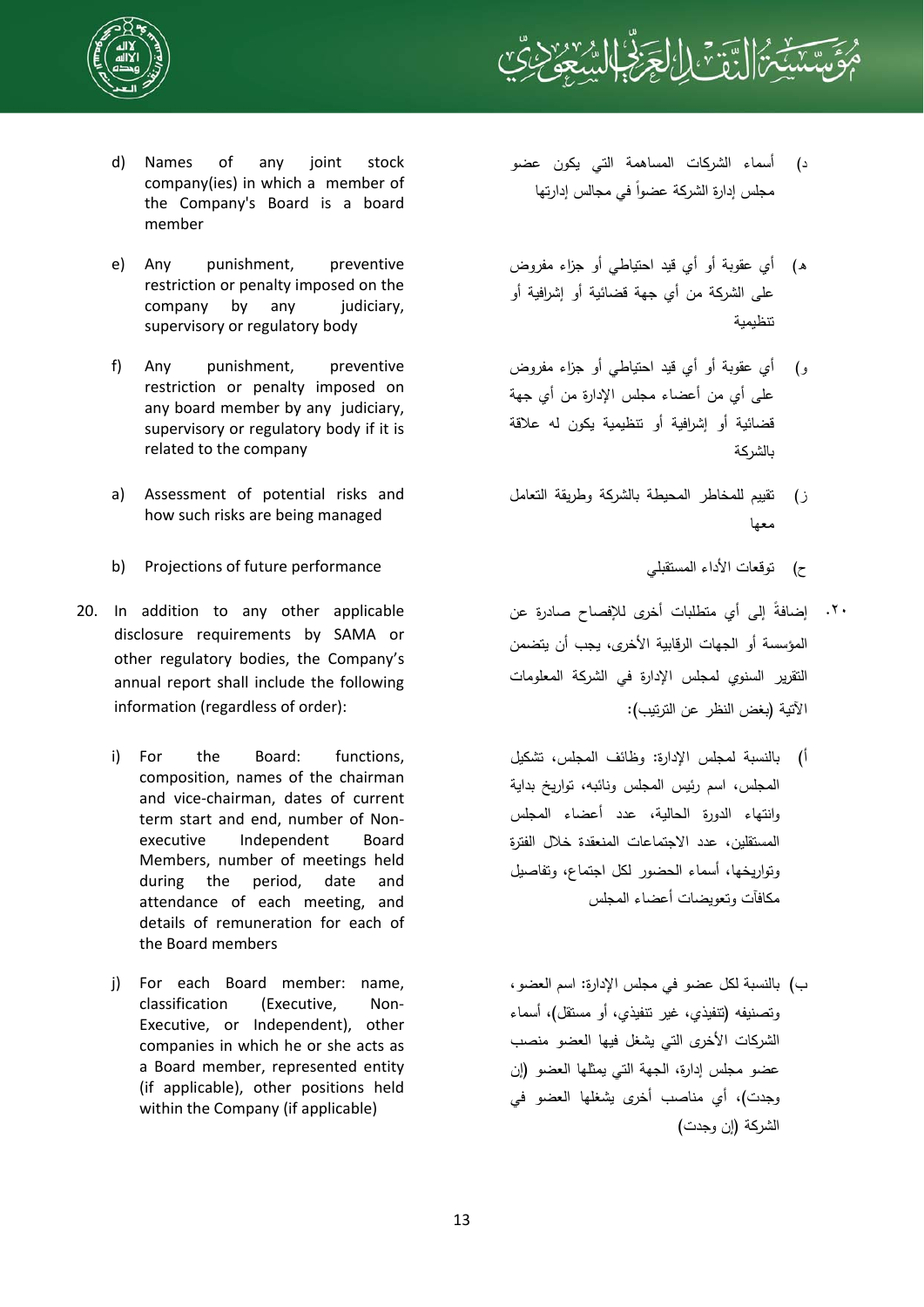



- k) For each Board committee: name of the committee, its functions, its members (classified as Chairman, Executive Board Member, Nonexecutive Non-independent Board Member, Non-executive Independent Board member, or non-Board member), number of meetings held during the period, date and attendance of each meeting, members' remuneration for serving in the committee
- l) Profiles of members of senior management (including name, position, qualifications, and experience of each senior manager)
- m) Total compensation and remuneration paid to the Board members, five highest-paid members of Senior Management (the executive chairman and the financial director if they are among those highest paid members) during the period (divided into salaries, allowances, bonuses, and any other components), in addition to a description of any performance-linked incentives available for members of Senior Management
- n) Ownership in the Company (direct and indirect) by Board members and members of Senior Management, and any changes of their ownership over the last year as listed in the approved shareholders' register.
- o) Descriptions of transactions with any related-parties, including Significant Shareholders and members of the Board and Senior Management, that took place during the period, and how such transactions are or were approved
- p) Any potential cases of conflict of interest and how they were addressed
- ج) بالنسبة لكل لجنة من اللجان التابعة لمجلس الإدارة: اسم ووظائف اللجنة، وأسماء أعضائها وتصنيفهم (رئيس اللجنة أو تنفيذي أو غير تنفيذي أو مستقل أو من غير أعضاء مجلس الإدارة)، وعدد الاجتماعات المنعقدة خلال الفترة وتواريخها، وأسماء حضور كل اجتماع، وتفاصيل مكافآت وتعويضات الأعضاء لقاء عضويتهم في اللجنة
- د) قائمة بأسماء ومناصب ومؤهلات وخبرات كل من أعضاء الإدارة العليا بالشركة
- ه) مجموع المكافآت والتعويضات المدفوعة لأعضاء مجلس الإدارة ولخمسة أعضاء من الإدارة العليا الأعلى أجرا والرئيس التنفيذي والمدير المالي إن لم ً يكونا من ضمن الذين تلقوا أعلى المكافآت والتعويضات خلال الفترة (مقسمة إلى رواتب وبدلات ثابتة ومكافآت متغيرة وأي مكونات أخرى)، ً إضافة إلى وصف لأي مكافآت مرتبطة بالأداء متاحة لأعضاء الإدارة العليا، يضاف إليهم الرئيس التنفيذي والمدير المالي إن لم يكونا من ضمنهم
- و) ملكية أعضاء مجلس الإدارة وأعضاء الإدارة العليا في الشركة (المباشرة وغير المباشرة) والتغييرات في ملكيتهم خلال العام المالي المنتهي كما هي معتمدة في سجل المساهمين
- ز) وصف المعاملات مع الأطراف ذات العلاقة، بما في ذلك كبار المساهمين وأعضاء مجلس الإدارة والإدارة العليا خلال الفترة وآلية الموافقة عليها
- ح) أي حالات تحتمل وجود تعارض في المصالح وآلية معالجتها والتعامل معها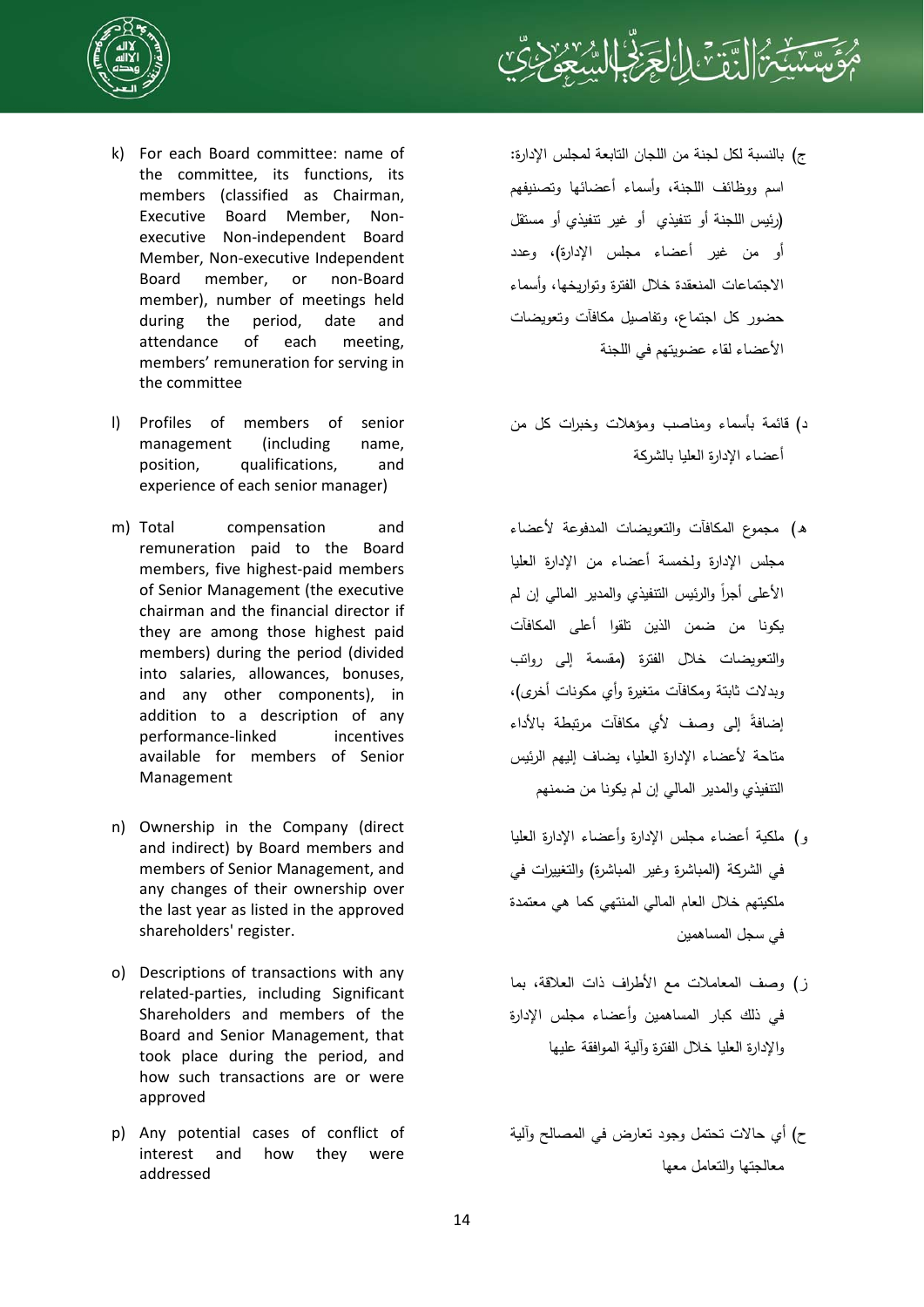



- q) Names of all Significant Shareholders and their ownership in the Company
- r) Results of the annual audit of the effectiveness and efficiency of the internal control system of the Company
- s) Statement on the Company's compliance with the requirements of this Regulation and with the Company's code of corporate governance, along with the justification for any instances of noncompliance
- 21. The Company shall make available to its shareholders, and on the internet, its code of corporate governance and annual reports.
- 22. The Company shall not announce any anticipated actions that require SAMA's prior approval or non-objection, before obtaining the actual approval or nonobjection, taking in consideration all related laws and regulations.

23. Members of the Board, Board committees, and Senior Management shall be trustworthy and shall have the integrity, competency, knowledge, and experience to fulfill their respective roles and shall comply with all laws, regulations, and rules issued by SAMA at all times.

- ط) أسماء كبار المساهمين ونسبة تملك كل منهم في أسهم الشركة
- ك) نتائج المراجعة السنوية لكفاءة وفعالية نظام الرقابة الداخلية للشركة
- ل) بيان حول التزام الشركة بمتطلبات هذه اللائحة ومتطلبات لائحة الحوكمة الخاصة بالشركة وأسباب عدم الالتزام بأي من هذه المتطلبات
- يجب على الشركة أن توفر لمساهميها وعلى شبكة .٢١ الإنترنت نسخا من لائحة الحوكمة الخاصة بها والتقارير السنوية.
- ٢٢. لا يجوز للشركة الإعلان عن أيّة أحداث متوقعة تتطلّب الحصول على موافقة مسبقة أو عدم ممانعة من المؤسسة قبل الحصول فعليا على نلك الموافقة أو عدم الممانعة، مع مراعاة الأنظمة واللوائح ذات العلاقة.

# **ملاءمة ومناسبة الأشخاص Propriety and Fitness**

يجب أن تتوافر في أعضاء مجلس الإدارة وأعضاء .٢٣اللجان التابعة له وأعضاء الإدارة العليا الأمانة والنزاهة والكفاءة والمعرفة والخبرة اللازمة لأداء مهامهم الخاصة وعليهم الالتزام بكافة الأنظمة واللوائح والتعليمات الصادرة عن المؤسسة في جميع الأوقات، وبالأخص متطلبات التعيين في المناصب القيادية في المؤسسات المالية الخاضعة لاشراف مؤسسة النقد العربي السعودي.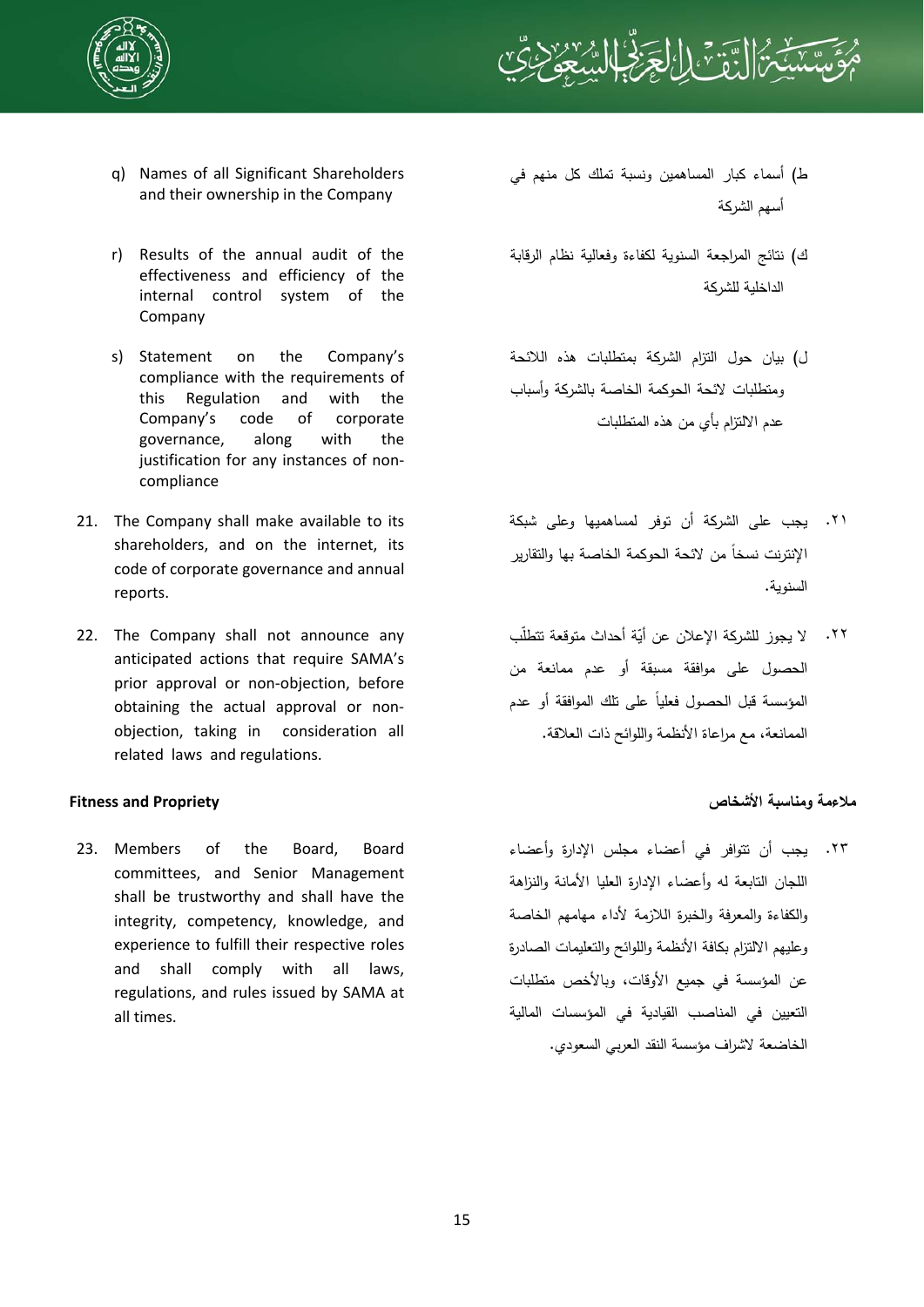



- 24. Significant Shareholders shall be of good conduct and reputation, financially sound, with no convictions related to committing any action involving moral dishonesty or contravention of laws in the Kingdom of Saudi Arabia or any other jurisdiction.
- 25. All appointments to senior positions including as members of the Board of Directors and its committees shall be made in accordance with SAMA's Requirements for Appointments to Senior Positions in the Financial Institutions.
- 26. The nomination and remuneration policy followed by the Company shall have formal and rigorous standards and procedures to continuously monitor and assess the fitness and propriety of Board members, members of Board committees, members of Senior Management, in accordance with the requirements of Article (23) of this Regulation, and shall immediately notify SAMA of any information or circumstances that may be relevant to assessment of fitness and propriety of these persons within a maximum period of (3) three business days from the day of obtaining the information or from the day of change occurrence.

## **الاستقلالية Independence**

27. The governance structure of the company shall support independent decision making throughout the organization by, for example, establishing clear separation of duties between the Board and the Management, enhancing the independence of control functions, and controlling the risk of conflict of interest.

- يجب أن يكون كبار المساهمين من ذوي السمعة والسلوك الجيد والوضع المالي السليم وألا يكون قد صدر بحق أي منهم أحكام متعلقة بارتكاب أعمال مُخّلة بالشرف أو الأمانة أو مخالفة للأنظمة واللوائح في المملكة العربية السعودية أو في أي بلد آخر. .٢٤
- جميع التعيينات لشاغلي المناصب القيادية بمن فيهم أعضاء مجلس الإدارة وأعضاء اللجان التابعة له يجب أن تتم وفق ما ورد في متطلبات التعيين في المناصب القيادية في المؤسسات المالية الصادرة عن المؤسسة. .٢٥
- يجب أن تشتمل سياسة الترشيحات والمكافآت التي .٢٦ تعتمدها الشركة على معابير وإجراءات رسمية صارمة لمراقبة وتقييم مدى ملاءمة ومناسبة أعضاء مجلس الإدارة واللجان التابعة له وأعضاء الإدارة العليا بشكل مستمر، بما يتلاءم مع متطلبات المادة (٢٣) من هذه اللائحة، ويجب على الشركة إبلاغ المؤسسة بأي معلومات أو ظروف من شأنها التأثير على تقييم ملاءمة ومناسبة هؤلاء الأشخاص وذلك خلال مدة لا تزيد على (٣) أيام عمل من تاريخ الحصول على تلك المعلومات أو من حدوث التغيّر .

٢٧. يجب أن يدعم هيكل الحوكمة بالشركة مستوى عالٍ من الاستقلالية في اتخاذ القرارات على مستوى الشركة والذي يمكن تحقيقه، على سبيل المثال، من خلال الفصل بين واجبات المجلس والإدارة وتعزيز استقلالية وظائف الرقابة وتجنب مخاطر تعارض المصالح.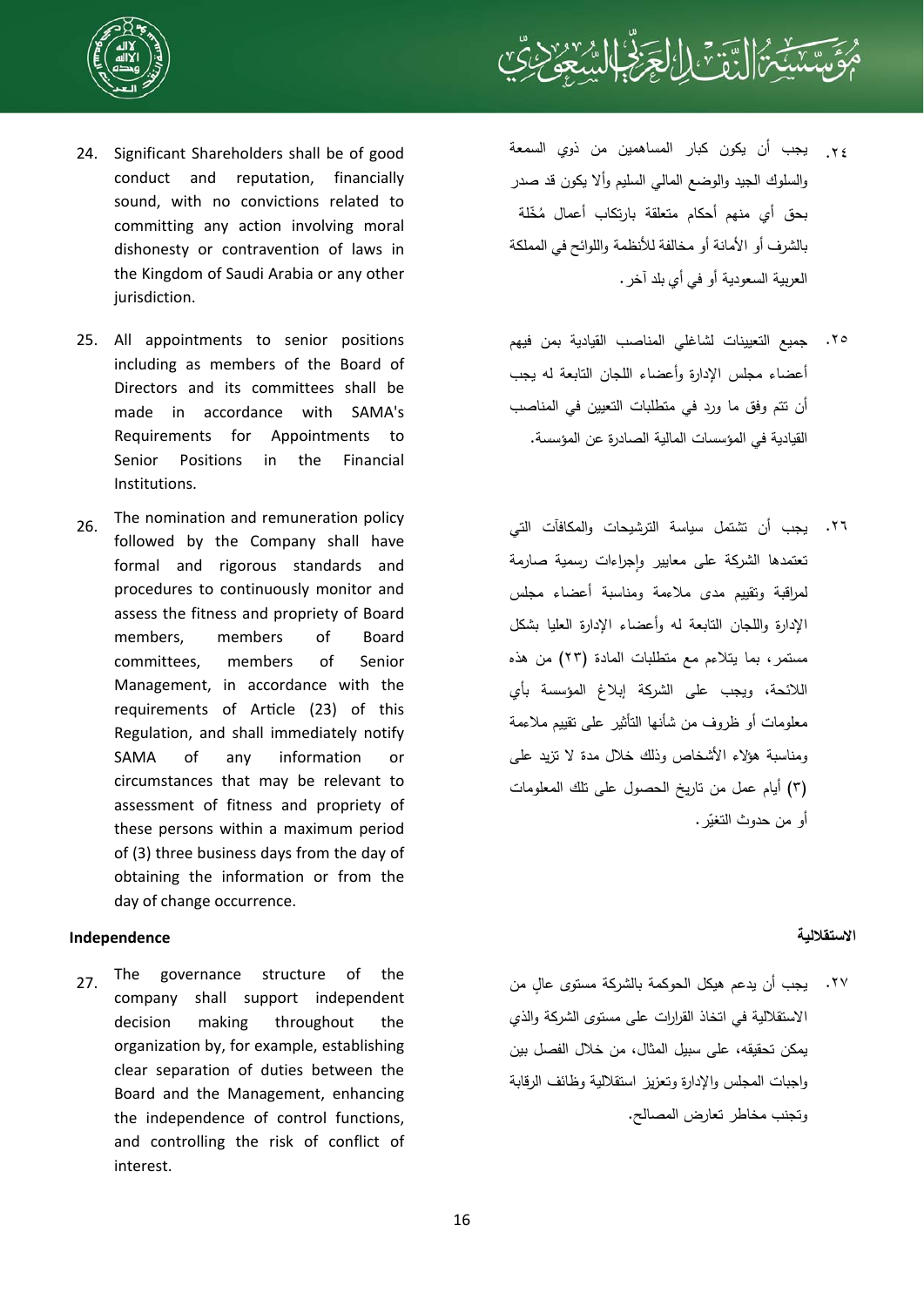



28. The Board should leverage the services of independent external parties to provide assurance on the adequacy and effectiveness of the governance structure and processes of the Company and on other technical areas, where the Board might lack relevant expertise.

# **Conflict of Interest المصالح تعارض**

- 29. The Company shall take reasonable measures to identify cases of potential conflict of interest and have clear written procedures for dealing with those cases in a fair and transparent manner.
- 30. Members of the Board and Senior Management shall not have any interest, directly or indirectly, in the Company's business and contracts, without a prior authorization from the general assembly, to be renewed each year. The activities to be performed through general bidding, where the member is the best bidder, shall constitute an exception to this rule, subject to SAMA's non-objection. Members of the Board and Senior Management shall notify the Board of any personal interest they may have in the business and in contracts entered into by the Company. The notification shall be noted in the minutes of the Board meeting. Board members with a personal interest in specific Company's businesses or contracts shall not vote, neither in the general assembly nor in the Board meeting, on the resolution to be adopted with regards to their personal interests. The Chairman of the Board shall notify the general assembly, when convened, of the activities and contracts

ينبغي لمجلس الإدارة الاستفادة من خدمات الأطراف الخارجية المستقلة في التأكد من كفاءة وفعالية هيكل واجراءات الحوكمة بالشركة والجوانب الفنبة الأخرى التي لا يكون لمجلس الإدارة معرفة جيدة وخبرة فيها. .٢٨

- يجب أن تتخذ الشركة تدابير معقولة لاكتشاف الحالات .٢٩ المحتملة لتعارض المصالح وأن يكون لديها إجراءات واضحة ومكتوبة للتعامل مع هذه الحالات ومعالجتها بعدل وشفافية.
- يجب ألا يكون لعضو مجلس الإدارة أو الإدارة العليا مصلحة شخصية، مباشرة أو غير مباشرة، في الأعمال والعقود التي تتم لحساب الشركة بغير ترخيص من الجمعية العامة يُجدد كل سنة، وتستثنى من ذلك الأعمال التي تتم عن طريق المنافسة العامة إذا كان العضو صاحب العرض الأفضل. وعلى عضو مجلس الإدارة أو الإدارة العليا إبلاغ المجلس بما له من مصلحة شخصية في الأعمال والعقود التي تتم لحساب الشركة، ُثبت هذا التبليغ في محضر اجتماع المجلس. ولا يجوز وي لعضو مجلس الإدارة ذي المصلحة الاشتراك في التصويت على القرار الذي يصدر في هذا الشأن في الجمعية العامة أو في اجتماع مجلس الإدارة. ويبلغ رئيس مجلس الإدارة الجمعية العامة عند انعقادها عن .٣٠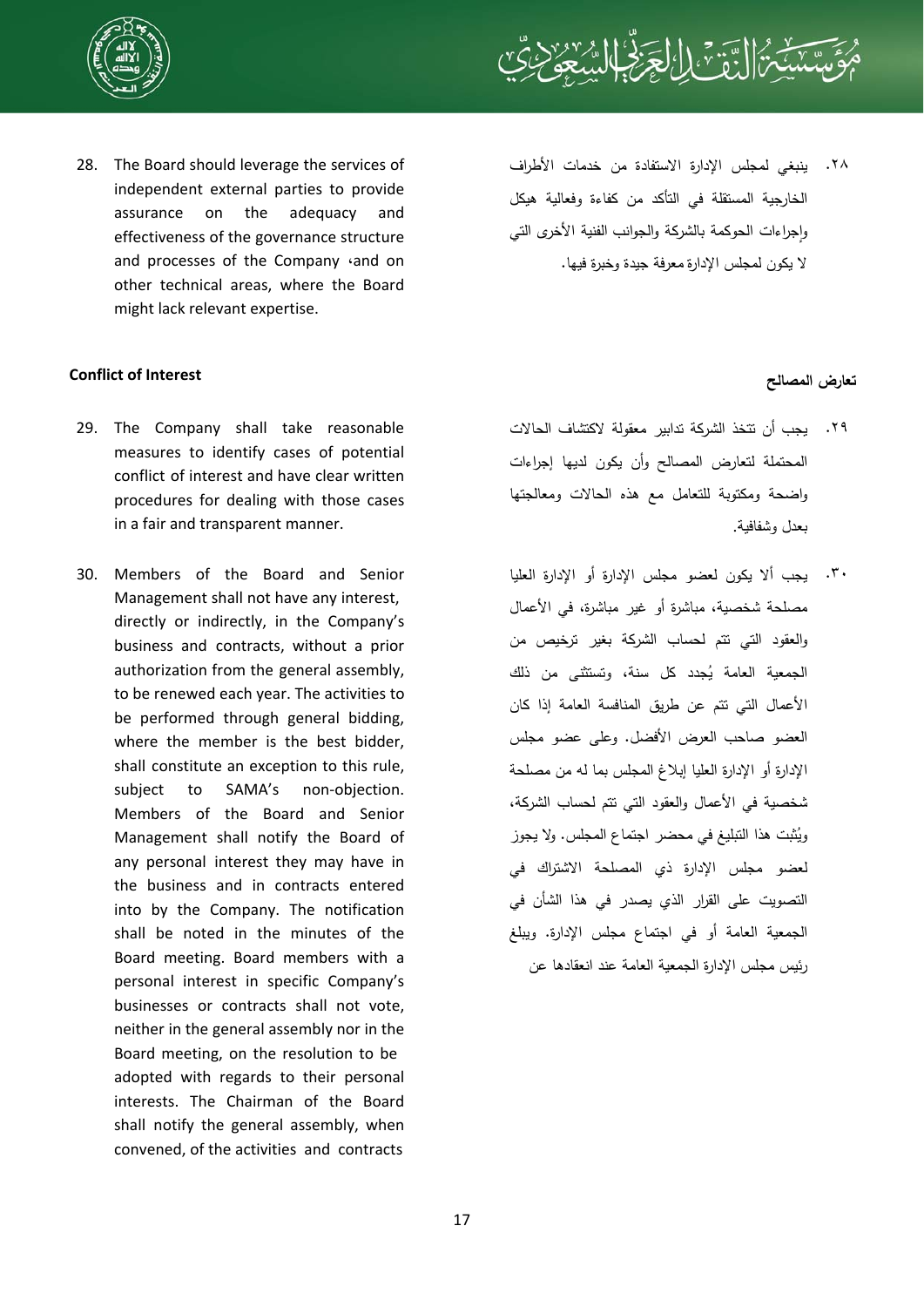



where a member of the Board and Senior Management may have a personal interest and their amounts, and shall attach to such notification a special report prepared by the Company's external auditors.

- 31. No member of the Board or Senior Management shall, without a prior authorization of the general assembly, to be renewed annually, participate in any activity which may likely compete with the activities of the Company, or trade in any branch of the activities carried out by the Company.
- 32. Members of the Board and Senior Management who own an interest in an Insurance Service Provider (e.g. brokers, agents, etc.) shall:
	- a) disclose to the Board their interest in the insurance-related company, in writing, at the earliest opportunity
	- b) never encourage or solicit dealings with the company in which they hold an interest
	- c) refrain from voting in decisions related to dealings with the company in which they hold an interest

Additionally, the Company shall notify the general assembly, when convened, of all businesses with any insurance-related company in which a member of the Board or Senior Management has an interest, and shall attach to such notification a special report prepared by the company's external auditors.

الأعمال والعقود التي يكون لأحد أعضاء مجلس الإدارة أو الإدارة العليا مصلحة شخصية فيها ومبالغها، ويرفق بهذا التبليغ تقرير خاص من مراقبي الحسابات.

- ٣١. لا يجوز لعضو مجلس الإدارة أو الإدارة العليا، بغير ترخيص من الجمعية العامة، يجدد ّكل سنة، أن يشترك في أي عمل من شأنه منافسة الشركة أو أن يتاجر في أحد فروع النشاط الذي تزاوله.
- يجب على أعضاء مجلس الإدارة والإدارة العليا الذين لهم .٣٢ ملكية في أي من شركات المهن الحرة المتعلقة بالتأمين (مثل وسطاء ووكلاء التأمين):
- أ) الإفصاح كتابة لمجلس الإدارة عن ملكيتهم في شركة المهن الحرة في أقرب فرصة ممكنة
- ب) الامتناع عن تشجيع التعامل مع شركة المهن الحرة التي لهم ملكية فيها
- ج) الامتناع عن التصويت على أي من القرارات المتعلقة بالتعامل مع شركة المهن الحرة التي لهم ملكية فيها

كما يجب على الشركة الإفصاح للجمعية العامة عند انعقادها عن تعاملاتها مع أي من شركات المهن الحرة المتعلقة بالتأمين التي يكون لأي من أعضاء مجلس الإدارة أو الإدارة العليا مصلحة شخصية فيها، ويرفق بهذا التبليغ تقرير خاص من مراقبي الحسابات.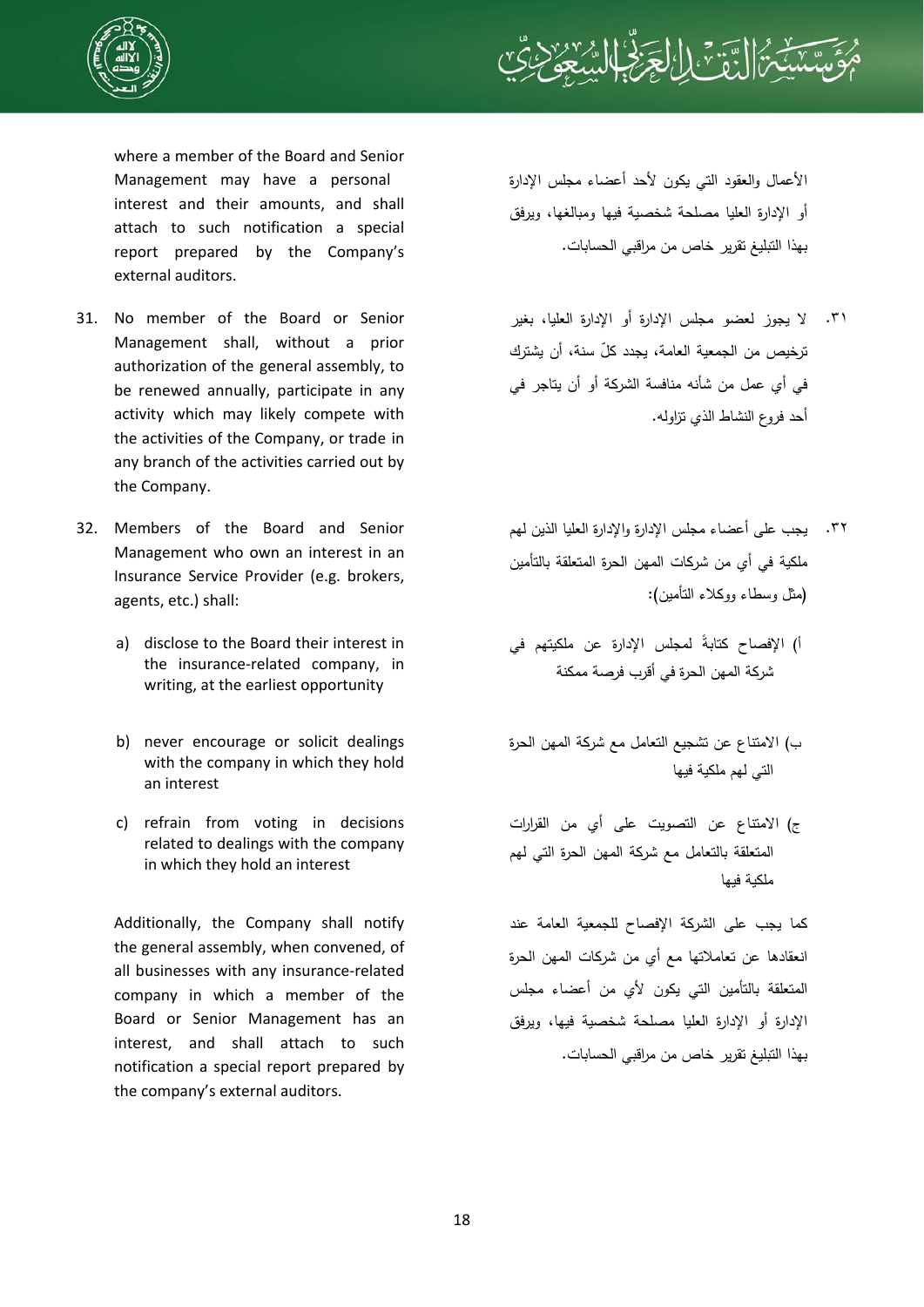



33. The Chairman shall provide the general assembly with details of insurance contracts in which members of the Board or Senior Management or their related parties have an interest, including the line of business, size, and associated losses, if any.

- 34. The Company's articles of association shall specify the remuneration for the Chairman and Board members for their services. Board members remuneration can be modified only by the extraordinary general assembly.
- 35. The Board shall propose the remuneration package for the Board, based on the recommendations of the Nomination and Remuneration Committee, in accordance with applicable laws, regulations and rules and with the conditions set by the general assembly, subject to the approval by the general assembly.

The Company shall ensure that all written details of the proposed remuneration and considerations are accessible to the Shareholders prior to the general assembly at which the remuneration and considerations shall be put to voting.

- 36. The Company shall have a remuneration policy, as per Article (11) of this Regulation, covering all levels and categories of employees, whether regular or contractual. The remuneration policy shall address the following at minimum:
	- a) Objectives of the compensation scheme (with focus on promoting effective risk management and achieving financial soundness and stability of the Company)

يجب أن يزود رئيس مجلس الإدارة الجمعية العامة .٣٣ بتفاصيل العقود التأمينية التي يكون فيها مصلحة لأحد أعضاء مجلس الإدارة أو الإدارة العليا أو الأطراف ذات العلاقة بهم، بما في ذلك نوعية وحجم هذه العقود وأي خسائر ناتجة منها إن وجدت.

## **المكافآت والتعويضات Remuneration**

- يحدد النظام الأساسي للشركة مكافآت رئيس وأعضاء .٣٤ مجلس الإدارة مقابل الخدمات التي يقومون بها، ويجوز تعديل مكافآت أعضاء مجلس الإدارة بموافقة الجمعية العامة غير العادية للمساهمين.
- يقوم مجلس الإدارة باقتراح مكافآت أعضاء مجلس الإدارة .٣٥ بناءً على توصية لجنة الترشيحات والمكافات وبما يتوافق مع الأنظمة واللوائح والتعليمات ذات العلاقة ومع أي شروط معتمدة من الجمعية العامة ولا يعتمد أي من المكافآت والتعويضات المقترحة لرئيس وأعضاء المجلس إلا بعد موافقة الجمعية العامة عليها.

ويجب على الشركة التأكد من نشر كل التفاصيل مكتوبة للمكافآت والتعويضات المقترحة لتكون متاحة لجميع المساهمين قبل انعقاد الجمعية العامة التي يتم فيها التصويت على تلك المكافآت والتعويضات.

- يجب أن يكون لدى الشركة سياسة للمكافآت .٣٦ والتعويضات، حسب متطلبات المادة (١١) من هذه اللائحة، بحيث تشمل هذه السياسة جميع مستويات وفئات الموظفين سواء كانوا متفرغين أو متعاقدين، بحيث تغطي هذه السياسة بحد أدنى الجوانب الآتية:
- أ) أهداف خطة المكافآت والتعويضات (مع التركيز على تعزيز الإدارة الفاعلة للمخاطر وتحقيق سلامة واستقرار الوضع المالي للشركة)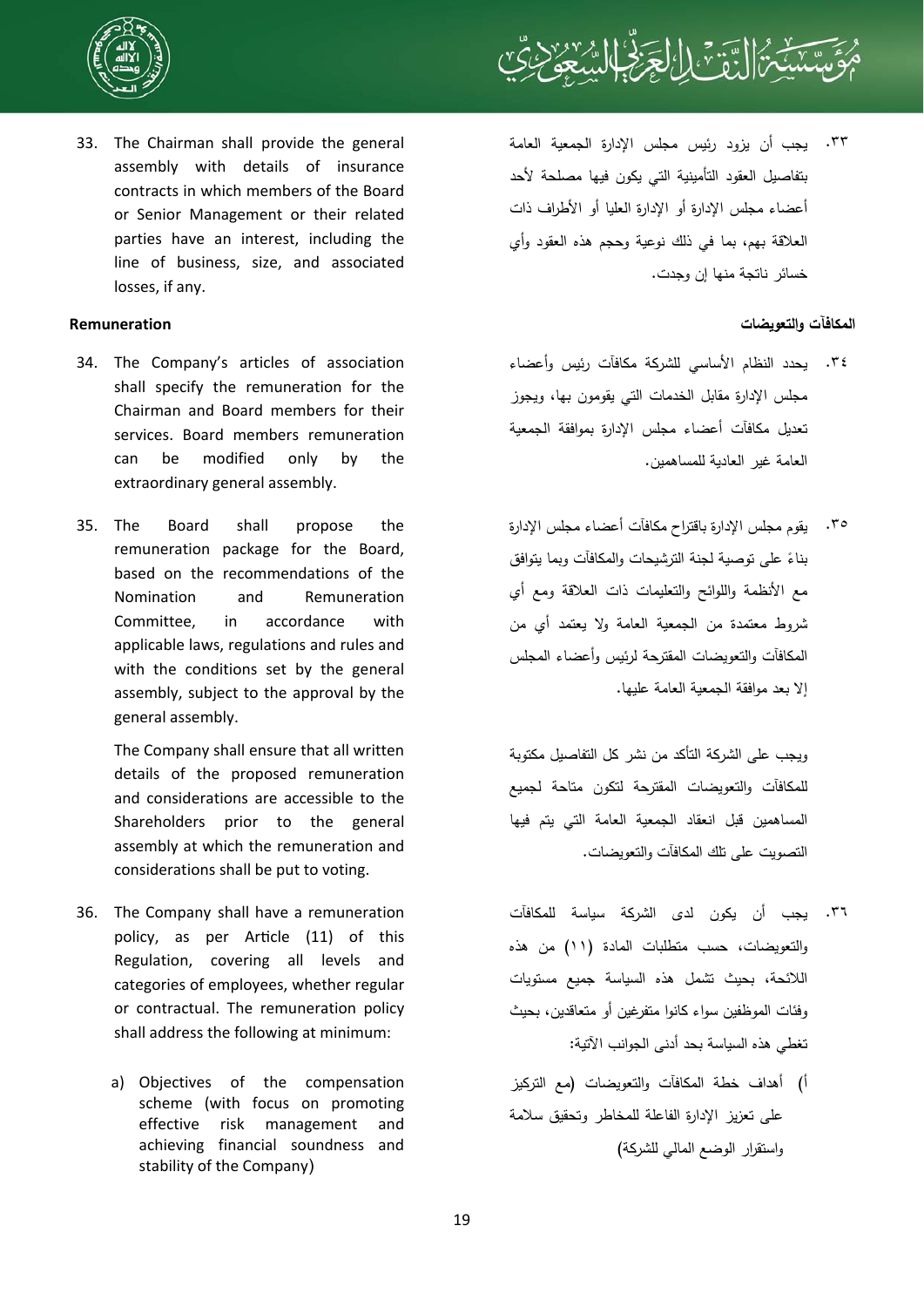



- b) Structure of the compensation system (including key determinants of compensation, alignment of compensation with risk taking, etc.)
- c) Determinants of the mix of remuneration components (fixed and variable components; cash and noncash benefits, etc.)
- d) Linking compensation with performance
- 37. The Board shall be responsible to ensure that the compensation level and structure:
	- a) are fair عادل) أ
	- b) are aligned with the Company's objectives
	- c) encourage prudent behaviors and does not induce taking high risk transactions to achieve short-term profits, and it complies with the Company's risk management policy approved by the Board
	- d) do not cause any conflict of interest that might negatively impact the Company's performance
	- e) achieve the interests of policyholders, shareholders and the Company's long-term objectives
- 38. The Company shall have a performance measurement system in place to evaluate and measure the performance of its employees at various levels, in an objective and formal manner. The performance measurement of Senior Management, in particular, shall be based on the longer-term performance of the Company, and not based on only one year's performance.
- ب) هيكل نظام المكافآت والتعويضات (بما في ذلك المحددات الرئيسية للتعويضات وتوافقها مع درجة المخاطرة، الخ)
- ج) محددات عناصر المكافآت والتعويضات (العناصر الثابتة والمتغيّرة، والمنافع المالية وغير المالية، الخ)
	- د) ربط المكافآت والتعويضات بالأداء
- يجب على مجلس الإدارة التأكد من أن مستوى وهيكل المكافآت والتعويضات: .٣٧
	-
	- ب) متوافق مع أهداف الشركة
- ج) يشجع على الممارسات الاحترازية وعدم أخذ مخاطر عالية لتحقيق عوائد قصيرة المدى، ويتفق مع سياسة إدارة مخاطر الشركة المعتمدة من المجلس
- د) لا يسبب أي تعارض في المصالح من شأنه التأثير ً على أداء الشركة سلبا

ه) يهدف إلى تحقيق مصالح ّ المؤمن لھم والمساهمين وأهداف الشركة الاستراتيجية طويلة المدى

٣٨. يجب أن يكون لدى الشركة نظام لتقييم أداء موظفيها بجميع مستوياتهم بشكل موضوعي ومنهجي. وعلى وجه التحديد، يجب أن يُبنى تقييم أداء الإدارة العليا على المدى الطويل ولا يقتصر على أداء سنة واحدة فقط.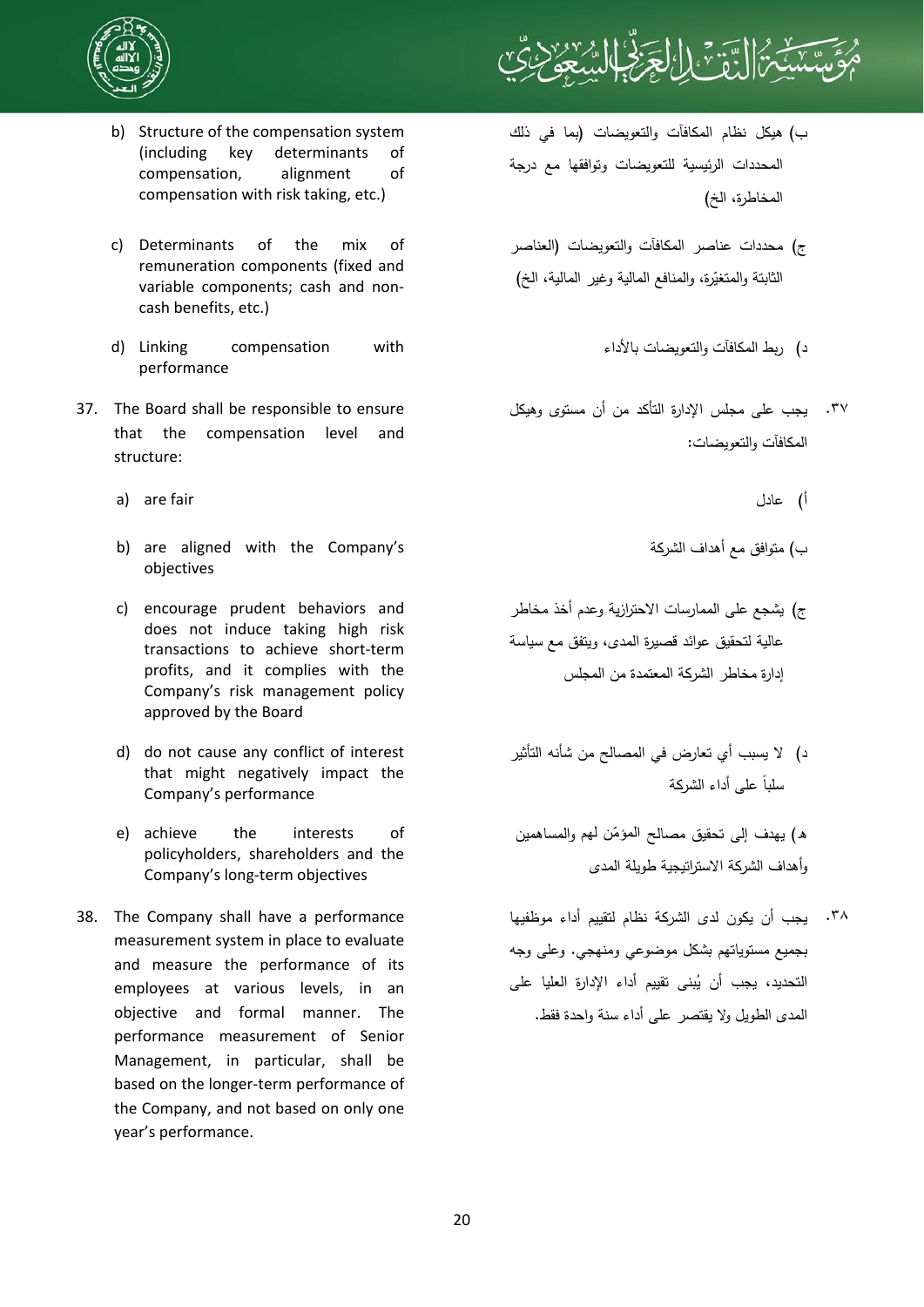



- 39. The nomination and remuneration committee shall ensure that an annual remuneration review (internally through the internal audit function or externally commissioned by a specialized firm) is conducted independently of executive management.
- 40. The remuneration structure of employees working in control functions (such as internal audit, and compliance) shall be designed to ensure objectivity and independence of these functions. In this regard, it should be ensured that the executive management of the company is not intervening in the process of performance measurement and compensation determination of such employees.
- 41. Members of the Board and Senior Management (except sales managers) shall not receive any commission or rewards on sales-related activities (e.g. production). Furthermore, no variable component of the compensation for members of the Board and Senior Management (except for sales managers) shall be directly based on premium volume.

# يجب على لجنة الترشيحات والمكافآت التابعة لمجلس .٣٩ الإدارة التأكد من عمل مراجعة سنوية لممارسات المكافآت والتعويضات بالشركة (بواسطة وظيفة المراجعة الداخلية أو جهة خارجية متخصصة) بشكل مستقل ودون تدخل من الإدارة التنفيذية بالشركة.

- يجب تصميم هيكل المكافآت والتعويضات للعاملين في .٤٠ وظائف الرقابة (مثل المراجعة الداخلية ومراقبة الالتزام) بشكل يساهم في تعزيز حيادية واستقلالية هذه الوظائف. وعلى وجه التحديد، ينبغي التأكد من أن تقييم أداء العاملين بهذه الوظائف وتحديد مكافآتهم يتم دون أي تدخل من الإدارة التنفيذية بالشركة.
- لا يجوز لعضو مجلس الإدارة أو الإدارة العليا (باستثناء .٤١ مديري المبيعات) الحصول على عمولات أو مكافآت لقاء الأعمال التي يساهمون في إبرامها لصالح الشركة. كما لا يجوز ربط أي جزء من مكافآت وتعويضات عضو مجلس الإدارة أو الإدارة العليا (باستثناء مديري المبيعات) بحجم أعمال الشركة (أقساط التأمين) بشكل مباشر.

# **الجزء الثالث: أحكام خاصة Provisions Specific 3: Part**

يجب على الشركة توفير معلومات شاملة ووافية ودقيقة .٤٢للمساهمين وبتوقيت مناسب لتمكينهم من ممارسة حقوقهم بكفاءة ومعاملة جميع المساهمين بشكل عادل.

# **القسم الأول: المساهمون Shareholders 1: SecƟon**

42. The Company shall provide shareholders with comprehensive, adequate, accurate, and timely information to enable them to exercise their rights efficiently, and ensure that all shareholders receive equitable treatment.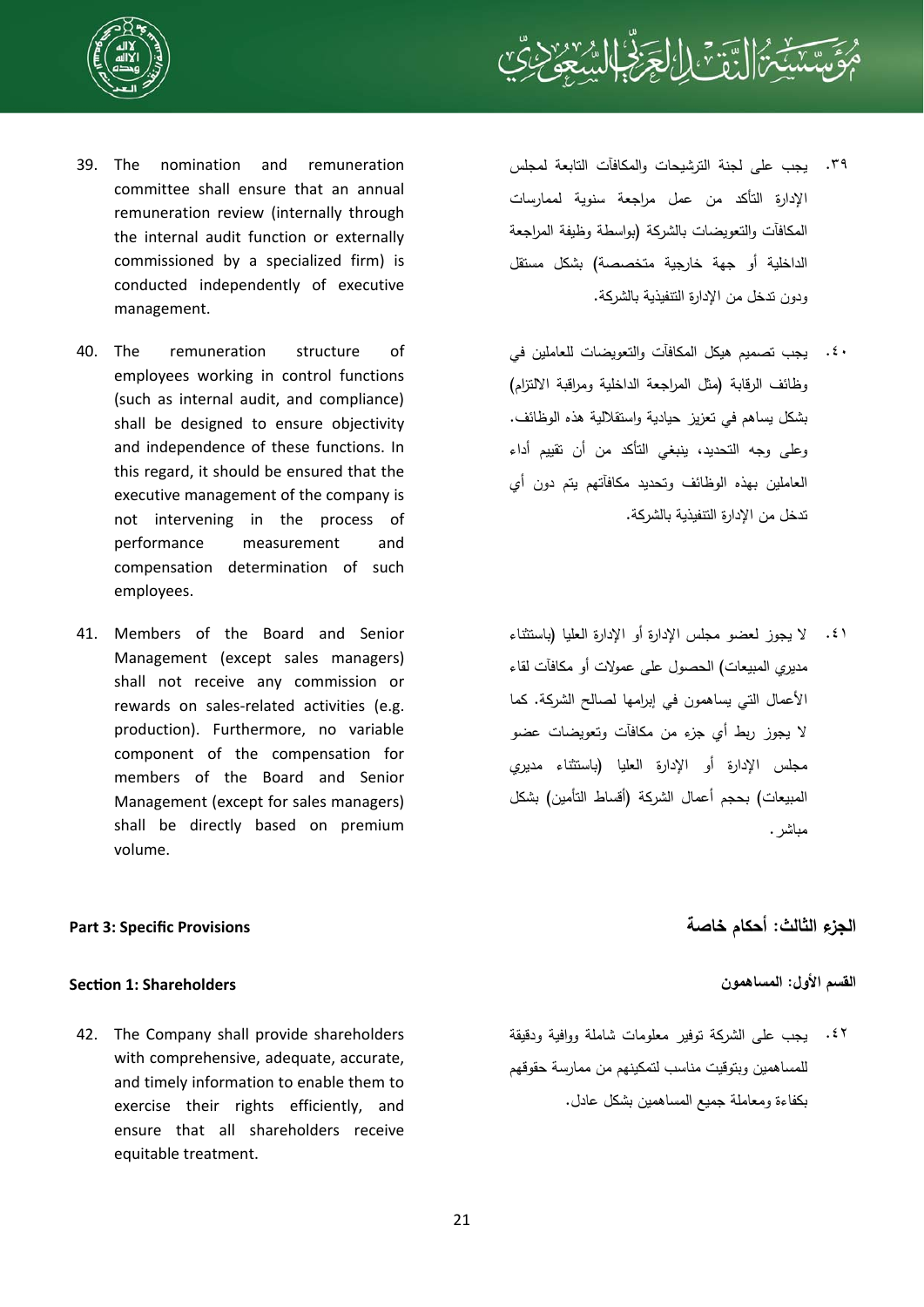

# ١

- 43. The company should enable shareholders to be briefed on the minutes of the General Assembly.
- 44. The Company shall take available procedures to encourage minority shareholders and non-institutional shareholders to fulfill their roles as shareholders of the Company.
- 45. Shareholders must be granted the opportunity to communicate their opinions and concerns to the Board and Senior Management on a regular basis (e.g. through the general assembly).

# **القسم الثاني: مجلس الإدارة Directors of Board 2: SecƟon**

# **Chairman of the Board الإدارة مجلس رئيس**

- 46. The Board must choose a Non-Executive Director as Chairman of the Board, and also the Board may select a nonexecutive member as Vice-Chairman (after obtaining "no-objection" from SAMA).
- 47. The Board shall authorize the Chairman to organize its activities and grant him or her the necessary powers to discharge his or her responsibilities.
- 48. The Company's code of corporate governance shall define the roles and responsibilities of the Chairman.

In addition to any other regulatory or supervisory requirements and to the duties of Board members, the duties of the Chairman shall include but not be limited to the following:

- يجب على الشركة تمكين المساهمين من الاطلاع على .٤٣ محضر الجمعية العامة.
- يجب على الشركة اتخاذ الإجراءات الممكنة لتشجيع .٤٤ مساهمي الأقلية والمساهمين الأفراد على ممارسة دورهم كمساهمين في الشركة.
- يجب أن تتاح الفرصة للمساهمين لإيصال آرائهم .٤٥ واستفساراتهم إلى مجلس الإدارة والإدارة العليا بصورة منتظمة (على سبيل المثال من خلال الجمعية العامة).

- على المجلس اختيار عضو غير تنفيذي لرئاسة .٤٦ ً المجلس، وكذلك يجوز اختيار ع ضو غير تنفيذي نائبا للرئيس (بعد الحصول على عدم ممانعة المؤسسة).
- يقوم مجلس الإدارة بتفويض رئيس المجلس لتنظيم أعمال .٤٧ المجلس ويمنحه الصلاحيات اللازمة لأداء مهامه.
- يجب أن تحدد لائحة الحوكمة الخاصة بالشركة دور .٤٨ومسئوليات رئيس مجلس الإدارة.

ودون الإخلال بأي متطلبات رقابية أو إشرافية أخرى، تشمل واجبات رئيس المجلس، إلى جانب واجباته كأحد أعضاء المجلس، على سبيل المثال لا الحصر ما يلي: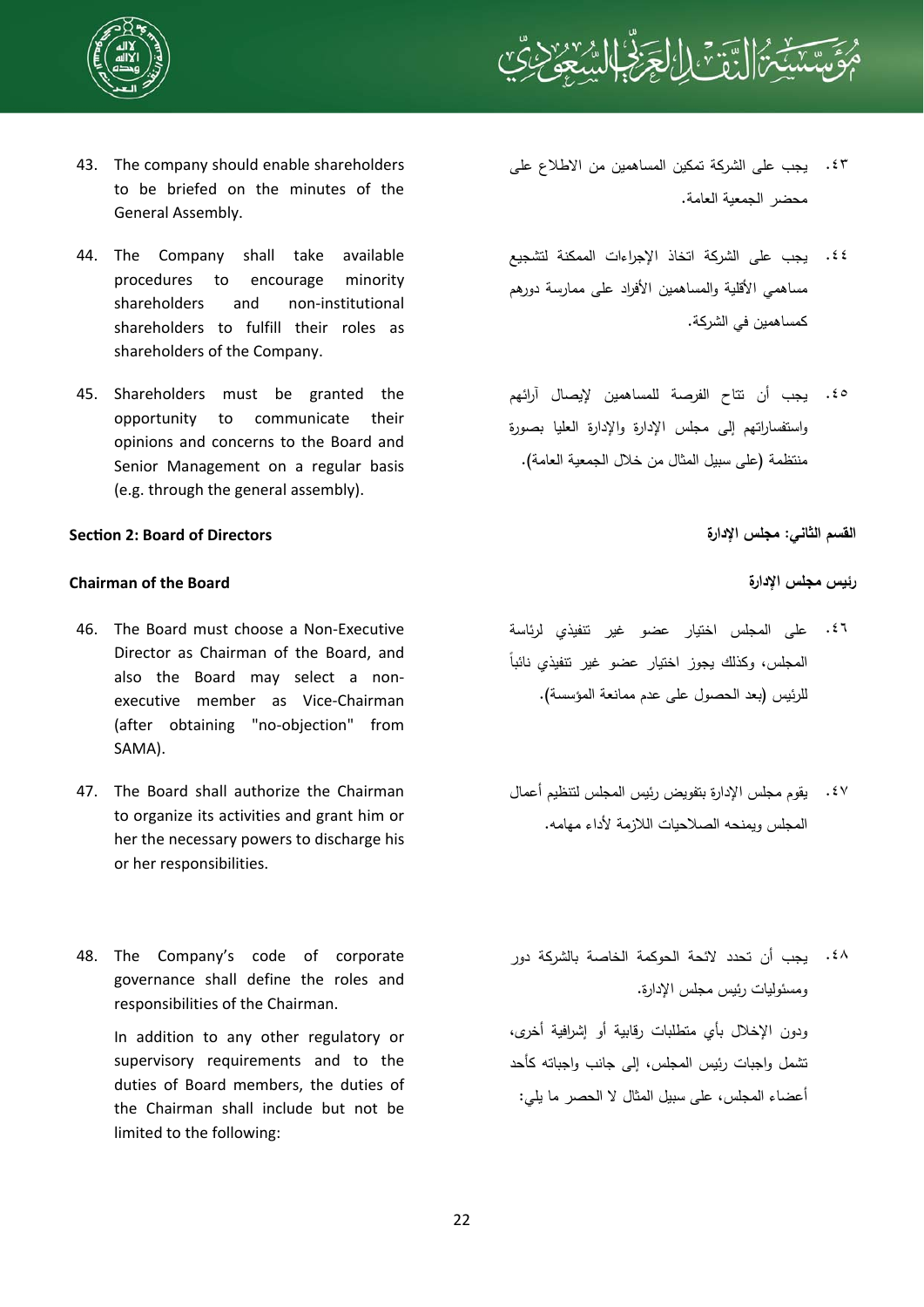



- a) Organizing the Board's activities, including setting the agenda for Board meetings in consultation with the CEO and other Board members, presiding over Board meetings, and overseeing the process of providing the Board with information and reports
- b) Representing the Company before judicial bodies and supervising the relationships between the Board and internal and external parties
- c) Supporting the Board's efforts in promoting higher standards of corporate governance and ensuring compliance with applicable laws and regulations at all times
- 49. The Chairman's responsibilities shall not overlap with those of the CEO. The responsibilities of the Chairman of the Board shall be restricted to his or her supervisory role and shall not extend to the executive responsibilities reserved for the CEO.
- 50. It is prohibited to conjoin the position of the Chairman of the Board with any other executive position in the company, such as the Chief Executive Officer (CEO) or the managing director or the general manager.
- 51. The Chairman shall ensure that the Board conducts its activities responsibly, without unduly interfering with the Company's operational activities.
- 52. The Board can, by a majority vote of all Board members, dismiss its elected Chairman at any time.
- أ) تنظيم أعمال المجلس بما في ذلك وضع جداول أعمال الاجتماعات بالتشاور مع الرئيس التنفيذي وأعضاء المجلس، وترأس اجتماعات المجلس، والإشراف على تزويد المجلس بالمعلومات والتقارير التي يحتاجها
- ب) تمثيل الشركة أمام الجهات القضائية والإشراف على العلاقات بين المجلس والجهات الداخلية والخارجية الأخرى
- ج) دعم جهود مجلس الإدارة في الارتقاء بمستوى ومعايير الحوكمة بالشركة والتأكد من الالتزام بالأنظمة واللوائح ذات العلاقة في جميع الأوقات
- يجب ألا يكون هناك تداخل بين مسئوليات رئيس مجلس .٤٩ الإدارة ومسئوليات الرئيس التنفيذي. ويجب على رئيس مجلس الإدارة الالتزام بدوره الإشرافي وعدم القيام بالمهام التنفيذية التي تكون من اختصاص الرئيس التنفيذي.
- يحظر الجمع بين منصب رئيس مجلس الإدارة وأي .٥٠ منصب تنفيذي بالشركة مثل منصب العضو المنتدب أو الرئيس التنفيذي أو المدير العام**.**
- يجب على رئيس مجلس الإدارة التأكد من أن المجلس .٥١ يقوم بأعماله بمسئولية ودون تدخل غير مبرر في عمليات الشركة التشغيلية.
- يمكن لمجلس الإدارة، بغالبية أصوات أعضائه، إعفاء .٥٢رئيس المجلس من مهامه في أي وقت.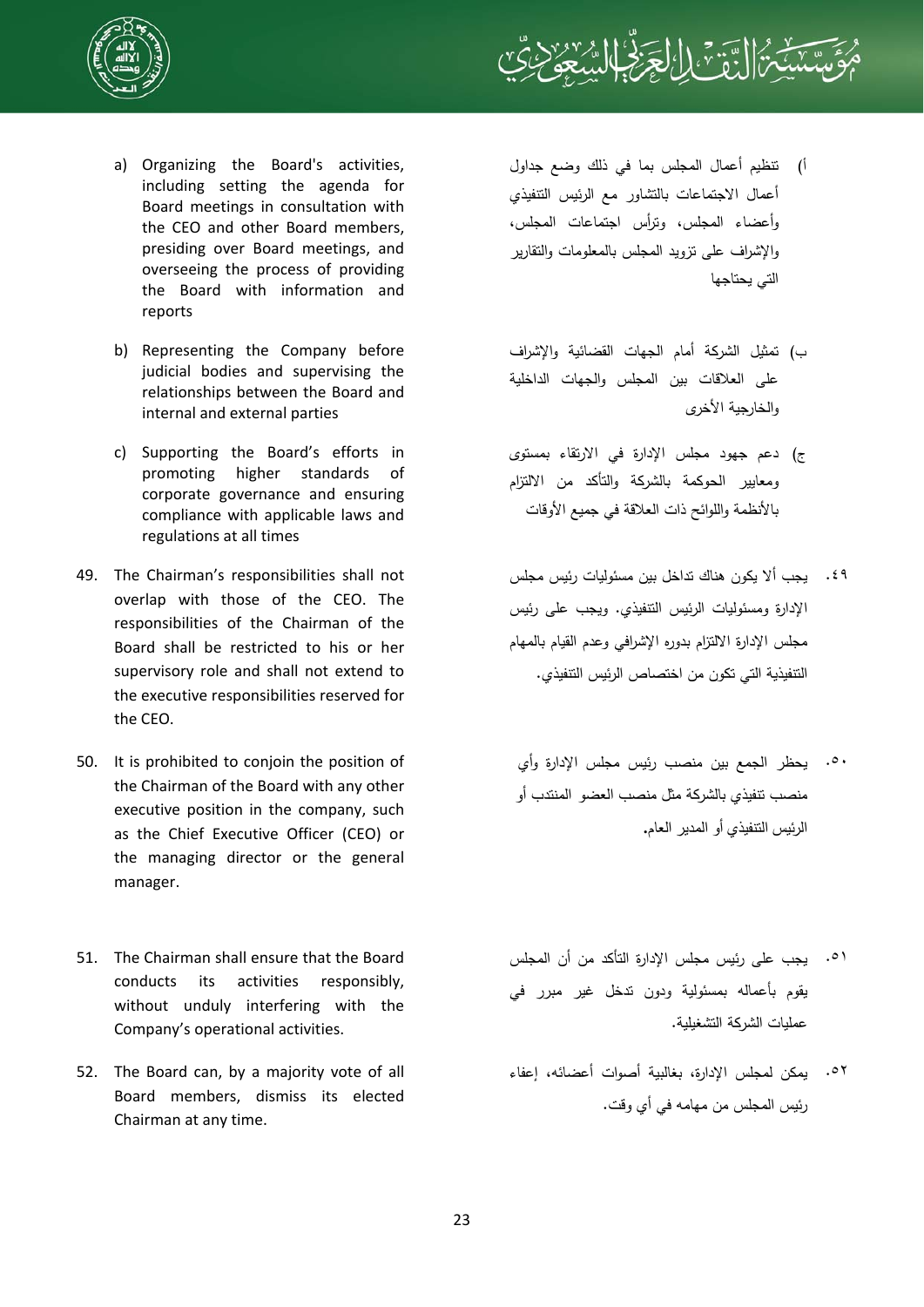

# **Members of the Board الإدارة مجلس أعضاء**

- 53. The Board shall be of an efficient size. The number of Board members must not be more than eleven (11) or less than five (5) members on a permanent basis.
- 54. The Board composition shall reflect sufficient representation of Nonexecutive Independent Members, and in all cases, Non-executive Independent Members shall not be less than two (2), or a third of the Board, whichever is greater.
- 55. Members of the Board shall collectively have the appropriate diversity with respect to qualifications, knowledge, experience, and skills in the various areas of the Company's business and operations. In addition, each individual Board member must possess the appropriate level of qualifications, knowledge, experience, skills, and the integrity to effectively perform his or her role and discharge his or her responsibilities.
- 56. A Board member shall not be a member of a board of another local insurance and/or reinsurance company, or any other board committees, or occupying a leadership position in such companies.
- 57. The Company shall have formal and transparent policies, standards and procedures for Board nomination, which are approved by the general assembly and communicated to SAMA.

- ،ً على ألا يزيد عدد يجب أن يكون حجم المجلس مناسبا .٥٣ أعضاء المجلس عن (١١) عضواً ولا يقل عن (٥) أعضاء بصفة مستمرة.
- ً من ً مناسبا يجب أن تعكس تركيبة مجلس الإدارة تمثيلا .٥٤ الأعضاء المستقلين. وفي جميع الأحوال لا يجوز أن يقل عدد أعضاء المجلس المستقلين عن عضوين، أو ثلث أعضاء المجلس أيهما أكثر.
- يجب أن يتمتع المجلس بشكل عام بتنوع من حيث .٥٥ المؤهلات والمعرفة والخبرة والمهارات في مختلف مجالات أعمال الشركة. كما يجب أن يحظى ّكل عضو بمستوى ملائم من المؤهلات والمعرفة والخبرة والمهارة والنزاهة للقيام بدوره ومسئولياته بشكل فعال.

- ً في لا يجوز أن يكون عضو مجلس إدارة الشركة عضوا .٥٦ مجلس إدارة شركة تأمين و/أو إعادة تأمين محلية أخرى أو إحدى اللجان المنبثقة منه أو أن يشغل أحد المناصب القيادية في تلك الشركات.
- ٥٧. يجب أن يكون لدى الشركة سياسات ومعايير وإجراءات منهجية وشفافة للترشيح لعضوية مجلس الإدارة توافق عليها الجمعية العامة وتزود بها المؤسسة.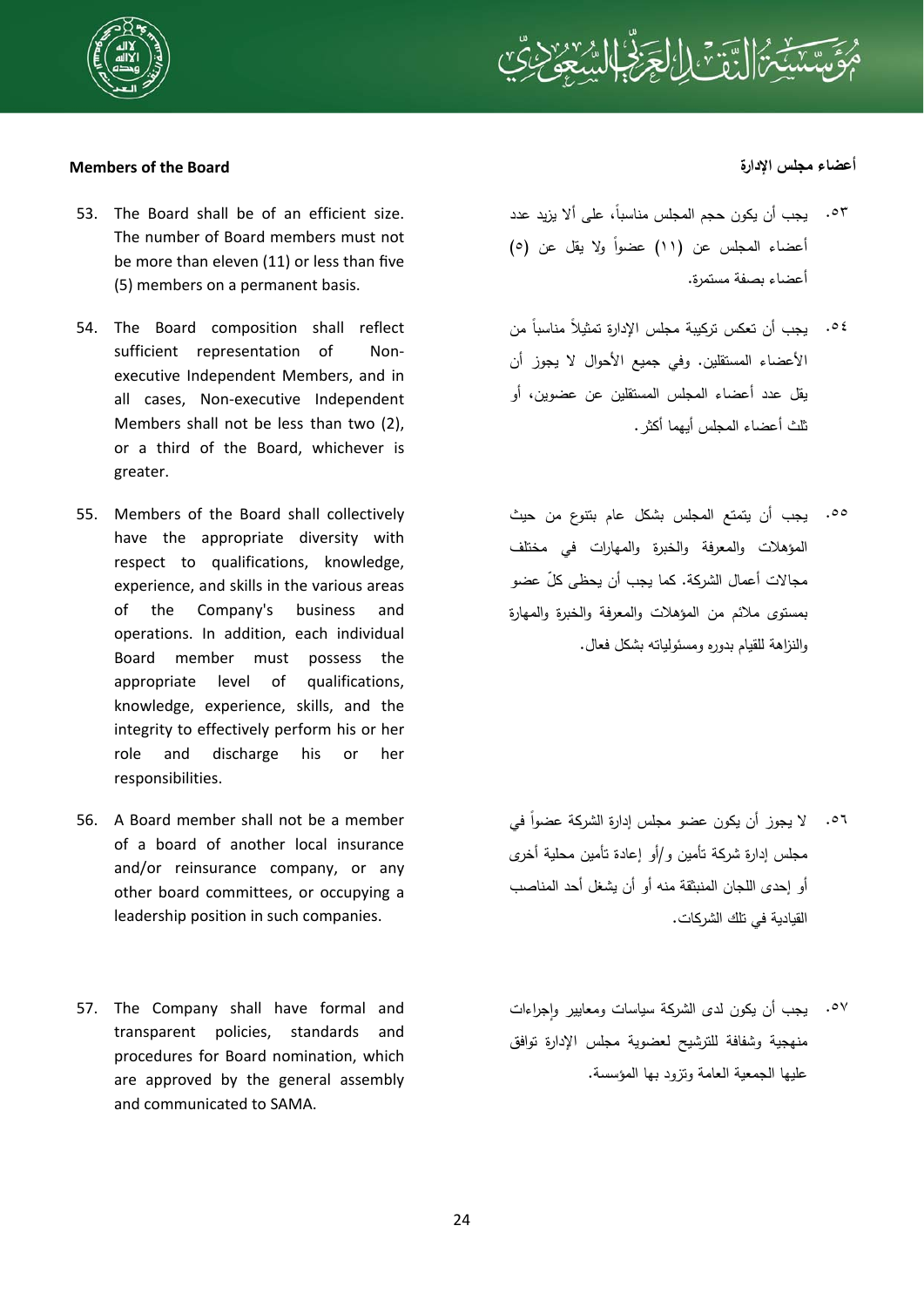



- 58. The Board nomination process shall take into account the following:
	- t) Allowing sufficient time for receiving nomination proposals for Board memberships
	- u) Reviewing nomination proposals for Board memberships by the nomination and remuneration committee and documenting any findings and recommendations
	- v) Obtaining SAMA's written nonobjection prior to the appointment of any Board member
	- w) Providing shareholders with adequate information on the candidates' qualifications and relationships with the Company prior to voting
	- x) Applying the Cumulative Voting Method when voting in the general assembly for appointing Board members
- 59. The Company must notify SAMA when a nomination proposal for Board membership has been rejected and must specify the reasons for the rejection.
- 60. The number of Board candidates presented to the general assembly for voting shall exceed the number of available seats in order - to provide the general assembly the opportunity to select among several candidates.

The Board can engage the services of an independent specialized external party to identify additional candidates for Board membership when the number of Board candidates is insufficient.

- يجب أن تأخذ إجراءات ترشيح الأعضاء في مجلس الإدارة في الاعتبار ما يلي: .٥٨
- أ) إعطاء وقت كافٍ لنقديم طلبات الترشح لعضوية مجلس الإدارة
- ب) قيام لجنة الترشيحات والمكافآت بدراسة طلبات الترشح لعضوية مجلس الإدارة وتوثيق جميع الملاحظات والتوصيات ذات العلاقة
- ج) الحصول على عدم ممانعة المؤسسة كتابة قبل انتخاب أي من أعضاء المجلس
- د) تزويد المساهمين بمعلومات كافية حول المرشحين ومؤهلاتهم وعلاقاتهم بالشركة قبل التصويت على اختيارهم
- ه) اعتماد أسلوب التصويت التراكمي عند التصويت في الجمعية العامة على تعيين أعضاء مجلس الإدارة
- على الشركة إبلاغ المؤسسة عند رفض أي من طلبات .٥٩ الترشح لعضوية المجلس مع تحديد أسباب الرفض.
- يجب أن يفوق عدد المرشحين لمجلس الإدارة الذين .٦٠ تطرح أسماؤهم أمام الجمعية العامة عدد المقاعد المتوافرة بحيث يكون لدى الجمعية العامة فرصة الاختيار من بين المرشحين.

ويمكن لمجلس الإدارة عند عدم وجود عدد كاف من المرشحين الاستعانة بخدمات طرف خارجي متخصص مستقل لتحديد مرشحين إضافيين لعضوية مجلس الإدارة.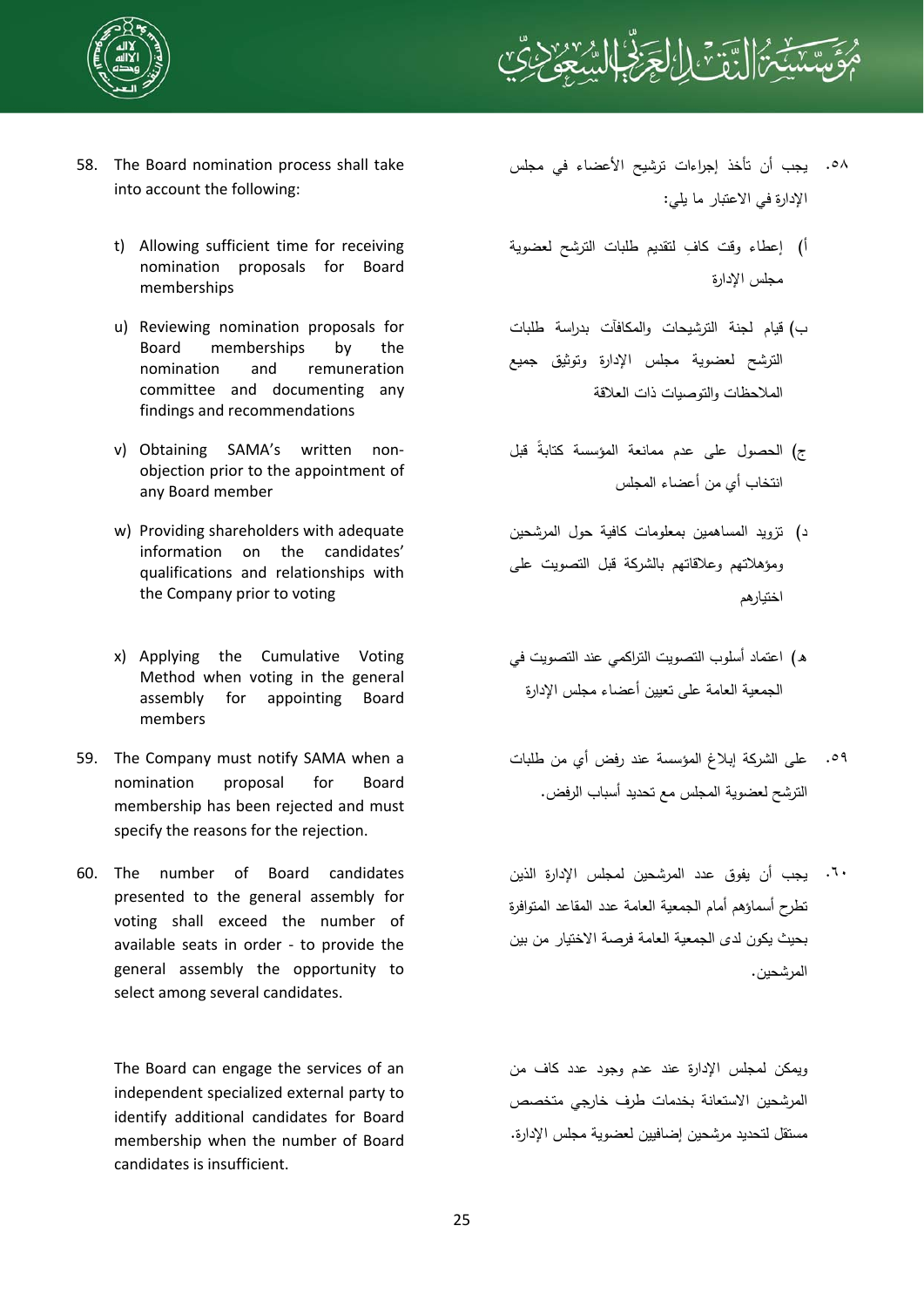



- 61. If the position of a Board member becomes vacant, the Board can, after obtaining SAMA's prior written nonobjection, temporarily appoint a new member to the vacant position for the remainder of his or her predecessor's term, provided that such appointment is presented for approval at the next general assembly.
- 62. Members of the Board shall undergo an induction program once they join the Board. Each member shall be provided with a letter of appointment outlining his or her roles and responsibilities, and comprehensive information on the Company's business and strategic plans and on applicable laws and regulations.
- 63. Members of the Board shall endeavor to educate themselves on, and be regularly updated of, regulatory developments and to undergo periodic training, as needed, on relevant areas and topics, including but not limited to corporate governance, risk management, finance, solvency, insurance, internal control, law, regulatory compliance, and any other important topics.
- 64. The code of corporate governance of the Company shall define the roles and responsibilities of Board members.

In addition to any other regulatory or supervisory requirements, the duties of the Board shall include but not be limited to the following:

 a) Providing strategic guidance to the Company, including setting objectives and formulating strategic plans

- في حال شغور منصب عضو في مجلس الإدارة، يمكن .٦١ لمجلس الإدارة، بعد الحصول على عدم ممانعة المؤسسة المسبقة كتابة، أن يعين عضوا جديدا في المنصب الشاغر لما تبقى من مدة العضو السابق، على أن تتم الموافقة على هذا التعيين في أول جمعية عامة.
- يجب أن يخضع أعضاء المجلس عند انضمامهم إلى .٦٢ المجلس لبرنامج تعريفي وأن يزود ّكل عضو بخطاب تعيين يحدد مهامه ومسئولياته إضافة إلى معلومات شاملة عن أعمال الشركة وخططها الإستراتيجية وعن الأنظمة واللوائح ذات العلاقة.
- يجب على أعضاء مجلس الإدارة الحرص على معرفة .٦٣ آخر التطورات التنظيمية والمشاركة في برامج تدريبية تنظمها الشركة حسب الحاجة في المجالات والمواضيع ذات الصلة بدورهم، والتي تشمل على سبيل المثال لا الحصر حوكمة الشركات وإدارة المخاطر والمالية والملاءة المالية والتأمين والرقابة الداخلية والأنظمة والالتزام النظامي وأي مواضيع أخرى ذات أهمية.
- يجب أن تحدد لائحة الحوكمة الخاصة بالشركة دور .٦٤ ومسئوليات أعضاء مجلس الإدارة.

ودون الإخلال بأي متطلبات رقابية أو إشرافية أخرى، تشمل واجبات مجلس الإدارة على سبيل المثال لا الحصر ما يلي:

أ) القيادة الإستراتيجية للشركة ووضع الأهداف وصياغة الخطط الإستراتيجية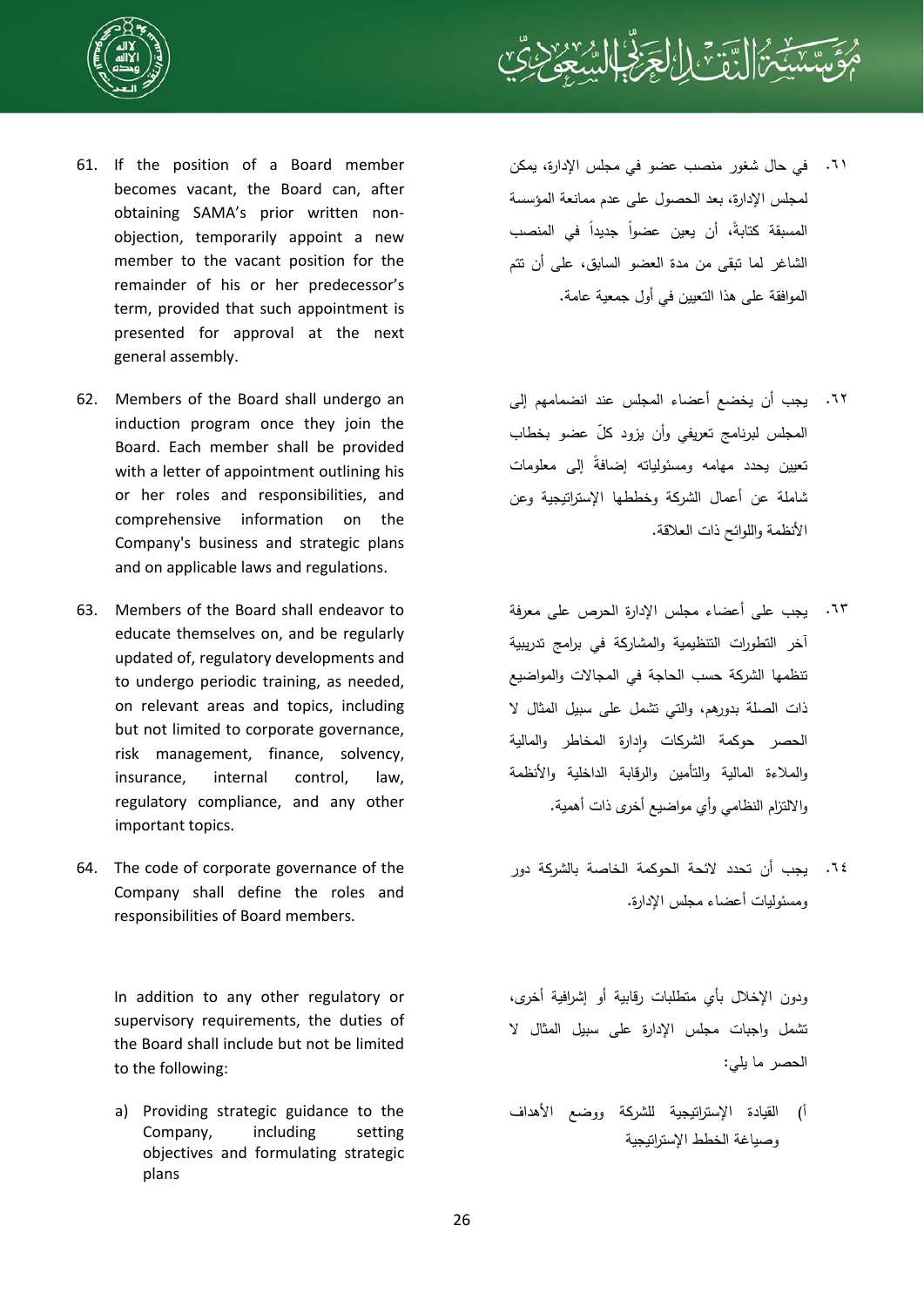



- b) Supervising the implementation of strategic plans and major transactions
- c) Approving key policies and procedures and regularly reviewing and updating them
- d) Establishing and monitoring the Company's internal control system and ensuring its adequacy and effectiveness
- e) Establishing and monitoring a risk management system, where risks are assessed, managed, and monitored on a continuous basis
- f) Selecting and changing (if needed) executives in key positions, and ensuring that the Company has an appropriate replacement policy for their replacement by an appropriate alternative with the necessary skills and eligibility for the office
- g) Supervising Senior Management and monitoring the Company's performance against the performance objectives set by the Board
- h) Ensuring the integrity of the Company's accounting and financial reporting system and the appropriateness of its disclosure process
- i) Ensuring that the interests of the policyholders are being protected at all times
- j) Promoting higher standards of corporate governance and ensuring compliance with applicable laws and regulations at all times
- ب) الإشراف على تنفيذ الخطط الإستراتيجية والعمليات الرئيسة
- ج) الموافقة على السياسات والإجراءات الرئيسية ومراجعتها وتحديثها بصفة منتظمة
- د) وضع ومراقبة نظام الرقابة الداخلية للشركة والتأكد من كفاءته وفعاليته
- ه) وضع ومراقبة نظام إدارة المخاطر بالشركة لتقييم المخاطر وادارتها ومراقبتها بصورة مستمرة
- و) إختيار وتغيير الموظفيين التنفيذيين في المراكز الرئيسة (عند الحاجة)، والتأكد من أن الشركة لديها ً سياسة مناسبة لإحلال بديل مناسب يكون مؤهلا للعمل ويملك المهارات المطلوبة
- ز) الإشراف على الإدارة العليا ومراقبة أداء الشركة مقارنة بأهداف الأداء التي يحددها المجلس
- ح) التأكد من سلامة ونزاهة نظام رفع التقارير والبيانات المالية وملاءمة آلية الإفصاح
- ط) ضمان حماية مصالح المؤمن لهم في جميع الأوقات

ي) الارتقاء بمستوى ومعايير الحوكمة بالشركة والتأكد من الالتزام بالأنظمة واللوائح ذات العلاقة في جميع الأوقات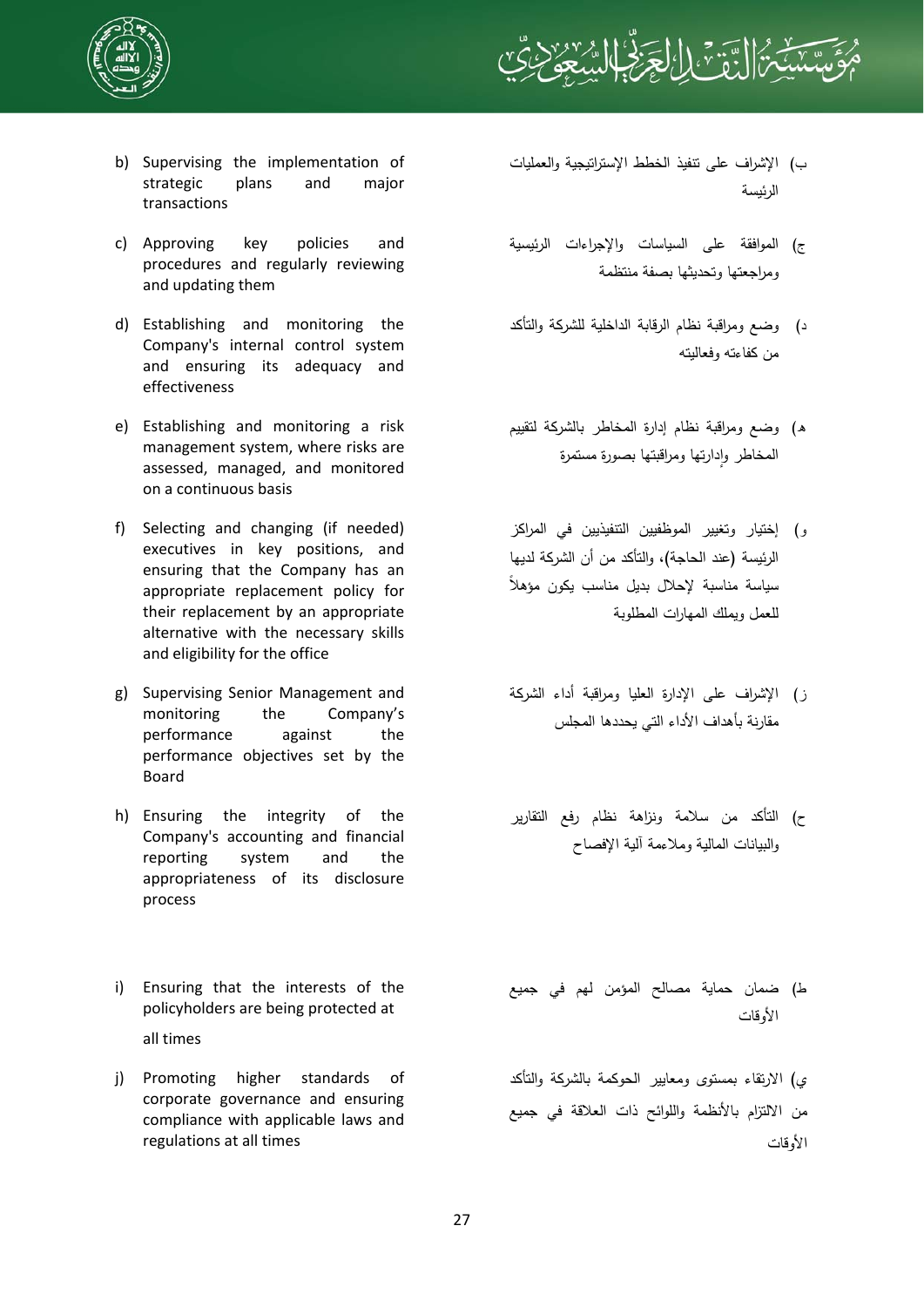



- 65. The Board shall establish written policies and procedures to organize its activities in a formal and transparent manner.
- 66. The Board shall grant the audit committee the appropriate level of authority to investigate any matter within its mandate and shall ensure that the internal audit function is autonomous and is granted full access to all the information it needs to conduct its activities. In addition, the Board should take all necessary measures to ensure the responsiveness of Senior Management to internal auditors' queries and recommendations.
- 67. The Board is responsible for promoting a culture of good corporate governance and high ethical standards.
- 68. All individual members of the Board shall have the same proportionate control and influence over the decisions of the Board.
- 69. Members of the Board shall always be fully informed of the course of business and act in good faith; with due diligence; in compliance with the applicable laws and regulations; and in the best interest of the Company's shareholders, policyholders, and other Stakeholders.
- 70. Members of the Board shall perform their duties free from any external influence, whether from within or outside the Company. Members of the Board shall not allow their own personal interest, or the interest of the parties they represent, to come before, or in conflict with, that of the Company, its shareholders, and other Stakeholders.
- جب على مجلس الإدارة وضع سياسات وإجراءات مكتوبة لتنظيم أنشطته بشكل رسمي وبشفافية. .٦٥
- يجب على مجلس الإدارة منح الصلاحيات اللازمة للجنة .٦٦ المراجعة للتحقق من أي مسألة ضمن اختصاصها والتأكد من استقلالية وظيفة المراجعة الداخلية وتمكنها من الاطلاع على جميع المعلومات التي تحتاجها للقيام بأعمالها. كما يجب أن يتخذ المجلس جميع التدابير الضرورية للتأكد من استجابة الإدارة العليا لاستفسارات وتوصيات المراجعين الداخليين.
- بعتبر مجلس الإدارة مسئولا عن تعزيز ثقافة الحوكمة في الشركة واعتماد معايير أخلاقية عالية. .٦٧
- يجب أن يكون لدى أعضاء المجلس مستوى متناسب من القدرة على التأثير في القرارات التي يتم اتخاذها. .٦٨
- يجب أن يكون أعضاء المجلس على اطلاع دائم بمجريات العمل وأن يعملوا بحسن نية وحرص مع بذل العناية المهنية اللازمة والتقيد بالأنظمة واللوائح ذات العلاقة بما يعود بالفائدة على المساهمين والمؤمن لهم وغيرهم من أصحاب المصالح. .٦٩
- ً يجب أن يقوم أعضاء مجلس الإدارة بأداء واجباتهم بعيدا .٧٠عن أي تأثير خارجي سواء من داخل الشركة أو خارجها. كما يجب عليهم عدم تقديم مصالحهم الشخصية أو مصالح من يمثلون على مصالح الشركة والمساهمين وغيرهم من أصحاب المصالح.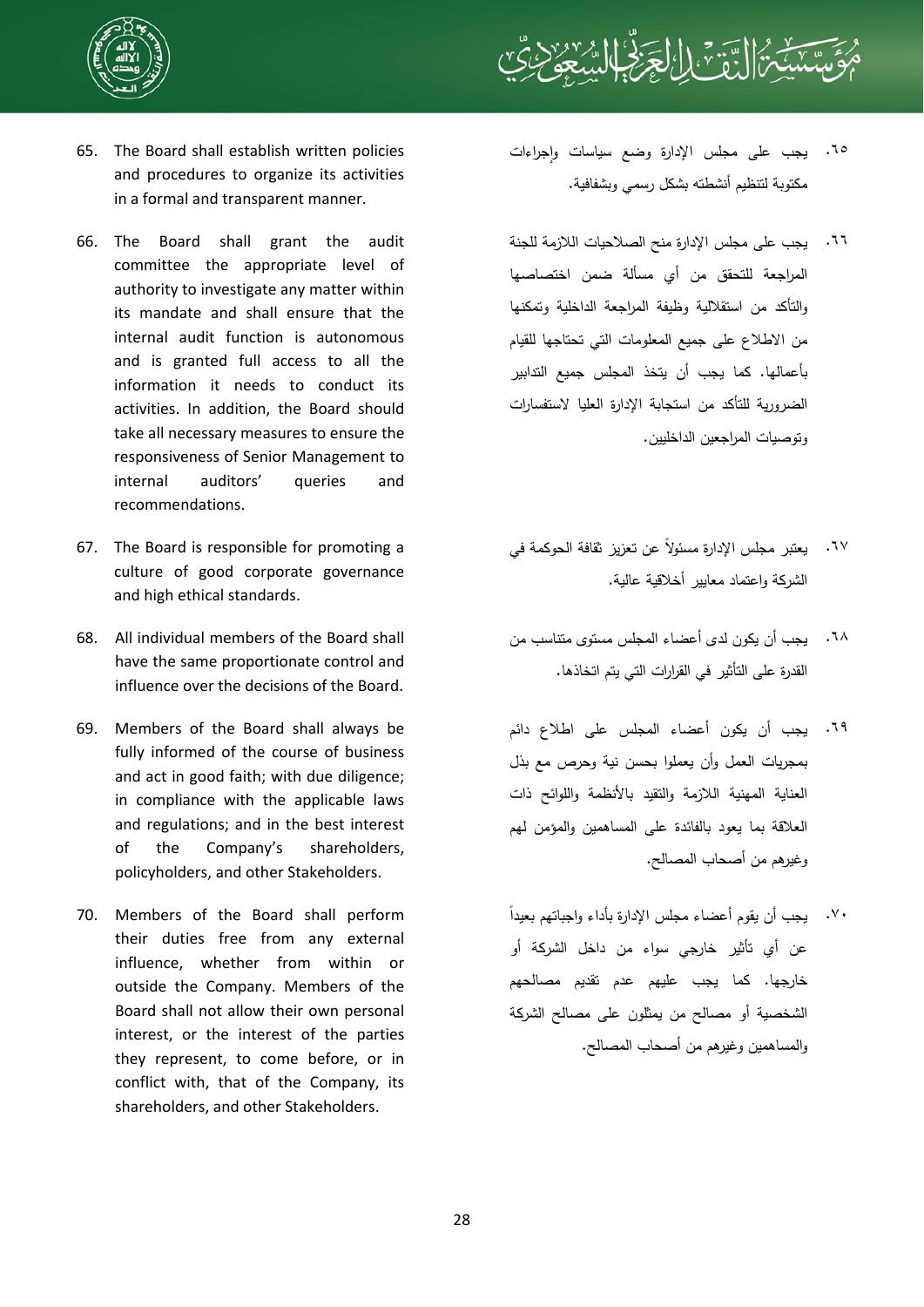



- 71. Members of the Board and its committees are prohibited from disclosing to shareholders or the public any confidential information obtained as they perform their role, other than in the general assembly, and must not use such information for their own benefit and personal gain.
- 72. The Board's meetings shall be held on a regular basis and as needed. The Board shall hold at least four (4) meetings every year and at least one every quarter.
- 73. Non-executive members of the Board shall hold closed meetings, without the presence of Management members, at least once every year. Staff of the control functions can be invited to attend these meetings, upon the request of the Nonexecutive members holding the meeting.
- 74. Minutes of the Board meetings shall be recorded, signed by the Chairman and the Secretary of the Board, and entered into an official register.
- 75. Minutes of the Board meetings shall indicate the meeting's attendance, topics discussed, major deliberations, voting process, objections and abstentions from voting (with reasons if any), decisions taken, and reservations. All records and documents reviewed during the meeting and/or referred to in the minutes shall be attached to the minutes.
- 76. Members of the Board shall be granted unrestricted access to any relevant information regarding the Company.
- يحظر على أعضاء المجلس ولجانه الإفصاح عن .٧١ المعلومات السرية التي حصلوا عليها كجزء من ممارستهم لمسئولياتهم إلى المساهمين أو العامة خارج نطاق اجتماعات الجمعية العامة أو أن يستعملوا أيا من هذه المعلومات لتحقيق منفعة شخصية أو ربح خاص.
- ُعقد اجتماعات المجلس بصفة دورية وكلما دعت ت .٧٢ الحاجة، على ألا يقل عدد اجتماعات المجلس السنوية عن (٤) اجتماعات بحيث يكون هناك اجتماع واحد على الأقل كل ثلاثة أشهر.
- يجب أن يعقد أعضاء المجلس غير التنفيذيين اجتماعات .٧٣ مغلقة دون حضور أعضاء الإدارة على الأقل مرّة في السنة. ويمكن لأعضاء المجلس غير التنفيذيين دعوة أي من منسوبي وظائف الرقابة لحضور هذه الاجتماعات.
- يجب تسجيل محاضر المجلس وتوقيعها من قبل رئيس .٧٤ المجلس وأمين السر وتوثيقها في سجل رسمي.
- يجب أن توضح محاضر اجتماعات المجلس أسماء الحضور والمواضيع التي تمت مناقشتها والمداولات الرئيسية والتصويت والاعتراضات والامتناع عن التصويت (مع الأسباب إن وجدت) والقرارات المتخذة وأي تحفظات على هذه القرارات. كما يجب أن ترفق بالمحضر جميع السجلات والوثائق التي تم الإطلاع عليها خلال الاجتماع و/أو تمت الإشارة إليها في محضر الاجتماع. .٧٥
- يجب أن يكون لأعضاء المجلس صلاحية كاملة .٧٦للحصول على أي معلومات ذات علاقة حول الشركة.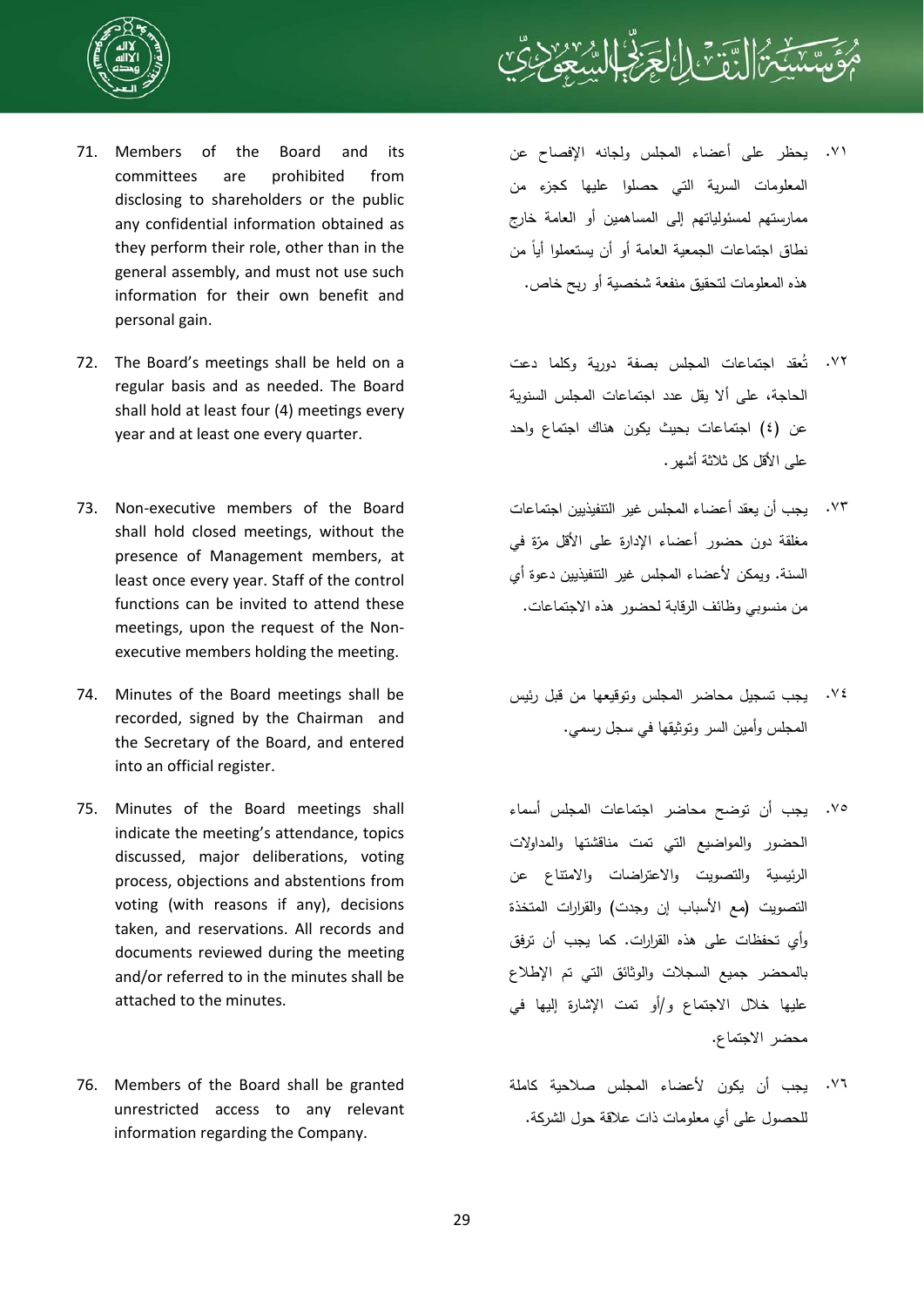



- 77. The Board shall be able to seek external independent advice, when necessary, at the Company's expense.
- 78. The nomination and remuneration committee shall evaluate the performance of the Board (i.e. overall and individual performance) at least annually, using formal, transparent, and objective criteria.
- 79. Membership of the Board shall be terminated upon:
	- a) Expiration of the appointment term المجلس دورة انتهاء) أ
	- b) Resignation of the Board member الإدارة مجلس عضو استقالة) ب
	- c) Death of the Board member الإدارة مجلس عضو وفاة) ج
	- d) Becoming physically or mentally impaired in a way that could severely limit his or her ability to properly perform his or her role
	- e) Being declared bankrupt or insolvent or making a settlement request with creditors or ceasing to pay debts
	- f) Being convicted of an offence involving moral dishonesty or contravention of laws in the Kingdom of Saudi Arabia or any other jurisdiction
	- g) Failure to fulfill the Board member's obligations in a way that harms the Company (in which case the termination of the Board member must be approved by the general assembly)
	- h) Failing to attend three (3) meetings that were held within one year without a legitimate and acceptable reason
- للمجلس الاستعانة بخدمات استشارية من جهات خارجية مستقلة، عند الحاجة، على نفقة الشركة. .٧٧
- يجب أن تقوم لجنة الترشيحات والمكافآت بتقييم أداء .٧٨ المجلس (كل عضو على حدة والمجلس ككل) بشكل سنوي على الأقل باستخدام معايير رسمية وشفافة وموضوعية.
	- .٧٩ تنتهي عضوية مجلس الإدارة في الحالات الآتية:

- -
- د) الإصابة بمرض عقلي أو إعاقة جسدية قد تؤدي إلى عدم قدرة العضو على القيام بدوره على أكمل وجه
- ه) الحكم بإشهار إفلاس العضو أو إعساره أو طلبه إجراء تسوية مع دائنيه أو توقفه عن دفع ديونه
- و) الإدانة بارتكاب عمل مخل بالشرف والأمانة أو بالتزوير أو بمخالفة الأنظمة واللوائح في المملكة العربية السعودية أو في أي بلد آخر
- ز) إخلال عضو المجلس بواجباته بطريقة تضر بمصلحة الشركة بشرط أن يقترن ذلك بموافقة الجمعية العامة العادية
- ح) التغيب عن (٣) اجتماعات خلال سنة واحدة دون عذر مشروع و مقبول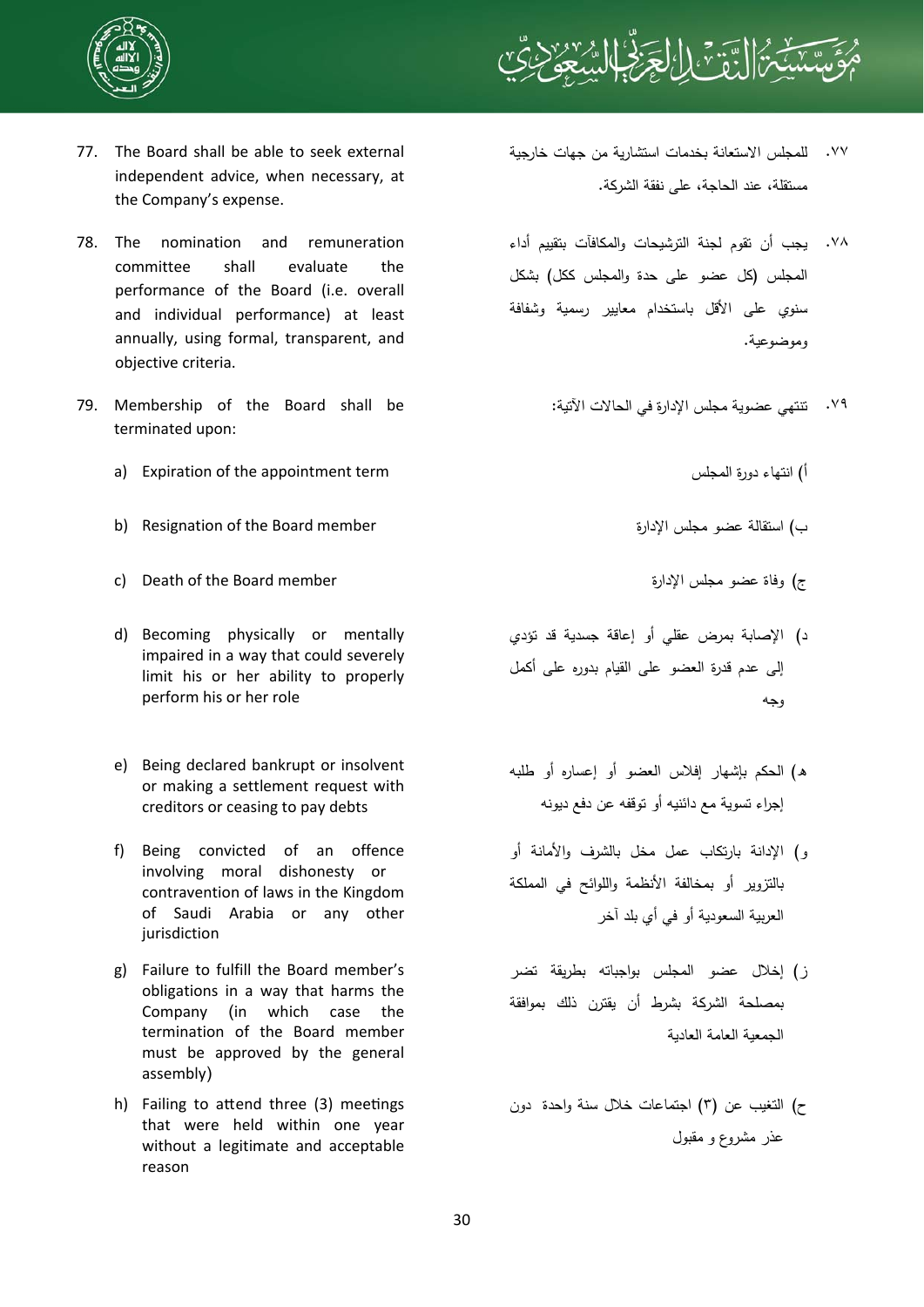



- i) Inability to continue performing their role based on any of the applicable laws and regulations in the Kingdom of Saudi Arabia
- 80. Subject to the applicable disclosure requirements, SAMA must be notified when a member of the Board resigns or when his or her membership is being terminated for any reason other than the end of appointment term within (5) business days from the date on which the member leaves.
- 81. The Board is accountable to the shareholders, regulatory and supervisory bodies, and other Stakeholders.

## **أمين سر مجلس الإدارة Board the of Secretary**

- 82. The Board shall appoint a Secretary of the Board, for its term, to arrange the Board activities and provide support and assistance to Board members. The Secretary can be a member of the Board or of Company's staff.
- 83. The Secretary of the Board shall have adequate experience and knowledge of the Company's business and activities, possess strong communication skills, and be well-informed of applicable laws and regulations and best practices in corporate governance.
- 84. The code of corporate governance of the Company shall define the roles and responsibilities of the Secretary of the Board.

In addition to any other regulatory or supervisory requirements, the Secretary of the Board of Directors shall conduct

- ط) عدم صلاحية العضو للاستمرار في ممارسة مسئوليته بموجب حكم أي من الأنظمة النافذة في المملكة العربية السعودية
- يجب إبلاغ المؤسسة عند استقالة أي عضو في المجلس .٨٠ أو إنهاء عضويته لأي سبب عدا انتهاء دورة المجلس وذلك خلال (٥) خمسة أيام عمل من تاريخ ترك العمل، ومراعاة متطلبات الإفصاح ذات العلاقة.
- تكون مساءلة مجلس الإدارة من قبل المساهمين والجهات .٨١ الرقابية والإشرافية وغيرهم من أصحاب المصالح.

- ٨٢. يجب أن يعيّن مجلس الإدارة أمين سر له لفترة دورة المجلس لتنسيق أعمال المجلس وتقديم الدعم والمساعدة لأعضاء. ويمكن أن يكون أمين السر عضوا في المجلس أو من منسوبي الشركة.
- يجب أن يكون لدى أمين سر المجلس خبرة كافية .٨٣ ومعرفة بأعمال الشركة وأنشطتها وأن يتمتع بمهارات تواصل جيدة وأن يكون ملماً بالأنظمة واللوائح ذات العلاقة وأفضل الممارسات في مجال حوكمة الشركات.
- يجب أن تحدد لائحة الحوكمة الخاصة بالشركة دور .٨٤ومسئوليات أمين سر مجلس الإدارة. ودون الإخلال بأي متطلبات رقابية أو إشرافية أخرى، يؤدي أمين سر المجلس مسؤولياته بناء على توجيه رئيس المجلس، وتشمل على سبيل المثال لا الحصر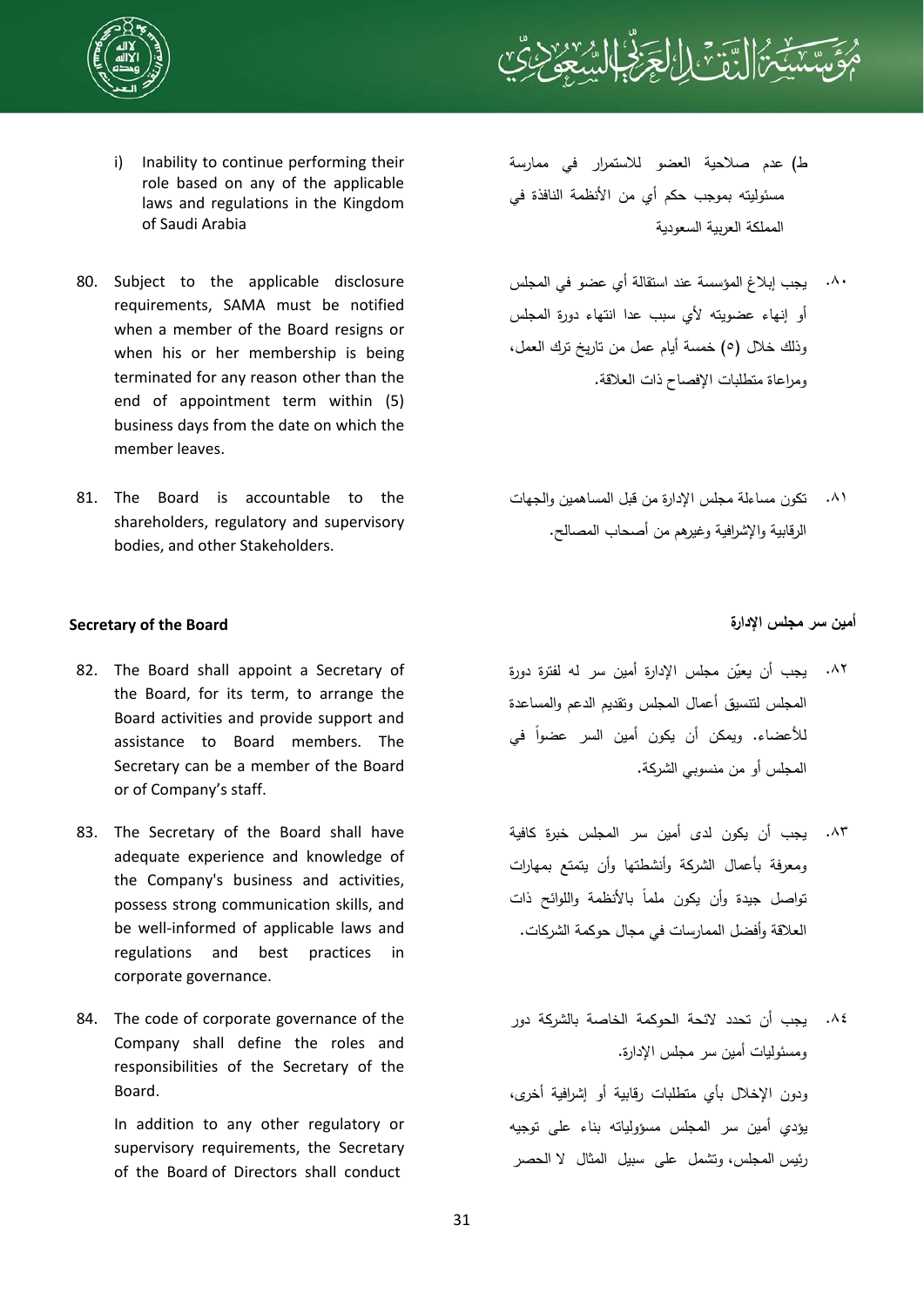

his/her responsibilities as directed by the Chairman of the Board. His/Her responsibilities include, but are not be limited to, the following: arranging meetings of the Board; in addition to ensuring the availability of appropriate means of communication for the exchange and recording of information between the Board and its committees and between members of senior management and non-executive board members; in addition to maintaining minutes of the Board meetings. The minutes are the permanent official record of the work and decisions taken by the Board and its subcommittees. The Minutes shall be accurate and shall clearly reflect all the items and topics discussed during the meetings of the Board of Directors and shall record all decisions taken and any other matters discussed at the meetings.

- 85. The Board's minutes shall document any votes made during the meetings, including objections or abstention from voting. Any documents referred to during the meetings shall be attached and referred to in the minutes. A comprehensive statement shall be prepared containing the names of the present and absent members, and a list of committees approved and any case of abstention (if any) by any member and the reasons thereof.
- 86. The secretary shall give advance notices, send meeting agendas with any relevant materials to Board members and ensure their delivery within a period of (10) working days prior to the meeting.

تنسيق اجتماعات المجلس إضافة إلى التأكد من توافر وسائل اتصال مناسبة لتبادل وتسجيل المعلومات بين المجلس ولجانه وبين أعضاء مجلس الإدارة التنفيذيين والأعضاء غير التنفيذيين وحفظ محاضر اجتماعات المجلس وتعد محاضر اجتماعات المجلس السجل الرسمي الدائم للأعمال والقرارات المتخذة من المجلس واللجان المنبثقة منه، وينبغي مراعاة الدقة في محاضر الاجتماع وأن تعكس بوضوح كافة البنود والمواضيع التي طرحت في اجتماعات مجلس الإدارة والقرارات المتخذة وأي مواضيع أخرى تمت مناقشتها.

:

- ينبغي أن يوثق محضر مجلس الإدارة أي عملية تصويت تمت خلال الاجتماع، بما في ذلك المعارضة والامتناع عن التصويت. وينبغي إرفاق أو الإشارة إلى أي وثائق أو مستندات تم الرجوع إليها خلال الاجتماعات، وأن يعد بيان يشتمل على أسماء الأعضاء الحاضرين وغير الحاضرين، وقائمة باللجان المعتمدة وأي امتناع عن التصويت (إن وجد) لأي عضو وأسبابه. .٨٥
- يجب على أمين سر مجلس الإدارة إبلاغ أعضاء .٨٦المجلس بمواعيد الاجتماعات وتزويدهم بجداول الأعمال والمستندات ذات العلاقة والتأكد من تسليمها قبل الاجتماع بمدة لا تقل عن (١٠) أيام عمل.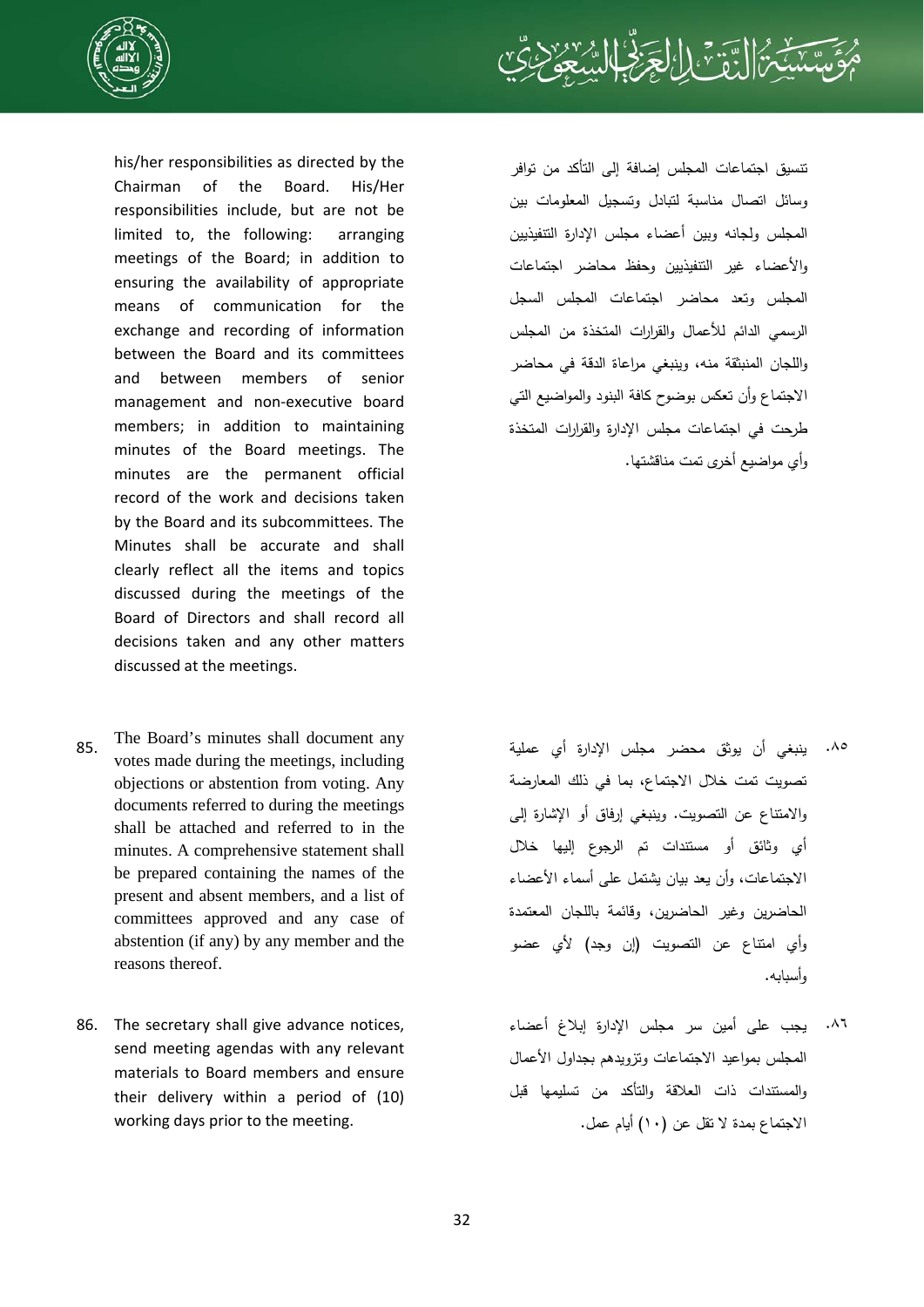

- 87. Minutes of the meetings shall be distributed to the parties concerned within a period not exceeding fifteen (15) days. The person or entity responsible for implementing the resolutions taken shall be determined. The Board should, at the beginning of each year, set a specific timetable for receiving reports from the committees concerned and internal and external auditors, and shall ensure that the mechanism for the collection, preparation and submission of reports and data is in place and in line with the internal adopted policy. It shall also ensure the preparation of important information and its presentation to the Board on a timely basis.
- 88. The compensation of the secretary for performing this role shall be determined by the Board.



توزع محاضر الجلسات على الأطراف المعنية خلال فترة لا تزيد على خمسة عشر (١٥) ً يوما، مع تحديد الشخص أو الجهة المسؤولة عن تنفيذ القرارات المتخذة. وعلى المجلس بداية كل عام وضع جدول زمني محدد لتلقي التقارير من اللجان المعنية ومن مراقبي الحسابات الداخليين والخارجيين وأن يتأكد من أن آلية جمع التقارير رإعدادها وتقديمها سليمة ومتفقة مع السياسة الداخلية المعتمدة، بما في ذلك إعداد المعلومات المهمة وعرضها على المجلس في أوقاتها المحددة. .٨٧

يحدد مجلس الإدارة مكافأة لأمين سر مجلس الإدارة لقاء .٨٨ قيامه بهذا الدور.

# **القسم الثالث: لجان مجلس الإدارة Committees s'Board 3: SecƟon**

- 89. The Board shall establish specialized Board committees to extend its oversight into particular areas of the Company's activities, such as nomination and remuneration, audit, risk management, investment, regulatory compliance, disclosure, governance, human resource, strategic development, etc., and delegate the necessary powers to its committees and monitor their performance.
- 90. At a minimum, the Board shall establish an executive committee, an audit committee, a nomination and remuneration committee, a risk management committee, and an investment committee.

- ينبغي لمجلس الإدارة تشكيل لجان متخصصة لتوسيع .٨٩ نطاق عمله في المجالات المتخصصة التي منها على سبيل المثال لا الحصر، الترشيحات والمكافآت، رالمراجعة، وإدارة المخاطر، والاستثمار، والالتزام النظامي، والإفصاح، والحوكمة، والموارد البشرية، والتطوير الاستراتيجي، الخ وأن يمنح هذه اللجان الصلاحيات اللازمة لأداء أعمالها ويراقب أداءها.
- يجب أن يشكل مجلس الإدارة بحد أدنى لجنة تنفيذية، .٩٠ولجنة للمراجعة، ولجنة للترشيحات والمكافآت، ولجنة لإدارة المخاطر، ولجنة للاستثمار.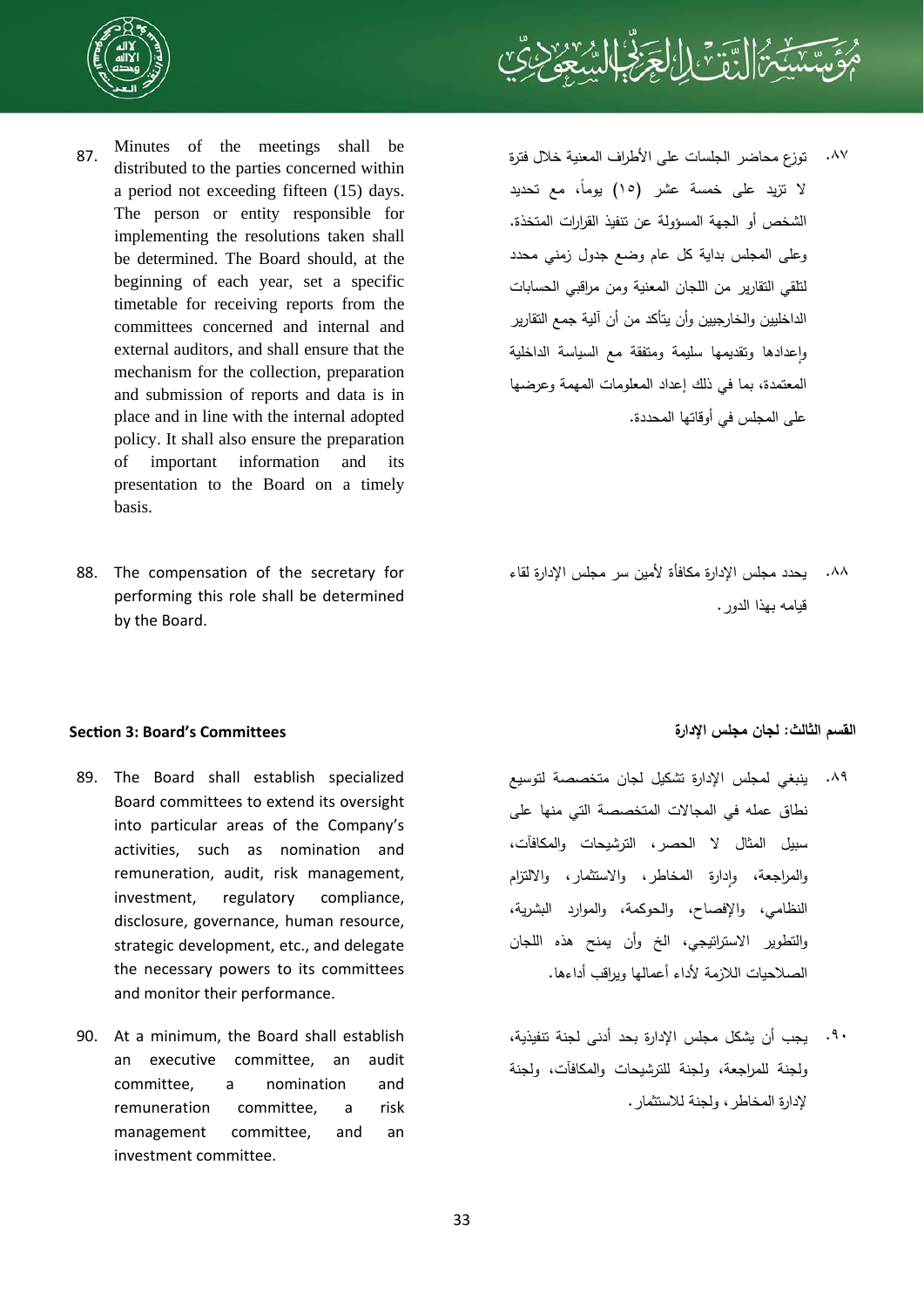



- 91. The Board of Directors shall approve the by-laws of all committees of the Board. Each committee should have general procedures laid down by the Board, specifying its functions, its duration, scope of its work, its powers and duties, and the mechanism through which the Board monitors its activities.
- 92. Board committees shall operate in a manner similar to that of the Board. In particular, Articles 68, 69, 70, 71, 74, 75, 86 and 87 of this Regulation shall apply to Board committees as they apply to the Board.
- 93. The Board shall carefully review the meeting minutes and recommendations of its committees.
- 94. The committees shall be able to seek external professional advice, when necessary, to perform its role, at the Company's expense, after obtaining the Board's approval.

# **اللجنة التنفيذية Committee Executive**

- 95. The Board shall form an executive committee and appoint its members in accordance with the Company's articles of association and any rules issued by the general assembly.
- 96. The code of corporate governance of the Company shall define the roles and responsibilities of the executive committee, its composition, and the rules governing its activities.
- 97. The executive committee may be composed of executive and nonexecutive members. It shall include between three (3) to five (5) members.
- يجب أن يعتمد مجلس الإدارة لائحة تنظيمية لكل لجنة من اللجان التي يشكلها، وأن يكون لدى كل لجنة من هذه اللجان إجراءات عامة يضعها مجلس الإدارة تحدد مهام اللجنة ومدة ونطاق عملها والصلاحيات الممنوحة لها والمسئوليات الملقاة على عاتقها وآلية رقابة المجلس عليها. .٩١
- تعمل لجان مجلس الإدارة بآلية عمل مشابهة لآلية عمل .٩٢ المجلس. وعلى وجه التحديد، تطبّق المواد ٦٨ و٦٩ و٧٠ و٧١ و٧٤ و٧٥ و٨٦ و ٨٧ من هذه اللائحة على لجان المجلس كما تنطبق على المجلس.
- يجب أن يطلع مجلس الإدارة على محاضر الاجتماعات .٩٣ التي تعقدها اللجان وتوصياتها.
- للجان مجلس الإدارة الاستعانة بخدمات استشارية من جهات خارجية متخصصة للقيام بدورها، عند الحاجة، على حساب الشركة، بعد موافقة مجلس الإدارة. .٩٤

- ٩٥. يجب أن يشكّل المجلس لجنة تتفيذية ويعيّن أعضاءها بما يتوافق مع النظام الأساسي للشركة وأي قواعد صادرة عن الجمعية العامة.
- يجب أن تحدد لائحة الحوكمة الخاصة بالشركة دور .٩٦ ومسئوليات اللجنة التنفيذية وقواعد تشكيلها وآلية عملها.
- ٩٧. يُمكن أن نتكوّن اللجنة التنفيذية من أعضاء تتفيذيين وغير تنفيذيين، على ألا يقل عدد أعضاء اللجنة عن ثلاثة ولا يزيد على خمسة.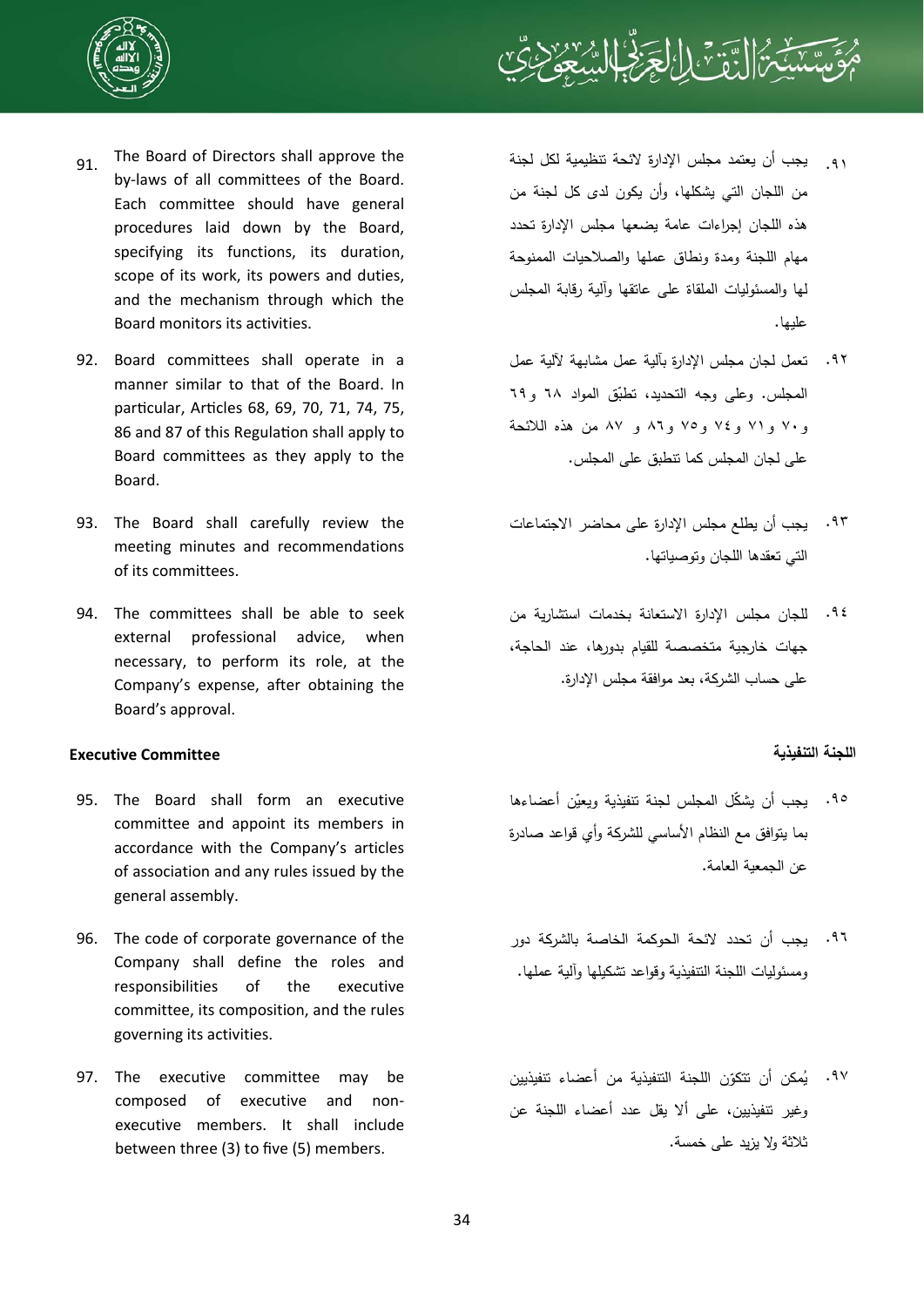



- 98. The executive committee meetings shall be held on a regular basis and as needed, such that the committee meets at least six (6) times every year.
- 99. The executive committee reports to the Board.

## **Nomination and Remuneration Committee والمكافآت الترشيحات لجنة**

- 100. The Board shall form a nomination and remuneration committee and appoint its members in accordance with the rules it issues based on the proposal of the general assembly, provided that the rules shall include their terms and the committee work mechanism.
- 101. The code of corporate governance of the Company shall define the roles and responsibilities of the nomination and remuneration committee.

In addition to any other regulatory or supervisory requirements, the duties of the nomination and remuneration committee shall include but not be limited to the following:

- a) Making recommendations to the Board on the nomination of Board members and Board committee members in accordance with regulatory requirements and approved policies and standards
- b) Reviewing the requirement of suitable skills for membership of the Board and its committees on an annual basis and preparing descriptions of the required capabilities and qualifications for such memberships, including the time that a member should reserve for the activities of the Board and/or Board committees
- تعقد اللجنة التنفيذية اجتماعاتها بصفة دورية وكلما دعت الحاجة إلى ذلك، على ألا يقل عدد اجتماعات اللجنة التنفيذية عن (٦) اجتماعات في السنة. .٩٨
	- .٩٩ ترفع اللجنة التنفيذية تقاريرها إلى مجلس الإدارة.

- يجب أن ّ يشكل مجلس الإدارة لجنة للترشيحات والمكافآت .١٠٠ وأن يعيّن أعضاءها وفق القواعد الصادرة عن الجمعية العامة بناءً على الاقتراح من مجلس الإدارة على أن تتضمن القواعد مدة عضويتهم وأسلوب عمل اللجنة.
- يجب أن تحدد لائحة الحوكمة الخاصة بالشركة دور .١٠١ ومسئوليات لجنة الترشيحات والمكافآت.

ودون الإخلال بأي متطلبات رقابية أو إشرافية أخرى، تشمل واجبات لجنة الترشيحات والمكافآت على سبيل المثال لا الحصر ما يلي:

- أ) التوصية لمجلس الإدارة بالترشيح لعضوية مجلس الإدارة ولجانه وفقا للمتطلبات النظامية والسياسات والمعايير المعتمدة
- ب) المراجعة السنوية للاحتياجات المطلوبة من المهارات المناسبة لعضوية مجلس الإدارة ولجانه رإعداد وصف للقدرات والمؤهلات المطلوبة لعضوية المجلس ولجانه وتحديد الوقت الذي يلزم أن يخصصه العضو لأعمال المجلس و/أو لجان المجلس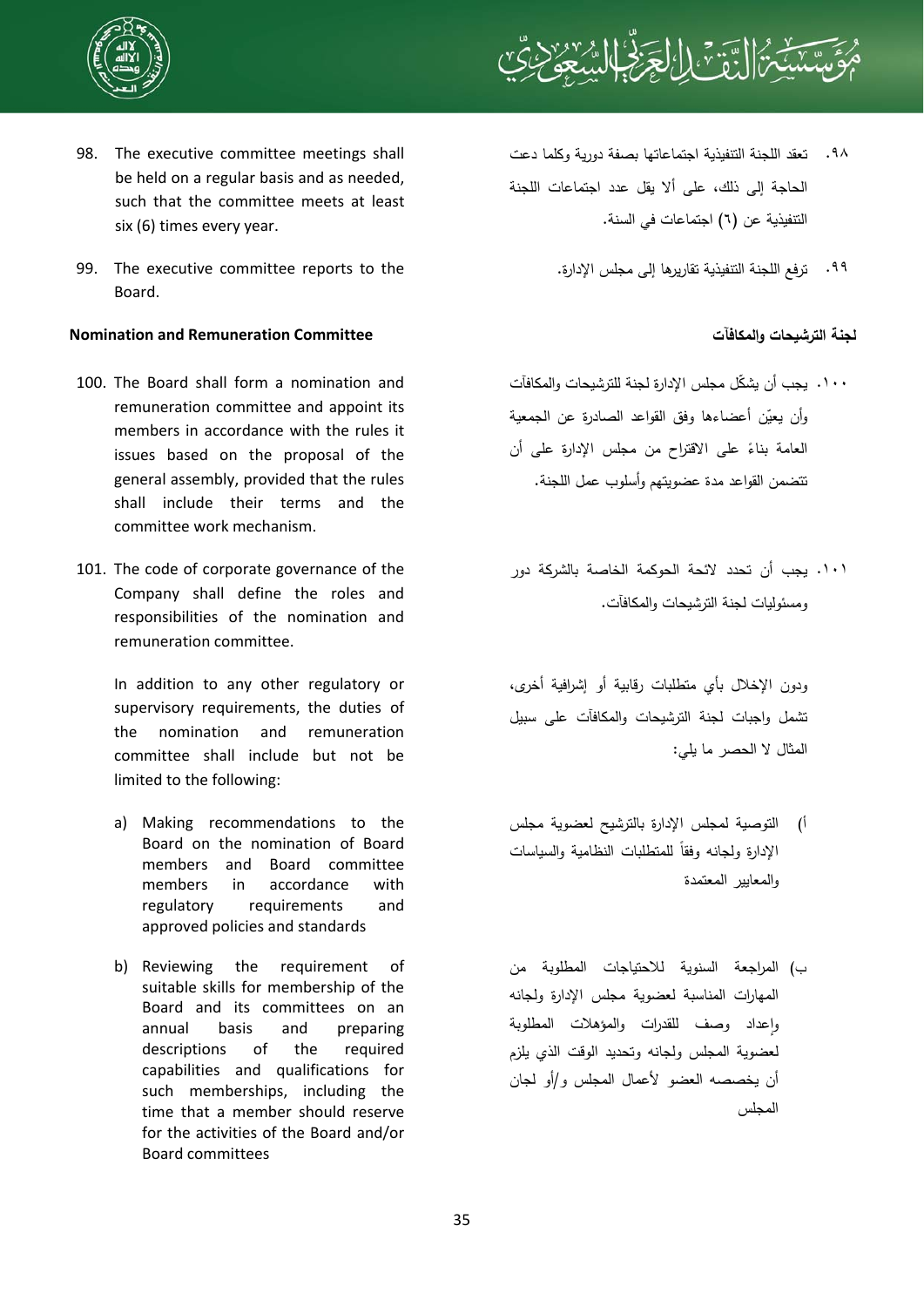



- c) Regularly evaluating the structure and composition of the Board and its committees and determining their points of weakness and recommending remedies
- d) Assessing and monitoring the independence of Board and Board committee members and ensuring the absence of any conflict of interest, including ensuring the independence of the independent members, at least on an annual basis
- e) Drawing up clear policies regarding the compensations and remunerations of members of the Board, the Board committees, and Senior Management
- f) Evaluating the performance of the Board and Board committee members on a regular basis
- g) Making recommendations to the Board with regards to selecting and dismissing members of Senior Management
- h) Establishing a succession policy and procedures for the CEO and other key members of Senior Management and monitoring the implementation of the succession plans and process
- i) Reviewing the compensation plans for members of Senior Management
- j) Supervising the compensation plans for members of Senior Management
- k) Making recommendations to the Board on various issues related to nomination and remuneration
- 102. The nomination and remuneration committee shall be composed of three (3) members as a minimum, two of these
- ج) تقييم هيكل وتركيبة المجلس ولجانه وتحديد جوانب الضعف فيها بصفة دورية واقتراح الخطوات اللازمة لمعالجتها
- د) تقييم ومراقبة استقلالية أعضاء المجلس ولجانه والتأكد من عدم وجود تضارب في المصالح، بما في ذلك التأكد بشكل سنوي من استقلالية الأعضاء المستقلين
- ه) وضع سياسات واضحة لتعويضات ومكافآت أعضاء مجلس الإدارة ولجانه وأعضاء الإدارة العليا
	- و) تقييم أداء أعضاء المجلس ولجانه بشكل دوري
- ز) التوصية فيما يخص تعيين واعفاء أعضاء الإدارة العليا
- ح) وضع سياسة واجراءات التعاقب الوظيفي للرئيس التنفيذي وكبار أعضاء الإدارة العليا ومراقبة تطبيق خطط واجراءات التعاقب الوظيفي لهم
- ط) مراجعة خطط التعويضات الخاصة بأعضاء الإدارة العليا
- ي) الإشراف على البرنامج التعريفي والتدريب الدوري لأعضاء مجلس الإدارة
- ك) التوصية للمجلس حول المسائل المتعلقة بالترشيحات والمكافآت
- يجب أن تتكون لجنة الترشيحات والمكافآت على (٣) .١٠٢أعضاء كحد أدنى، على أن يكون من ضمن الأعضاء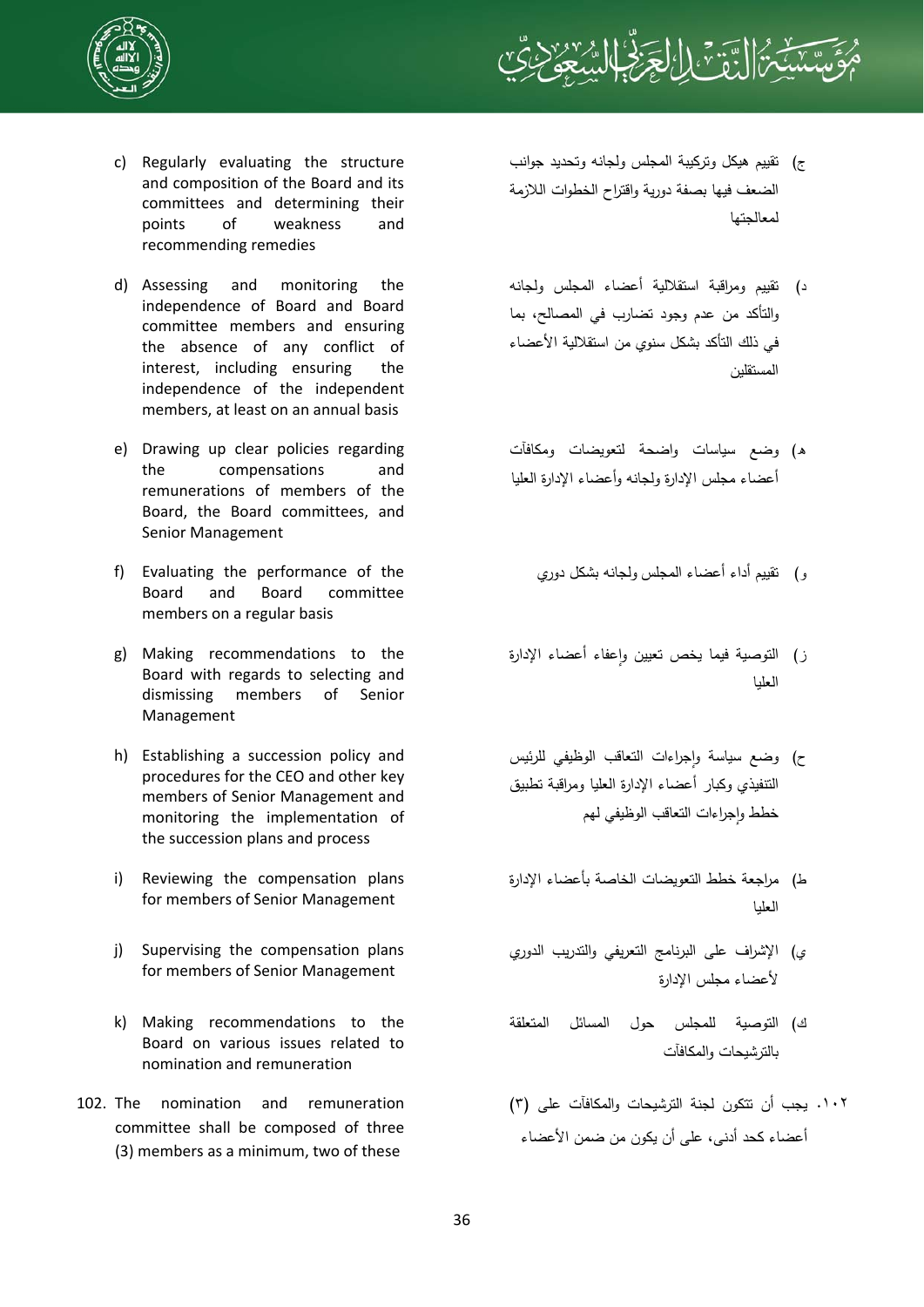



must be independent members. The Chairman of the Board cannot chair this committee.

- 103. The nomination and remuneration committee meetings shall be held on a regular basis and as needed, such that the committee meets at least twice every year.
- 104. The nomination and remuneration committee reports to the Board.

# **لجنة المراجعة Committee Audit**

- 105. The Board shall form an audit committee and appoint its members in accordance with the requirements of the Insurance Audit Committee Regulation issued by SAMA. The audit committee reports to the Board.
- 106. The code of corporate governance of the Company shall define the roles and responsibilities of the audit committee and the manner in which it discharges its responsibilities in accordance with the requirements of the Insurance Audit Committee Regulation issued by SAMA and other applicable laws, regulations, and rules.

# **لجنة إدارة المخاطر Committee Management Risk**

- 107. The Board shall form a risk management committee and appoint its members in accordance with the rules issued by the general assembly.
- 108. The code of corporate governance of the Company shall define the roles and responsibilities of the risk management committee.

المعينيين عضوان مستقلان، ولا يمكن أن يرأس هذه

اللجنة رئيس مجلس الإدارة.

- تعقد لجنة الترشيحات والمكافآت اجتماعاتها بصفة دورية .١٠٣ وكلما دعت الحاجة إلى ذلك، على أن تعقد اللجنة .ً اجتماعين على الأقل سنويا
- ترفع لجنة الترشيحات والمكافآت تقاريرها إلى مجلس .١٠٤ الإدارة.

- ١٠٥. يجب أن يشكّل مجلس الإدارة لجنة للمراجعة ويعين أعضاءها بما يتوافق مع أحكام لائحة لجان المراجعة في شركات التأمين و/أو إعادة التأمين الصادرة عن المؤسسة، وترفع لجنة المراجعة تقاريرها إلى مجلس الإدارة.
- يجب أن تحدد لائحة الحوكمة الخاصة بالشركة دور .١٠٦ ومسئوليات لجنة المراجعة وآلية عملها بما يتوافق مع متطلبات لائحة لجان المراجعة في شركات التأمين و/أو إعادة التأمين الصادرة عن المؤسسة والأنظمة واللوائح والتعليمات الأخرى ذات العلاقة.

- ١٠٧. يجب أن يشكّل مجلس الإدارة لجنة لإدارة المخاطر وأن يعيّن أعضاءها وفق القواعد الصادرة عن الجمعية العامة.
- يجب أن تحدد لائحة الحوكمة الخاصة بالشركة دور .١٠٨ومسئوليات لجنة إدارة المخاطر.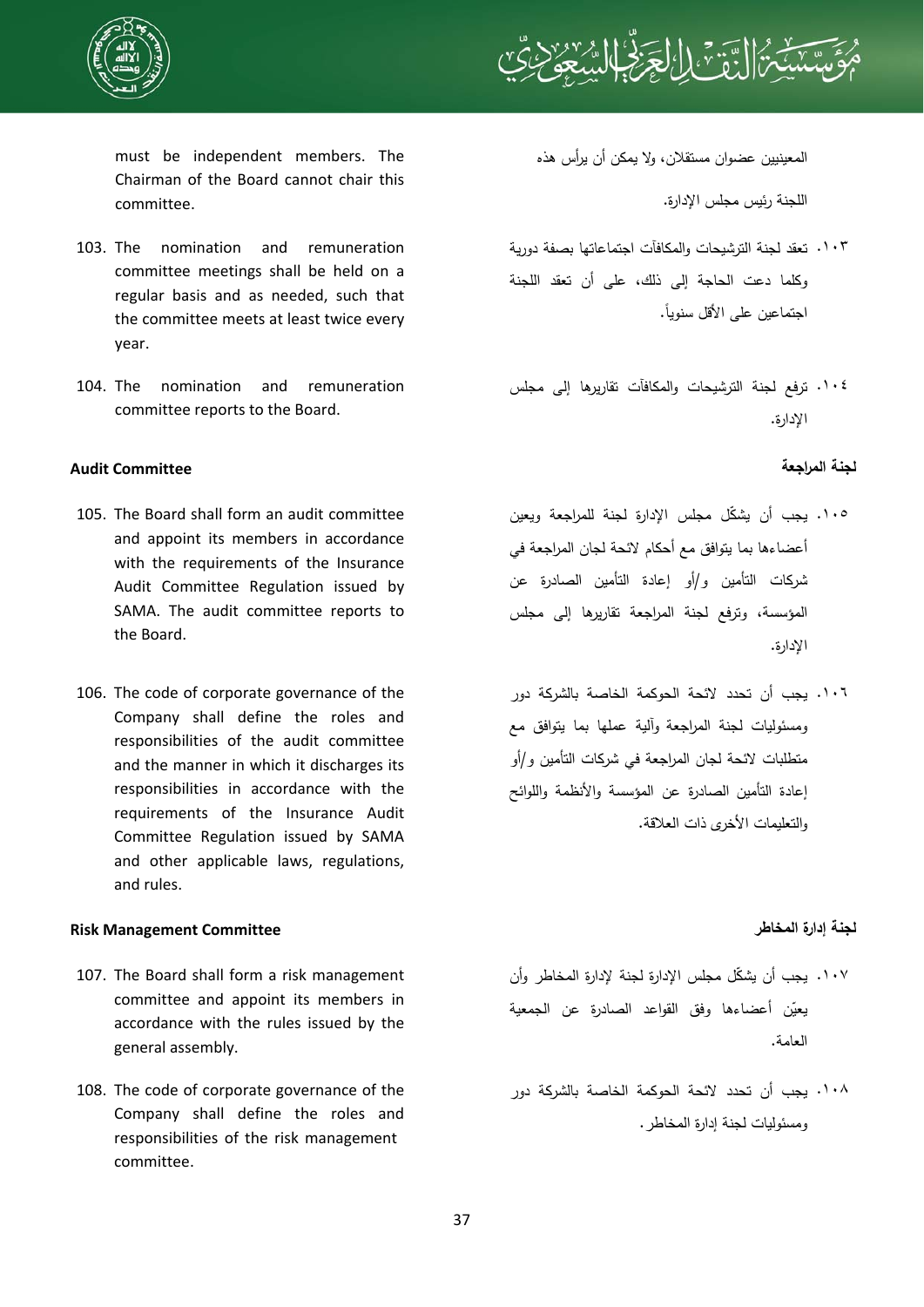



In addition to any other regulatory or supervisory requirements, the duties of the risk management committee shall include but not be limited to the following

- a) Identifying risks that may imperil the Company and maintaining an acceptable risk profile for the Company
- b) Overseeing the risk management system and assessing its effectiveness
- c) Defining a comprehensive risk management strategy for the Company, overseeing its implementation, and reviewing and updating it on a regular basis by taking into account developments that are internal and external to the Company
- د) مراجعة سياسات إدارة المخاطر policies management risk Reviewing) d
- e) Re-evaluating the Company's tolerance for, and exposure to, risk on a regular basis (e.g., through stress testing exercises).
- f) Reporting to the Board details of risk exposures and recommending actions to manage them
- g) Advising the Board on issues related to risk management
- 109. The risk management committee shall be composed of at least (3) members headed by a non-executive member, its members have with an appropriate financial and risk management knowledge.
- 110. The risk management committee reports to the Board.

ودون الإخلال بأي متطلبات رقابية أو إشرافية أخرى، تشمل واجبات لجنة إدارة المخاطر على سبيل المثال لا الحصر ما يلي:

- أ) تحديد المخاطر التي قد تتعرض لها الشركة والمحافظة على مستوى مقبول من المخاطرة للشركة
- ب) الإشراف على نظام إدارة المخاطر بالشركة وتقييم فعاليته
- ج) وضع إستراتيجية شاملة لإدارة المخاطر ومتابعة تفيذها ومرا<mark>جعت</mark>ها وتحديثها بناءً على المتغيرات الداخلية والخارجية للشركة
	-
- ه) إعادة تقييم قدرة الشركة على تحمل المخاطر وتعرضها لها بشكل دوري (من خلال إجراء اختبارات التحمل على سبيل المثال)
- ر) رفع تقارير مفصلة إلى مجلس الإدارة حول ّ التعرض للمخاطر والخطوات المقترحة لإدارة هذه المخاطر
- ز) تقديم التوصيات للمجلس حول المسائل المتعلقة بإدارة المخاطر
- يجب أن تتكون لجنة إدارة المخاطر على الأقل من (٣) .١٠٩ أعضاء برئاسة عضو غير تنقيذي، يتمتع اعضاؤها بمستوى ملائم من المعرفة في إدارة المخاطر والأمور المالية.

.١١٠ ترفع لجنة إدارة المخاطر تقاريرها إلى مجلس الإدارة.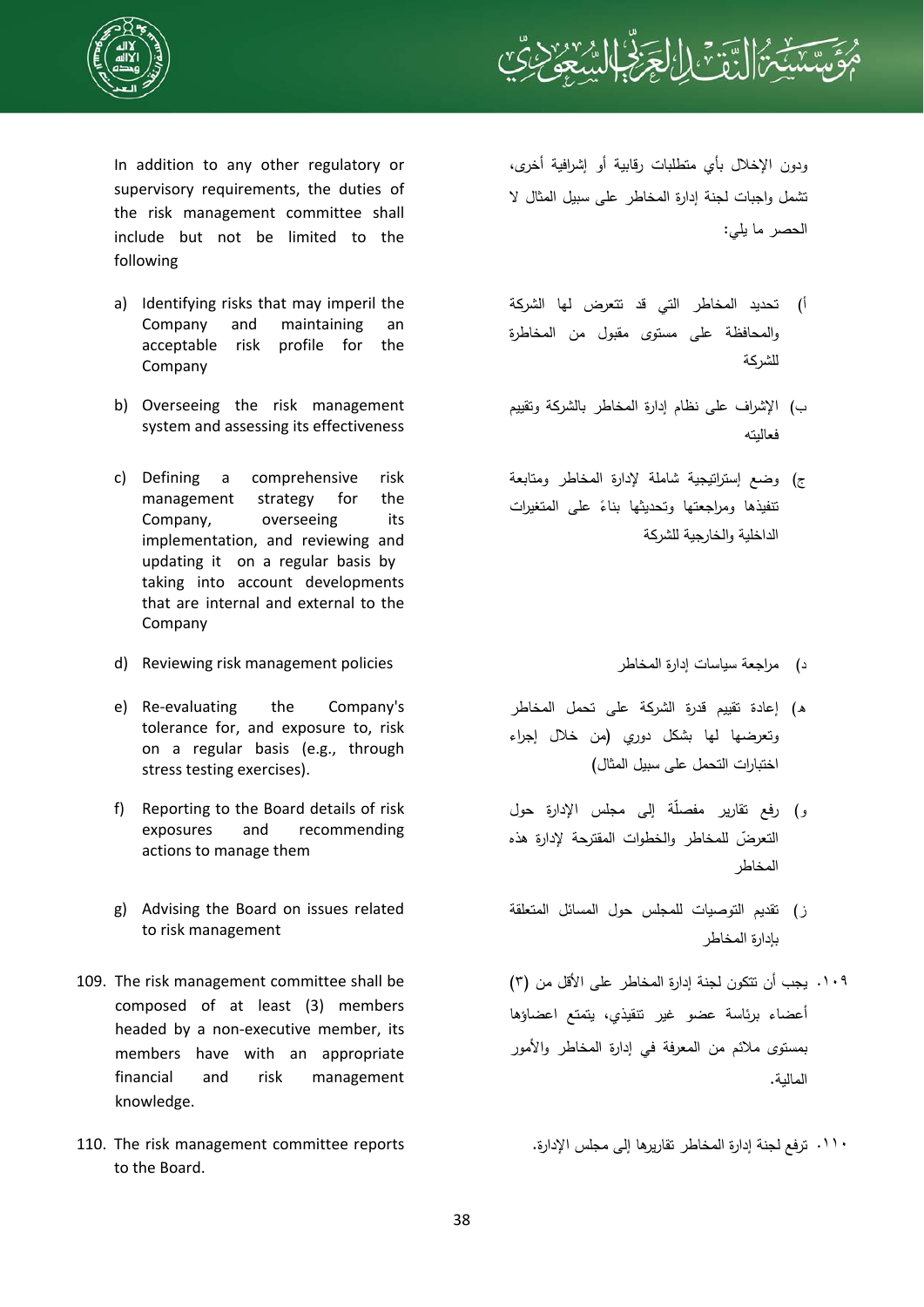



# **لجنة الاستثمار Committee Investment**

- 111. The Board shall form an investment committee and appoint its members in accordance with the rules issued by the general assembly.
- 112. The code of corporate governance of the Company shall define the roles and responsibilities of the investment committee.

In addition to any other regulatory or supervisory requirements, the duties of the investment committee shall include but not be limited to the following:

- a) Formulating the investment policy and reviewing its implementation on a quarterly basis
- b) Reviewing the performance of each asset class
- c) Monitoring the overall risks of the investment policy
- d) Submitting a performance review report to the Board of Directors
- e) Ensuring the compliance of all investment activities with the requirements of the Investment Regulation issued by SAMA and any other applicable laws and regulations
- 113. The investment committee shall be composed of at least three (3) members and in accordance to article thirty four (34) of the Investment Regulation.
- 114. The investment committee reports to the Board.

- ا ا . يجب أن يشكّل المجلس لجنة للاستثمار وأن يعيّن أعضاءها وفق التعليمات الصادرة عن الجمعية العامة.
- ١١٢. يجب أن تحدد لائحة الحوكمة الخاصة بالشركة دور ومسئوليات لجنة الاستثمار.

ودون الإخلال بأي متطلبات رقابية أو إشرافية أخرى، تشمل واجبات لجنة الاستثمار على سبيل المثال لا الحصر ما يلي:

- أ) صباغة واعداد سباسة الاستثمار ومراجعة أدائها وتنفيذها بصورة سنوية
	- ب) مراجعة أداء ّكل فئة من الأصول
	- ج) متابعة المخاطر العامة للسياسة الاستثمارية
- د) رفع تقرير أداء المحفظة الاستثمارية إلى مجلس الإدارة
- ه) التأكد من التزام كافة الأنشطة المتعلقة بالاستثمار بمتطلبات لائحة الاستثمار الصادرة عن المؤسسة ومتطلبات الأنظمة واللوائح الأخرى ذات العلاقة
- يجب أن تتكون لجنة الاستثمار على الأقل من (٣) .١١٣ أعضاء ويكون النشكيل متوافقا مع ما ورد في المادة (٣٤) من لائحة الاستثمار.
	- .١١٤ ترفع لجنة الاستثمار تقاريرها إلى مجلس الإدارة.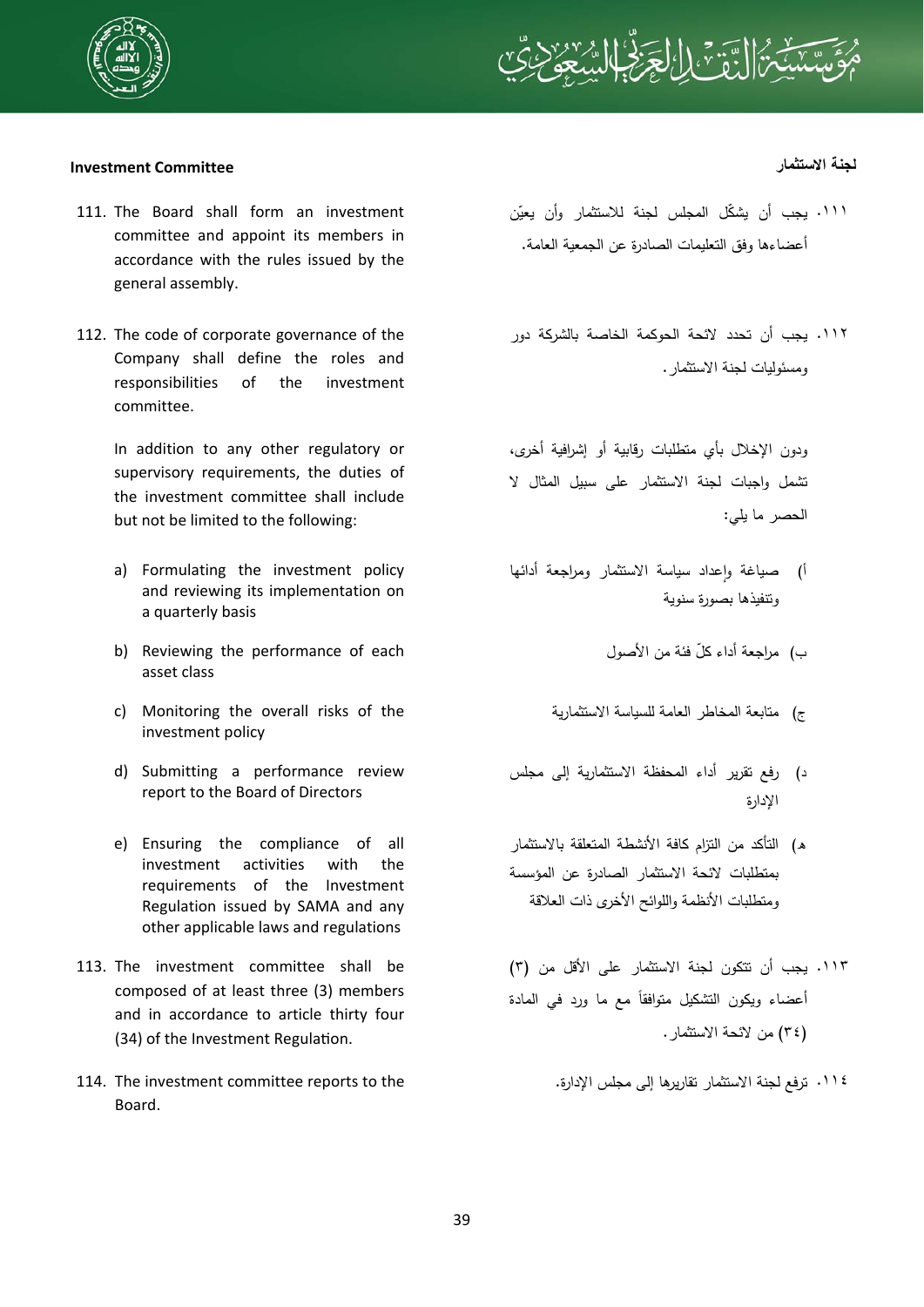

## **القسم الرابع: وظائف الرقابة FuncƟons Control 4: SecƟon**

## **Risk Management Function المخاطر إدارة**

- 115. The risk management function is in charge of identifying, assessing, quantifying, controlling, mitigating, and monitoring the Company's risks, on a continuous basis and at an individual and aggregate level.
- 116. The code of corporate governance of the Company shall define the roles and responsibilities and structure of the risk management function.

In addition to any other regulatory or supervisory requirements, the duties of the risk management function shall include but not be limited to the following:

- a) Implementing the risk management strategy
- b) Monitoring the Company's risk profile
- c) Developing effective risk management policies and procedures to identify, assess, quantify, control, mitigate, and monitor risks
- d) Identifying emerging risks and recommending remedial actions to mitigate and control them
- e) Regularly evaluating the Company's tolerance for, and exposure to, risks (e.g., through stress testing exercises)
- f) Establishing a contingency plan للطوارئ خطة وضع) و
- g) Coordinating with Senior Management to ensure the effectiveness and efficiency of the risk management system

- تتولى وظيفة إدارة المخاطر تحديد وتقييم وقياس وضبط .١١٥ ومراقبة المخاطر والحد منها بصفة مستمرة على مستوى المخاطر الفردية والمخاطر الكلية.
- يجب أن تحدد لائحة الحوكمة الخاصة بالشركة دور .١١٦ ومسئوليات وهيكل وظيفة إدارة المخاطر.

ودون الإخلال بأي متطلبات رقابية أو إشرافية أخرى، تشمل واجبات وظيفة إدارة المخاطر على سبيل المثال لا الحصر ما يلي:

- أ) تنفيذ إستراتيجية إدارة المخاطر
- ب) مراقبة المخاطر التي قد تتعرّض لها الشركة
- ج) وضع سياسات ٕواجراءات فعالة لإدارة المخاطر لتحديد وتقييم وقياس وضبط ومراقبة المخاطر والحد منها
- د) تحديد المخاطر الناشئة واقتراح الخطوات التصحيحية للحد ّ منها وضبطها
- ه) تقييم قدرة الشركة على تحمل المخاطر ومدى تعرّضها لها (من خلال إجراء اختبارات التحمل على سبيل المثال) بصفة دورية
	-
- ز) التنسيق مع الإدارة العليا لضمان فعالية وكفاءة نظام إدارة المخاطر بالشركة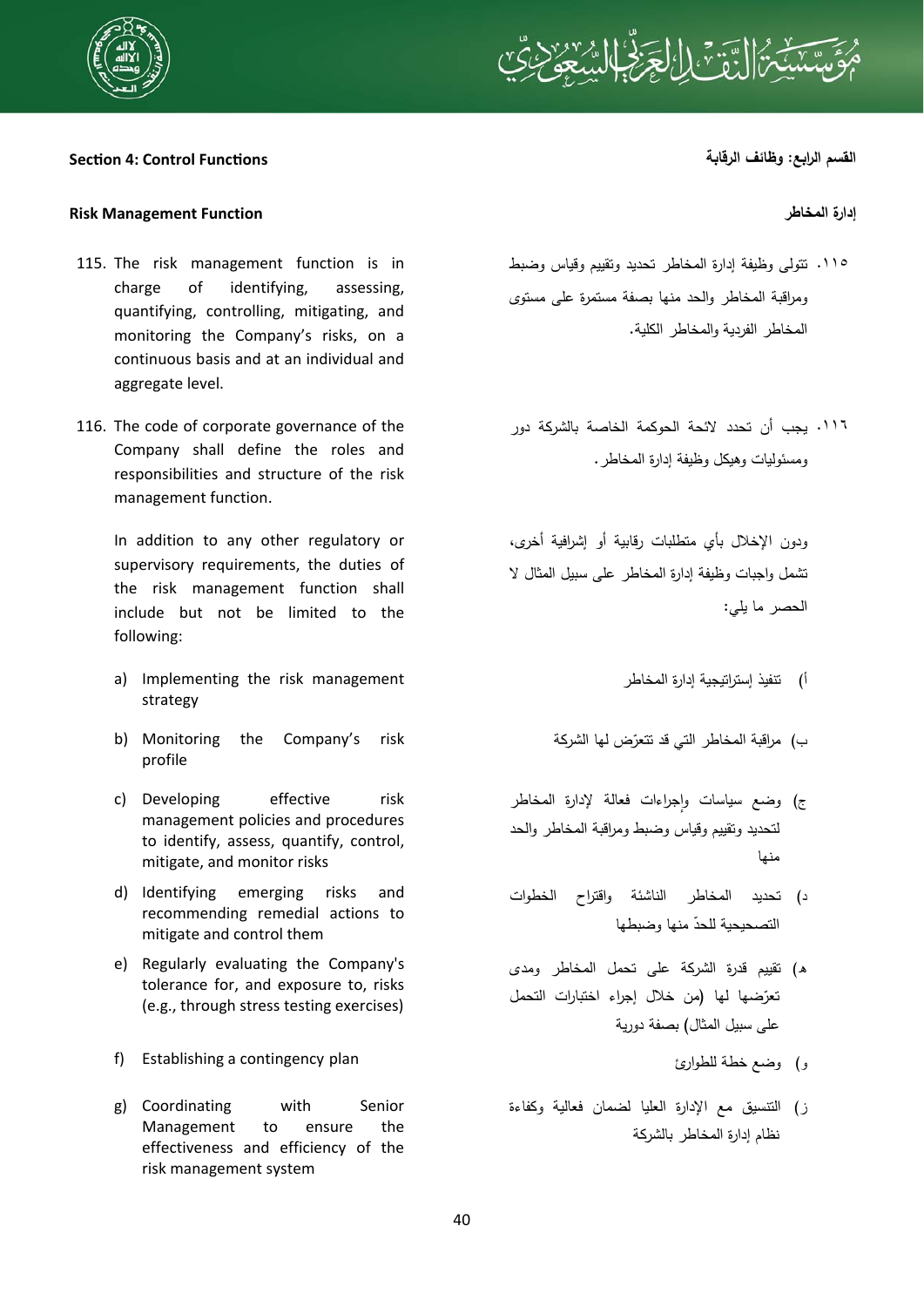

- 117. The risk management function shall conduct its activities in accordance with the risk management regulation and any other regulatory or supervisory requirements issued by SAMA.
- 118. The risk management function must be independent from the underwriting function.
- 119. The number, knowledge, and experience of employees within the risk management function shall be commensurate with the nature, scale and complexity of the Company's business. Notwithstanding, the Company shall at least have two (2) risk management officers: one for general and health insurance and one for protection and saving insurance. Companies that write only general and health insurance, or only protection and saving insurance can have one risk management officer.
- 120. The risk management function may report to the CEO or other senior management, the risk management officer should also report and have direct access to the risk committee without impediment.

## **Internal Audit Function الداخلية المراجعة**

121. The internal audit function is responsible for evaluating, and recommending actions to improve the adequacy and effectiveness of internal controls, policies, processes, and reporting procedures, and the extent of adherence to them.



- ١١٧. يجب أن تقوم وظيفة إدارة المخاطر بأعمالها وأنشطتها بما يتوافق مع لائحة إدارة المخاطر وأي متطلبات رقابية أو إشرافية أخرى صادرة عن المؤسسة.
- ١١٨. يجب أن تكون وظيفة إدارة المخاطر مستقلة عن وظيفة الاكتتاب.
- يجب أن يتناسب عدد العاملين في وظيفة إدارة المخاطر .١١٩ ومستوى معرفتهم وخبراتهم مع حجم وطبيعة ومدى تعقيد ً أعمال الشركة، على أن تعين الشركة بحد أدنى مسئولا عن إدارة مخاطر للتأمين العام والصحي وآخر لتأمين الحماية والادخار. ويمكن الاكتفاء بمسئول مخاطر واحد بالنسبة للشركات التي تمارس التأمين العام والصحي فقط أو تلك التي تمارس تأمين الحماية والادخار فقط.
- يمكن أن ترفع وظيفة إدارة المخاطر تقاريرها إلى الرئيس .١٢٠ التنفيذي أو أي تنفيذي آخر، ويجب أن يتاح لمدير إدارة المخاطر الاتصال المباشر مع لجنة إدارة المخاطر دون عرقلة.

تقوم وظيفة المراجعة الداخلية بتقييم فعالية وكفاءة .١٢١الضوابط والسياسات والإجراءات الداخلية وآلية رفع التقارير بالشركة ومدى الالتزام بها وتقديم التوصيات لتحسينها.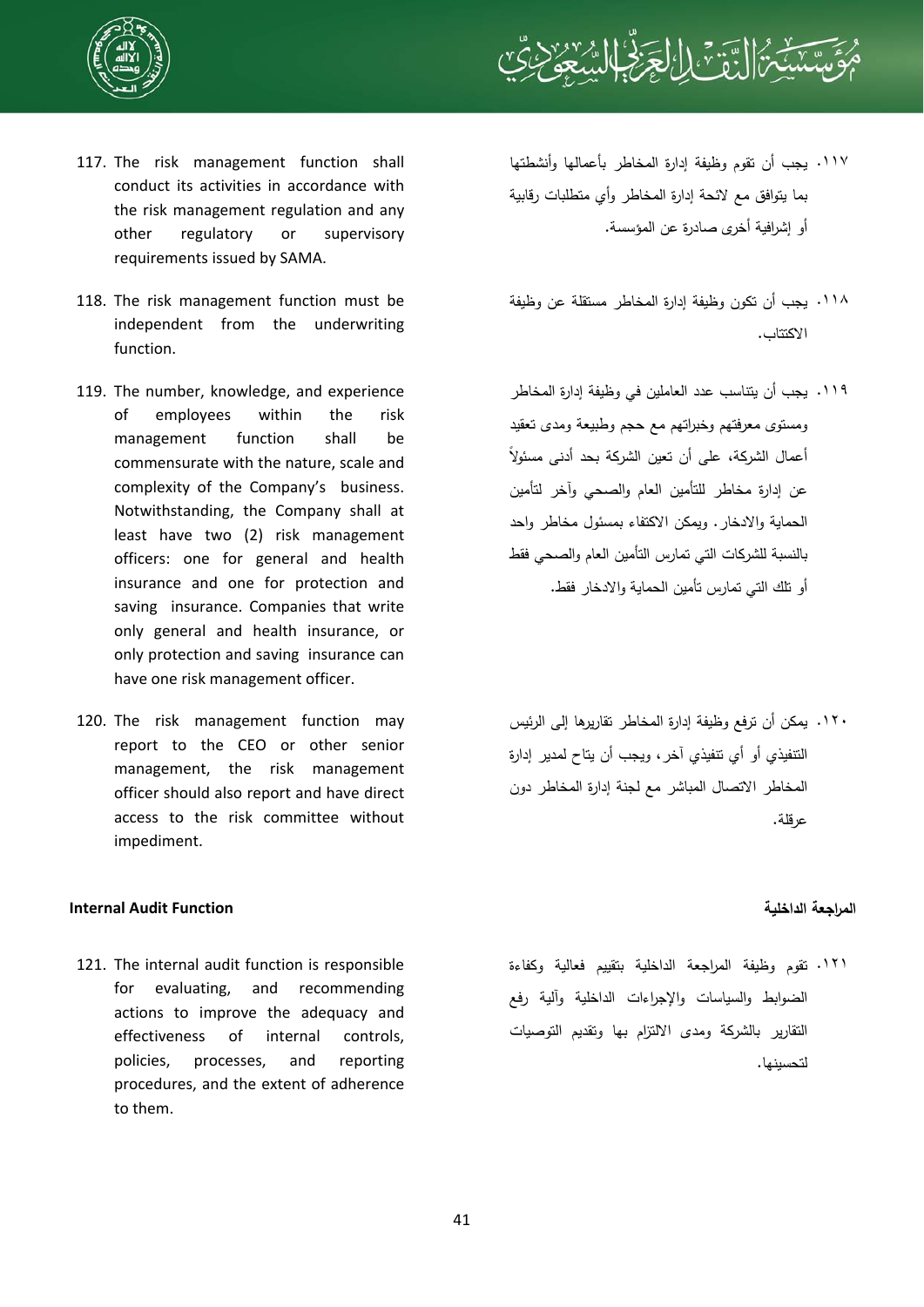



122. The code of corporate governance of the Company shall define the roles and responsibilities and structure of the internal audit function.

## **مراقبة الالتزام Function Compliance**

- 123. The compliance function is responsible for monitoring the Company's compliance, at all times, with all applicable laws, regulations, and rules issued by SAMA and other related regulatory bodies, and to take necessary actions to enhance the regulatory compliance.
- 124. The code of corporate governance of the Company shall define the roles and responsibilities and structure of the compliance function.

# **القسم الخامس: الاكتواري المعين Actuary Appointed 5: SecƟon**

- 125. The Appointed Actuary shall discharge his or her responsibilities as stipulated in Article (20) of the Implementing Regulations of the Law on Supervision of Cooperative Insurance Companies and in accordance with the requirements of the Actuarial Work Regulation for Insurance and Reinsurance Companies issued by SAMA.
- 126. The code of corporate governance of the Company shall define the roles and responsibilities of the Appointed Actuary and the manner in which he or she discharges his or her responsibilities in accordance with the requirements of the Actuarial Work Regulation for Insurance and Reinsurance Companies issued by SAMA and other applicable laws, regulations, and rules.

١٢٢. يجب أن تحدد لائحة الحوكمة الخاصة بالشركة دور ومسئوليات وهيكل وظيفة المراجعة الداخلية.

- تتولى وظيفة مراقبة الالتزام مسئولية مراقبة التزام الشركة .١٢٣ بجميع الأنظمة واللوائح والتعليمات ذات العلاقة الصادرة عن المؤسسة أو الجهات الرقابية الأخرى ذات العلاقة واتخاذ الإجراءات اللازمة لتحسين مستوى الالتزام النظامي بالشركة.
- يجب أن تحدد لائحة الحوكمة الخاصة بالشركة دور .١٢٤ ومسئوليات وهيكل وظيفة مراقبة الالتزام.

- يقوم الخبير الاكتواري المعين بالمهام والواجبات .١٢٥ المنصوص عليها في المادة العشرين (٢٠) من اللائحة التنفيذية لنظام مراقبة التأمين وبما يتوافق مع متطلبات االلائحة التنظيمية للأعمال الإكتوارية لشركات التأمين واعادة التأمين الصادرة عن المؤسسة.
- يجب أن تحدد لائحة الحوكمة الخاصة بالشركة دور .١٢٦ومسئوليات الخبير الاكتواري المعين وآلية عمله بما يتوافق مع متطلبات اللائحة التنظيمية للأعمال الإكتوارية لشركات التأمين واعادة التأمين الصادرة عن المؤسسة والأنظمة واللوائح والتعليمات الأخرى ذات العلاقة.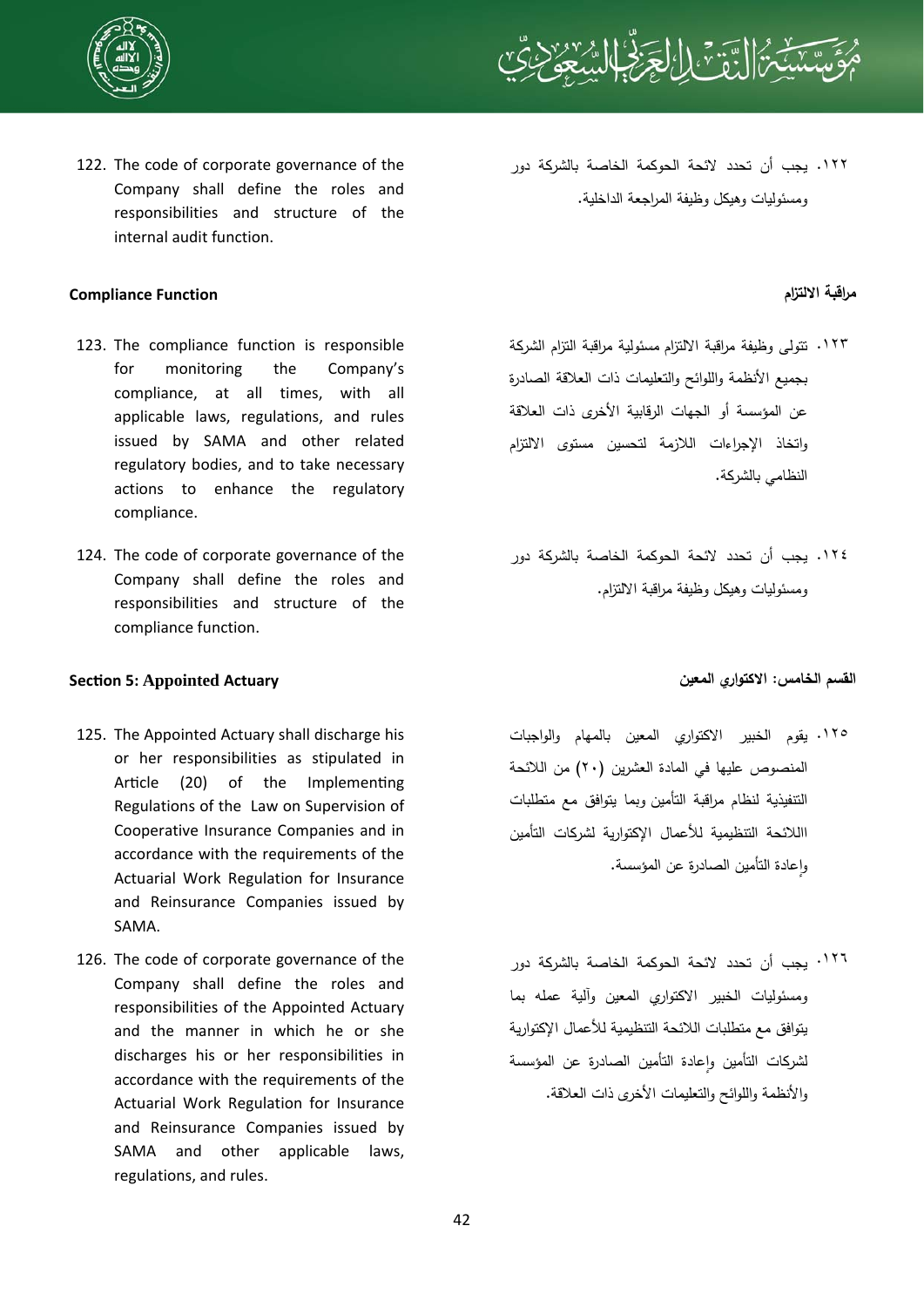



# **القسم السادس: الإدارة العليا Management Senior 6: SecƟon**

- 127. The Senior Management are responsible for supervising the day-to-day activities of the Company.
- 128. The code of corporate governance of the Company shall define the roles and responsibilities, structure, and reporting lines of the Senior Management members.

In addition to any other regulatory or supervisory requirements, the duties of the Senior Management shall include but not be limited to the following:

- a) Implementing the strategic plans of the Company
- b) Managing the day-to-day activities للشركة اليومية الأنشطة إدارة) ب
- c) Setting procedures for identifying, measuring, mitigating and monitoring risks
- d) Setting policies, procedures, and controls to ensure the adequacy and effectiveness of the internal control system
- e) Record keeping and audit trails الحسابات ومراجعة المستندات حفظ) ه
- f) Acting on the Board's instructions and reporting to the Board
- g) Ensuring that regulatory and supervisory requirements are met to the highest extent possible
- 129. Each Senior Management position shall have a documented and detailed job description specifying its roles and responsibilities, specifications or qualifications, reporting lines, key role interactions, authority, and authority limits.

- ١٢٧. تتولَّى الإدارة العليا مسئولية الإشراف على نشاطات الشركة اليومية.
- ١٢٨. يجب أن تحدد لائحة الحوكمة الخاصة بالشركة دور ومسئوليات وهيكل وتبعية أعضاء الإدارة العليا.

ودون الإخلال بأي متطلبات رقابية أو إشرافية أخرى، تشمل واجبات الإدارة العليا على سبيل المثال لا الحصر ما يلي:

- أ) تنفيذ الخطط الإستراتيجية للشركة
	-
- ج) وضع الإجراءات لتحديد وقياس المخاطر والحد منها ومراقبتها.
- د) وضع السياسات والإجراءات اللازمة لضمان كفاءة وفعالية نظام الرقابة الداخلية
	-
- و) العمل وفق توجيهات مجلس الإدارة ورفع التقارير إليه
- ز) ضمان استيفاء كافة المتطلبات الرقابية والإشرافية بأقصى حد ممكن
- ١٢٩. يجب أن يكون لكلّ منصب في الإدارة العليا وصف وظيفي موثق ومفصل يحدد الأدوار والمسئوليات والمواصفات والمؤهلات وخطوط رفع التقارير (التبعية) وآلية التفاعل مع الجهات الداخلية الأخرى والصلاحيات وحدود الصلاحيات.